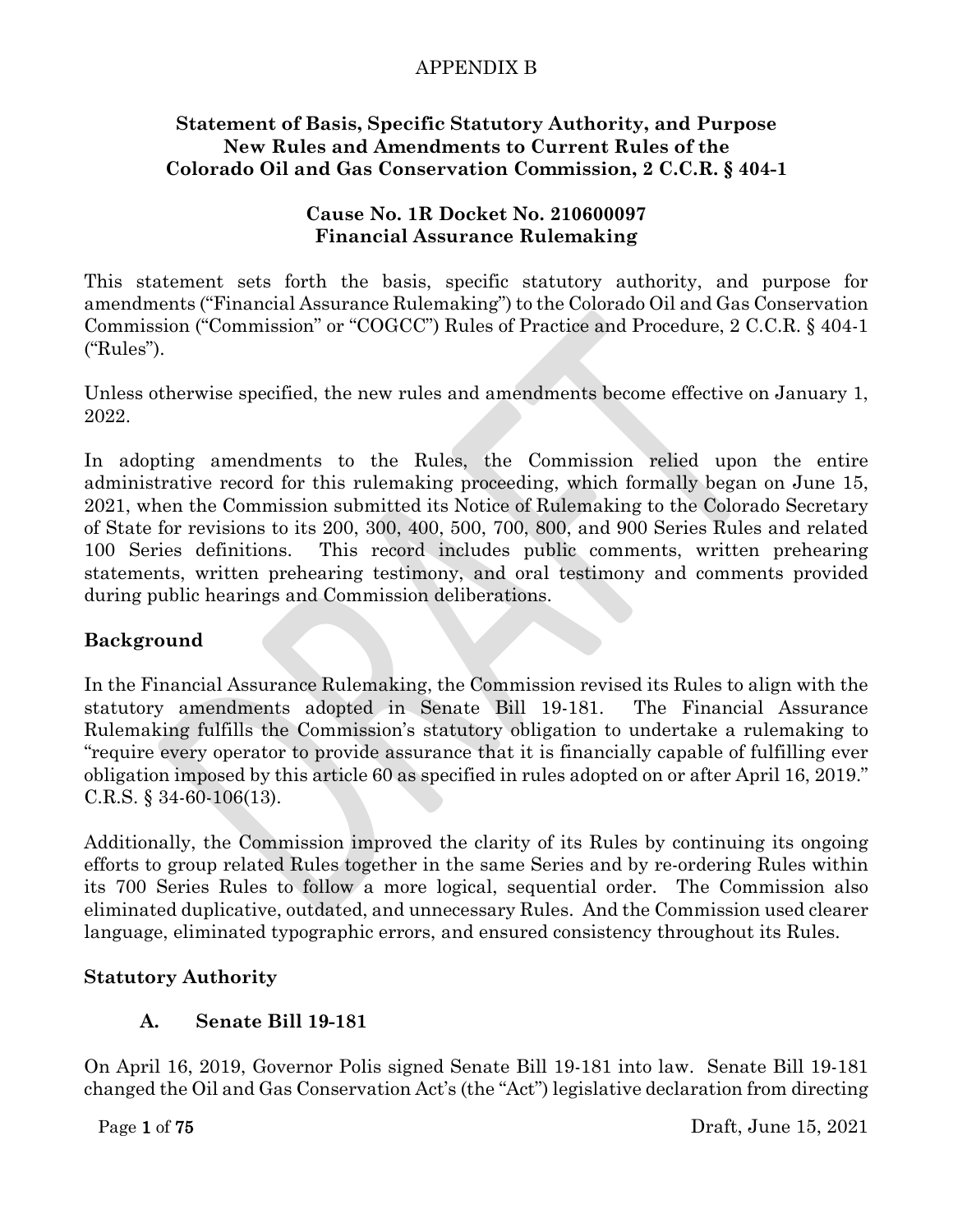the Commission to "[f]oster the responsible, balanced development, production, and utilization of the natural resources of oil and gas in the state of Colorado in a manner consistent with protection of public health, safety, and welfare, including protection of environment and wildlife resources," C.R.S.  $\S$  34-60-102(1)(a)(I) (2018), to directing the Commission to "[r]egulate the development and production of the natural resources of oil and gas in the state of Colorado in a manner that protects public health, safety, and welfare, including protection of the environment and wildlife resources," C.R.S.  $\S 34-60-102(1)(a)(I)$ (2020). In sum, the General Assembly changed the term "foster" to "regulate;" removed the terms "responsible," "balanced," and "utilization;" and changed the phrase "in a manner consistent with protection of" to "in a manner that protects."

Consistent with these changes to the Act's legislative declaration, Senate Bill 19-181 also added a new mandate that "[i]n exercising the authority granted by this article 60, the Commission shall regulate oil and gas operations in a reasonable manner to protect and minimize adverse impacts to public health, safety, and welfare, the environment, and wildlife resources and shall protect against adverse environmental impacts on any air, water, soil, or biological resource resulting from oil and gas operations." C.R.S. § 34-60- $106(2.5)(a)$ .

Another fundamental change enacted by Senate Bill 19-181 is a transition to a Commission staffed by five full-time professionals. Previously, the Commission was a nine-member volunteer body that meets periodically. Senate Bill 19-181 made several structural changes to the Commission. C.R.S. § 34-60-104.3(2). The full-time Commission provisions of Senate Bill 19-181 became effective on July 1, 2020. *See id.* In the Financial Assurance Rulemaking, the Commission revised several of its Rules to account for the transition to a full-time Commission, which allows for additional Commission-level oversight of financial assurance matters that were previously addressed by Staff.

# **B. Financial Assurance**

Senate Bill 19-181 specifically required the Commission to conduct several rulemakings to address various topics. The Commission addressed many of these topics in prior rulemakings, including its 2019 500 Series Rulemaking, 2019 Flowline Rulemaking, 2020 Wellbore Integrity Rulemaking, 2020 Mill Levy Rulemaking, and 2020 Mission Change Rulemakings (which separately addressed the 200–600 Series and 800/900/1200 Series).

Senate Bill 19-181 also required the Commission to conduct a rulemaking to update its financial assurance rules. This Financial Assurance Rulemaking fulfills that statutory obligation. Specifically, Senate Bill 19-181 provides that:

The commission shall require every operator to provide assurance that it is financially capable of fulfilling every obligation imposed by this article 60 as specified in rules adopted on or after April 16, 2019. The rule-making must consider: Increasing financial assurance for inactive wells and for wells

Page 2 of 75  $\sqrt{2}$  Draft, June 15, 2021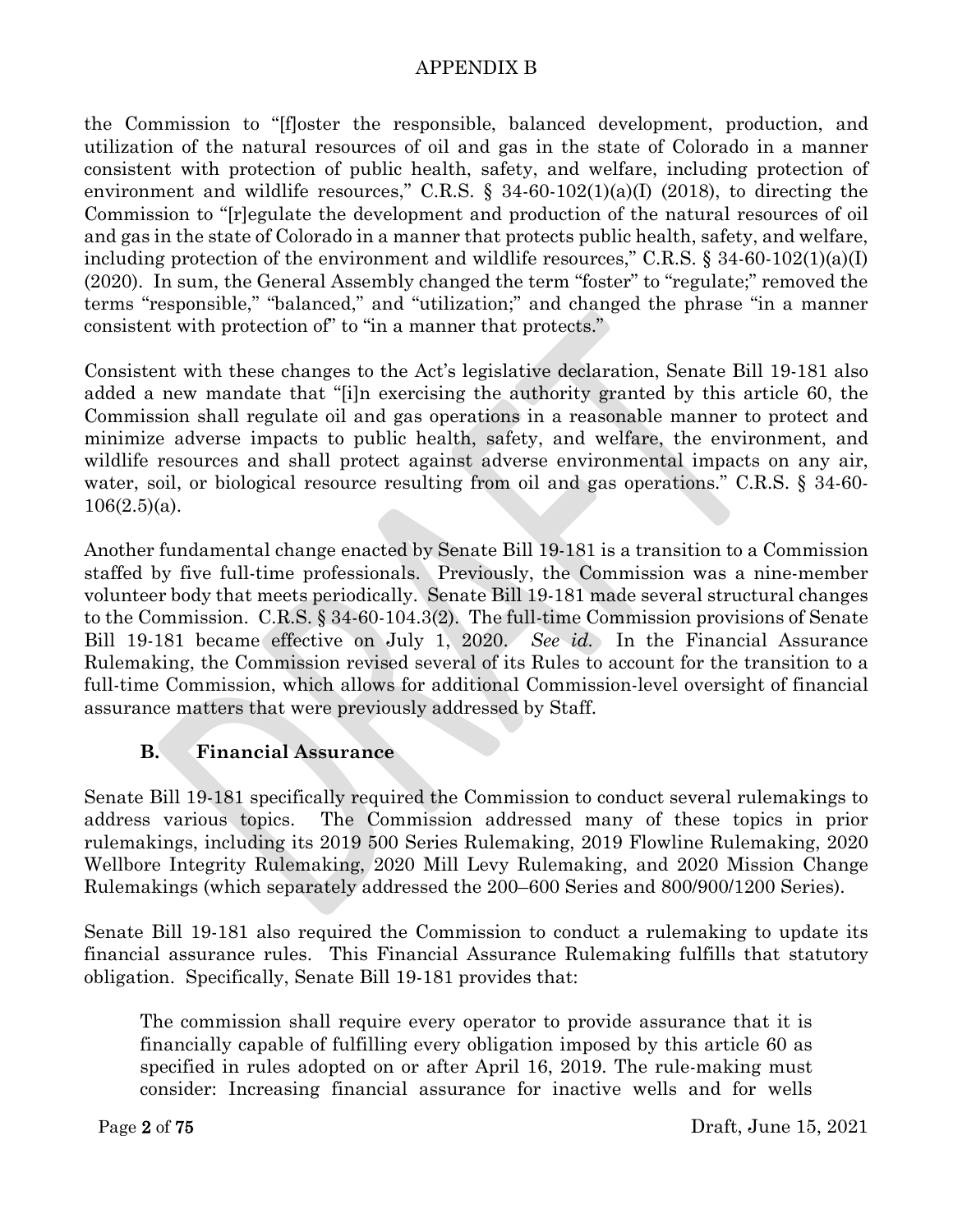transferred to a new owner; requiring a financial assurance account, which must remain tied to the well in the event of a transfer of ownership, to be fully funded in the initial years of operation for each new well to cover future costs to plug, reclaim, and remediate the well; and creating a pooled fund to address orphaned wells for which no owner, operator, or responsible party is capable of covering the costs of plugging, reclamation, and remediation.

C.R.S. § 34-60-106(13). In addition to this rulemaking directive, Senate Bill 19-181 also made minor typographical amendments to all six subsections of Subpart 13. *Compare*  C.R.S. § 34-60-106(13)(a)–(f) (2018) *with* C.R.S. § 34-60-106(13)(a)–(f) (2020). The General Assembly did not substantively revise those subsections except to clarify that financial assurance must cover every obligation imposed by the Act, rather than only obligations imposed by specific subsections of Section 106.

The Financial Assurance Rulemaking fulfills the Commission's statutory obligation under C.R.S. § 34-60-106(13) because it requires every operator to provide assurance that it is capable of fulfilling every obligation imposed by the Act and the Commission's Rules. Additionally, the Commission considered, and in some cases adopted, regulations addressing the topics listed below. Because C.R.S. § 34-60-106(13) only requires the Commission to "consider" adopting the specific regulations discussed below, in some cases the Commission did not adopt the specific rule discussed by the statute, or adopted a variation on that Rule. *See Fed. Energy Reg. Comm'n v. Mississippi*, 456 U.S. 742, 761–66 (1982) (holding that statute requiring state agencies to "consider" adopting federal standards did not actually require states to do adopt the federal standards); *U.S. Sugar Corp. v. Envtl. Prot. Agency*, 830 F.3d 579, 623–24 (D.C. Cir. 2016) (holding that statute providing that agency "may consider" adopting an alternative emission standard did not require agency to adopt a specific alternative standard).

# *1. Increasing financial assurance for inactive wells and for wells transferred to a new owner*.

The Commission revised Rules 218.b, 218.d, and 218.e to require full-cost bonding for all transferred inactive wells. Consistent with these requirements, Rules 702.d.(1).C.ii.cc, 702.d.(2).C.ii.cc, and 702.d.(3).A.i require operators to maintain financial assurance to cover the full cost of plugging, abandoning, and reclaiming an inactive well that has been transferred. Additionally, the Commission revised its definition of inactive well to be wells that produce less than 1 barrel of oil equivalent per day over the course of a 12-month rolling average, in order to avoid challenges with the implementation of its prior definition.

Based on Staff's recent review of extensive, long-term data from the Commission's expenditures to plug, abandon, remediate, and reclaim oil and gas locations through its Orphaned Well Program, Rule 218.b.(5).A establishes a default value of \$78,000.00 per well as the full cost of financial assurance for inactive wells. However, the Commission recognizes that in some cases, plugging, abandonment, remediation, and reclamation costs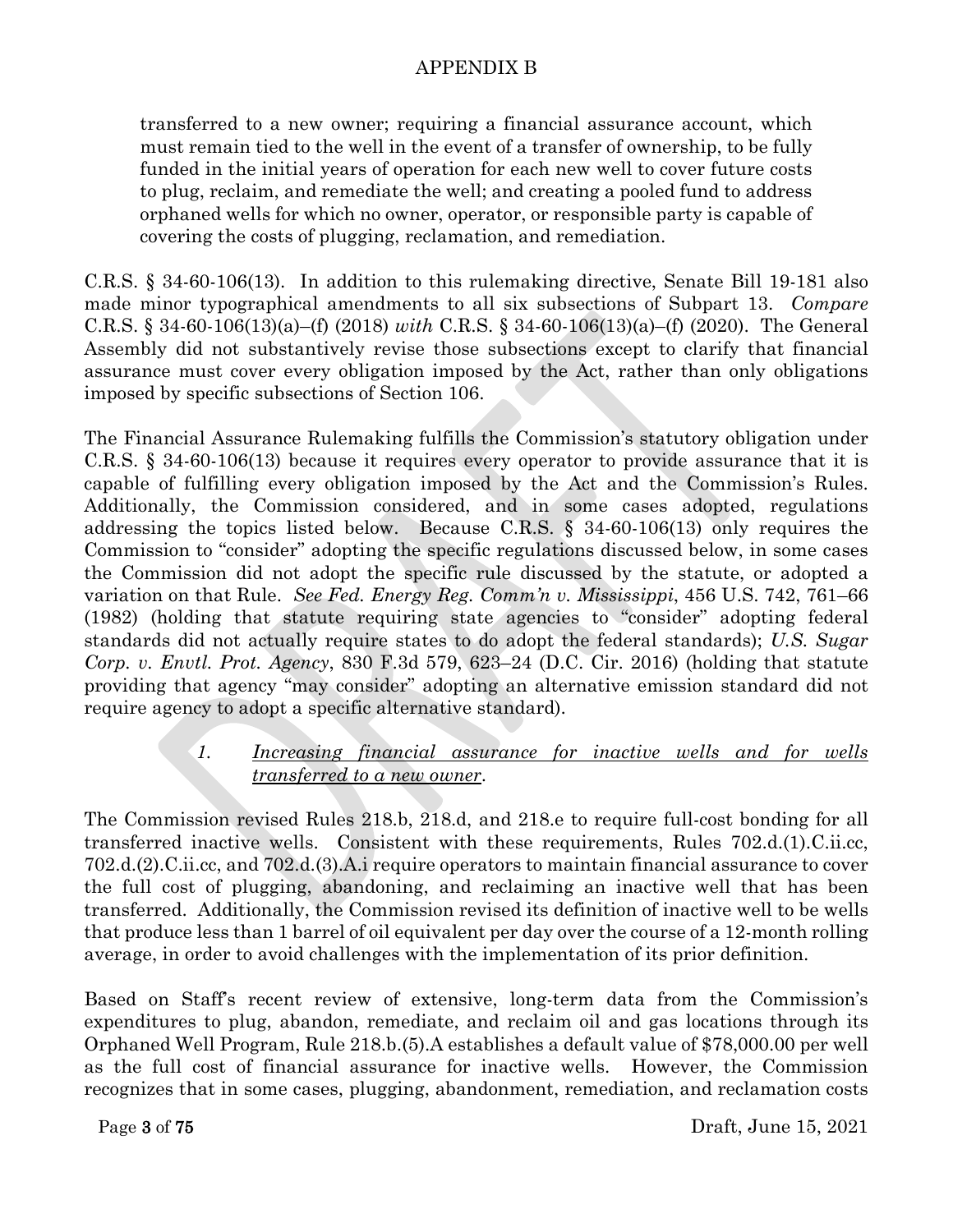for inactive wells may exceed that average value. Accordingly, the Commission added additional informational requirements to the Form 9, Transfer of Operatorship – Intent in Rule 218.b.(3).B, to facilitate a desktop review of key factors that are most relevant to determining whether reclamation costs will be higher.

Additionally, the Commission adopted a new definition of Low Producing Wells, which are defined as producing less than 5 barrels of oil equivalent per day over the course of a 12 month rolling average. Rule 218.b.(8) requires a Commission hearing for transfers that consist of more than 30% Low Producing Wells. Based on the Commission's experience, transactions in which a large number of Low Producing Wells are transferred are likely to result in higher risks to the public of the new operator orphaning the wells. Accordingly, Rule 218.b.(8) will allow the Commission to have increased oversight over transfers that may create greater risks to the Commission and the public by increasing the likelihood of operators orphaning wells.

In Rule 434.c, the Commission adopted comprehensive new standards to require and incentivize plugging of inactive wells, including some financial assurance requirements. Rule 434.c gives operators four options for wells that have been inactive for more than six months: plug the well, return it to production, pay increased financial assurance, or convert it to out of service status and add it to a plugging list. If an operator pays increased financial assurance pursuant to Rule 434.c.(2) or adds the well to its plugging list pursuant to Rule 434.c.(3), the operator must plug the well within three years, or increase the financial assurance for the inactive well to full-cost bonding.

Finally, in Rule 707.b, the Commission added additional oversight by requiring Commission-level review of an operator's financial assurance on an annual basis if more than 75% of the operator's wells are low-producing, or if more than 50% of the operator's wells are inactive. This will further facilitate Commission-level oversight of wells that pose a more significant risk to the public of the operator orphaning the wells, because they are held by an operator with a high ratio of low-producing or inactive wells.

> 2. *Requiring a financial assurance account, which must remain tied to the well in the event of a transfer of ownership, to be fully funded in the initial years of operation for each new well to cover future costs to plug, reclaim, and remediate the well*.

In Rule 702.d.(3), the Commission created an option for operators to submit a Tier 3 financial assurance plan to use a sinking fund, which would be a financial assurance account that would be funded over time until it reached the full cost required to plug and reclaim the well. Any operator with a sufficiently high percentage of inactive wells, or that is plugging too low a percentage of wells to qualify for Tier 1 or Tier 2 financial assurance plans pursuant to Rules 702.d.(1) and (2) must submit a financial assurance plan to use a sinking fund.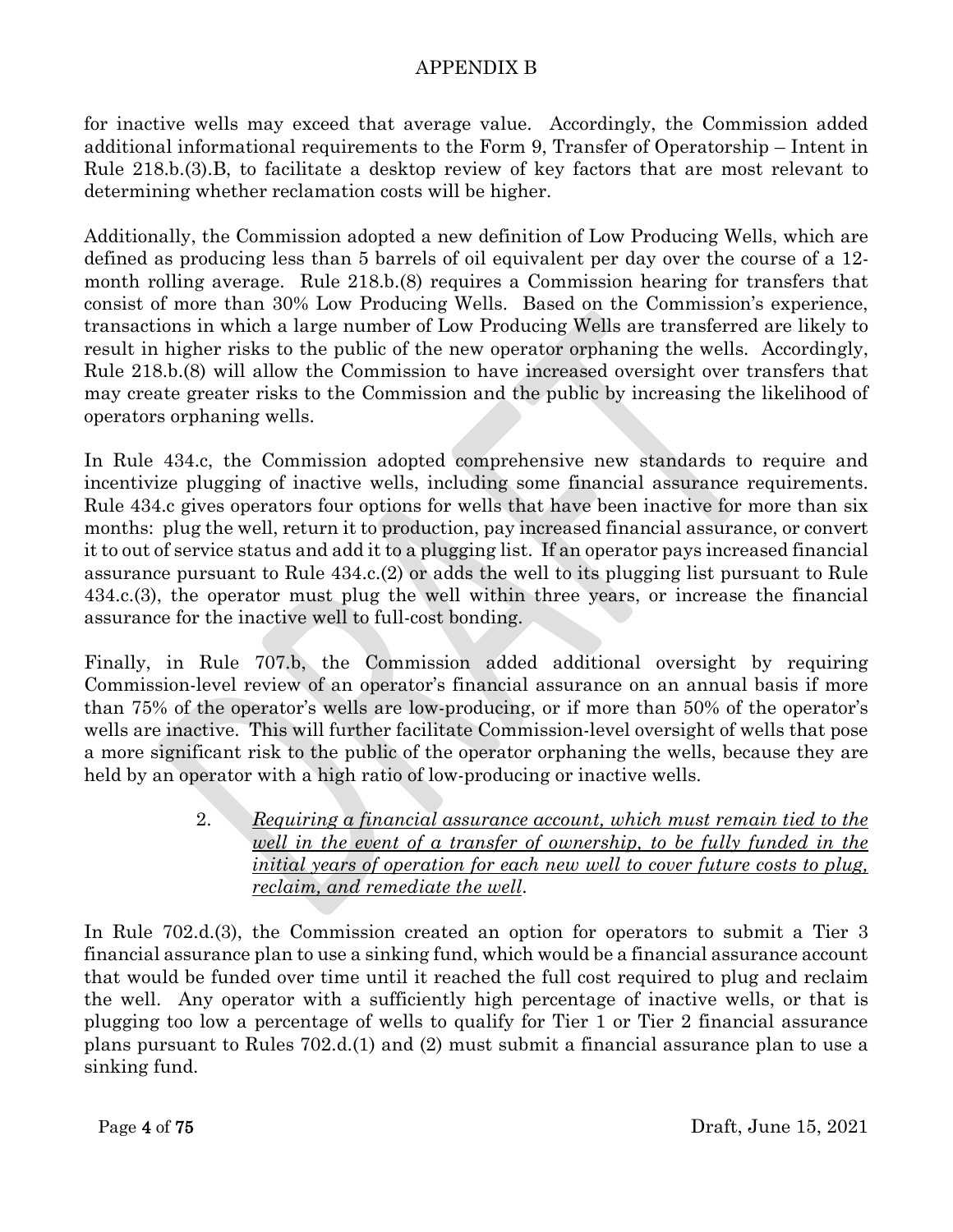The Commission determined that a sinking fund is an appropriate mechanism to provide financial assurance for operators whose asset portfolio presents a higher risk, and the operator is therefore unable to qualify for blanket bonding under Tier 1 or Tier 2. The operator is therefore required to build up financial assurance over time until it reaches fullcost bonding for all of its wells. This will both incentivize operators to plug wells, to avoid having to pay into the sinking fund for them, and also provide additional financial assurance to the Commission at a rate that will not pose such a financial hardship to operators that the operators orphan their wells.

To avoid complexity with transfers, the Commission chose not to tie the sinking fund to individual wells, but rather to an operator's overall operations. This will significantly improve administrability, and better tie financial assurance to the actual source of the risk to the state—the possibility of an individual operator's inability to comply with its obligations—rather than a specific well which could be transferred to a more solvent operator.

The Commission did not require the sinking fund to be funded in the initial years of a well's operation, but rather provided a 10-year time frame for all Tier 3 operators to reach the full amount of funds that must be paid into the sinking fund.

Finally, the Commission chose not to require that the sinking fund cover the cost of remediation, because it determined that financial assurance for remediation costs was best addressed through environmental liability insurance pursuant to Rule 705.b, and through case-by-case determinations for individual remediation projects pursuant to Rule 913.i.(1).

## 3. *Creating a pooled fund to address orphaned wells for which no owner, operator, or responsible party is capable of covering the costs of plugging, reclamation, and remediation*.

In Rule 205.c, the Commission created a new pooled fund to address orphaned wells. The Commission adopted a new annual registration fee of \$100.00 per well in the first year and \$200.00 per well in subsequent years. The fees will be deposited into the pooled fund, and may be used by the Director solely to address orphaned sites. Consistent with this regulatory change, the Commission eliminated its prior 100 Series definition of Orphan Well, and determined that it was more prudent to rely on a single definition of Orphaned Site that includes all wells, oil and gas locations, and oil and gas facilities for which there is no operator with unaccessed financial assurance, active Form 1, Registration for Oil and Gas Operations, or responsible party. The catch-all term Orphaned Site will better encapsulate the range of activities that the Commission's Orphaned Well Program conducts, which sometimes involve reclamation, remediation, or equipment decommissioning at oil and gas locations that do not have a well, or where a well was already plugged.

In future rulemakings, the Commission may also consider changing the fee and reducing the mill levy pursuant to Rule 217. Over the long term, the Commission's intent is to shift

Page 5 of 75 Draft, June 15, 2021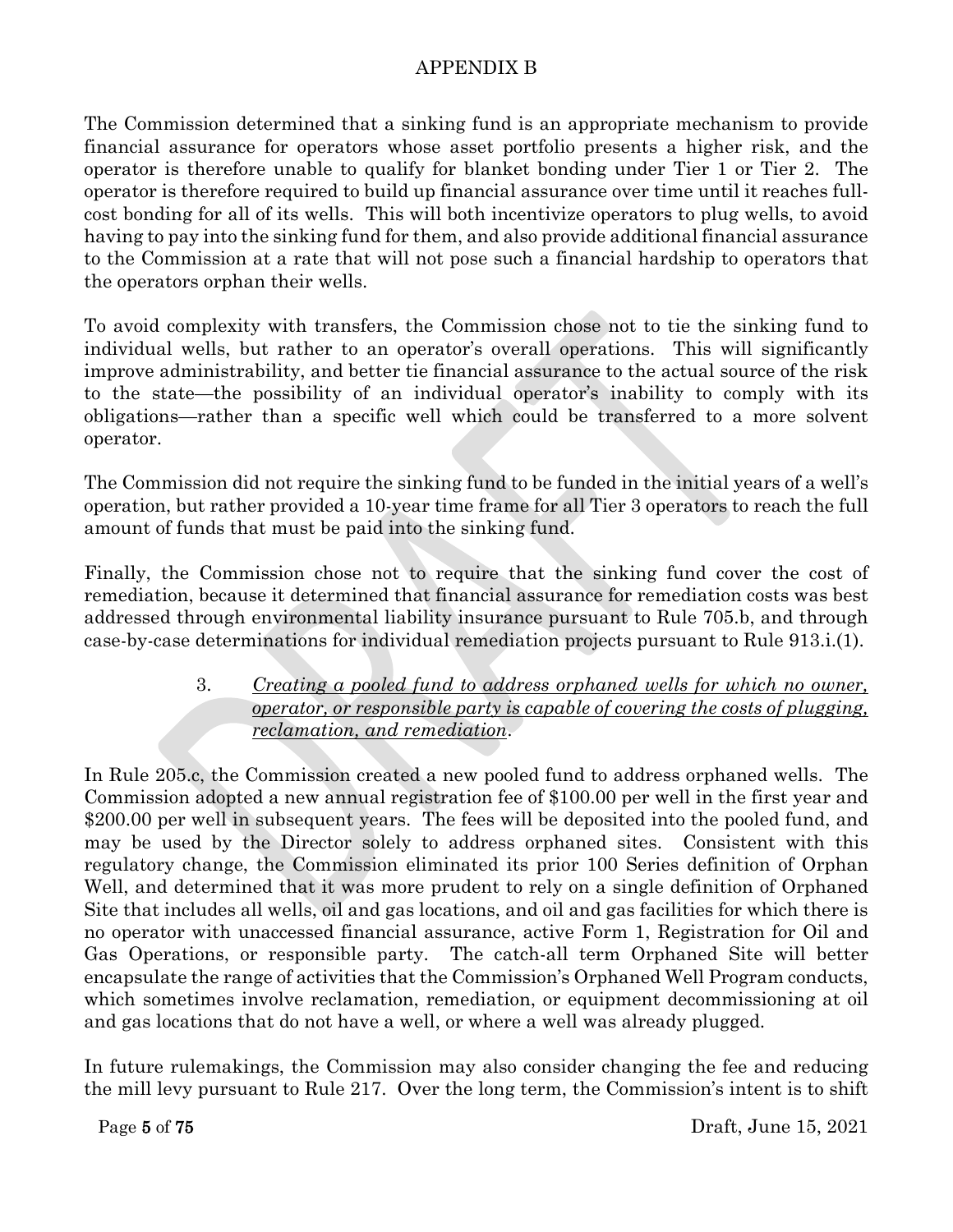funding for the Orphaned Well Program from the mill levy on production to a pooled fund that is funded by an annual registration fee. This will reduce the volatility of the funding for the Orphaned Well Program. The number of wells in the state does not fluctuate to the same degree or depend on market conditions as heavily as the mill levy. Over time, this reduction in volatility will ensure that the Orphaned Well Program is fully funded through the pooled fund and can successfully fulfill its role of plugging, abandoning, reclaiming, and remediating orphaned facilities.

# **E. Specific Statutory Authority**

In addition to the statutory language quoted above, the Commission's authority to promulgate amendments to the Rules is derived from the following sections of the Act:

- C.R.S. § 34-60-102 (Legislative declaration)
- C.R.S. § 34-60-103 (Definitions);
- C.R.S. § 34-60-104.5 (Duties of the Director);
- C.R.S. § 34-60-105 (Powers and authority of the Commission);
- C.R.S. § 34-60-106 (Specific Commission duties, including Financial Assurance);
- C.R.S. § 34-60-108 (Procedural rules);
- C.R.S. § 34-60-120 (Authority over federal lands and minerals);
- C.R.S. § 34-60-121 (Enforcement);
- C.R.S.  $\S$  34-60-122 (Calculation of expenses);
- C.R.S. § 34-60-124 (Oil and gas conservation and environmental response fund);
- C.R.S. § 34-60-127 (Reasonable accommodation of surface owners); and
- C.R.S. § 34-60-131 (Local government preemption).

# **Stakeholder and Public Participation**

The Commission initiated the informal stakeholder and public participation process for the Financial Assurance Hearing during its weekly hearing on February 10, 2021. The Commission released a list of questions about financial assurance-related topics to the public on its website. The Commission also instructed its Hearings Staff to convene an informational docket for interested members of the public to provide information.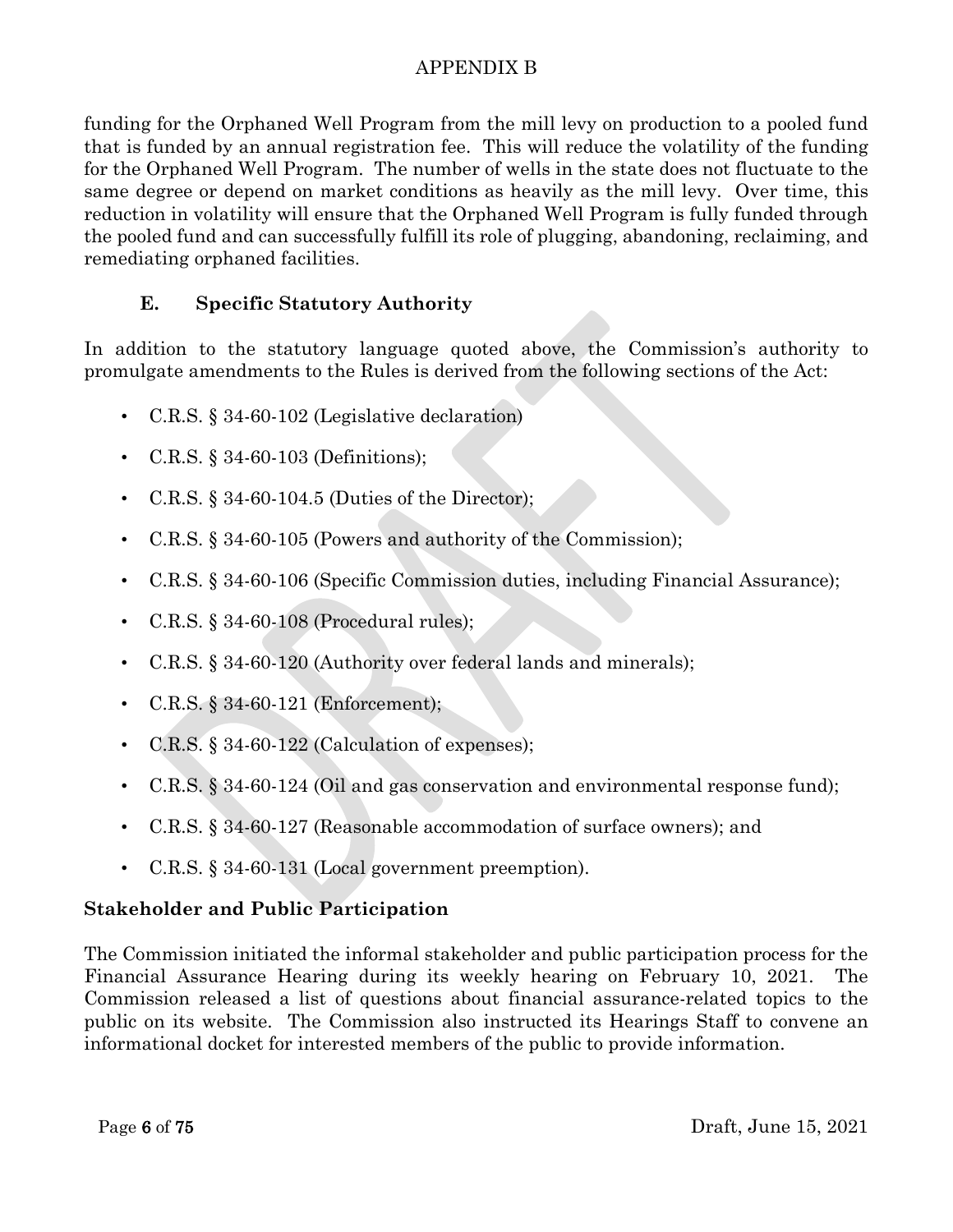On February 24, 2021, the Commission, on its own motion, issued notice and applied for an informational docket hearing pursuant to Rules 503.a and 904.c. The hearing was noticed for March 31, 2021. Members of the public were given the option to participate by submitting written and oral comment. Interested Persons were given the option of submitting written statements and presenting oral statements.

On March 15, 2021, 31 Interested Persons (including organizations and individuals, some of whom filed jointly) filed written statements. On March 17, 2021, the Commission's Hearing Officer issued a Pre-Hearing Order, allocating time for the Interested Persons to present to the Commission at its informational docket hearing. The Commission conducted the informational docket hearing during business hours on March 31 and April 1, 2021. It also received oral public comment from individuals who did not submit written materials at a 6:00 p.m. hearing on March 31 to accommodate members of the public who were unavailable to provide comment during ordinary business hours.

After the conclusion of the Financial Assurance Informational Docket, the Commissioners presented a list of additional and follow-up questions to Staff. Staff presented its responses to those questions at the Commission's May 5, 2021. Among other things, Staff presented data about average costs borne by its Orphaned Well Program, bond claims, stripper wells, reclamation costs, and emissions from idle and plugged wells. Staff also identified additional questions that the Commission could pose to industry stakeholders and regulators from other states for matters where Staff lacked access to information required to answer the Commission's questions. Staff and stakeholders presented responses to the Commission's additional informational questions at the Commission's May 26, 2021 hearing.

Throughout the course of the informal stakeholder process, individual Commissioners and Staff met with interested persons to discuss topics relevant to the Financial Assurance Rulemaking.

The formal stakeholder process began on June 15, 2021, when the Commission submitted its Notice of Rulemaking to the Colorado Secretary of State.

### **Identification of New and Amended Rules**

Consistent with its statutory authority and its legislative mandates, and in accord with the administrative record, the Commission has revised, reorganized, and added to Rules 205, 211, 217, 218, 223, 304, 306, 413, 434, 436, 503, 504, 505, 810, 907, 912, and 913 and its 700 Series Rules. Additionally, the Commission has revised several definitions in its 100 Series Rules, added several new definitions to its 100 Series Rules, and removed several definitions from its 100 Series Rules.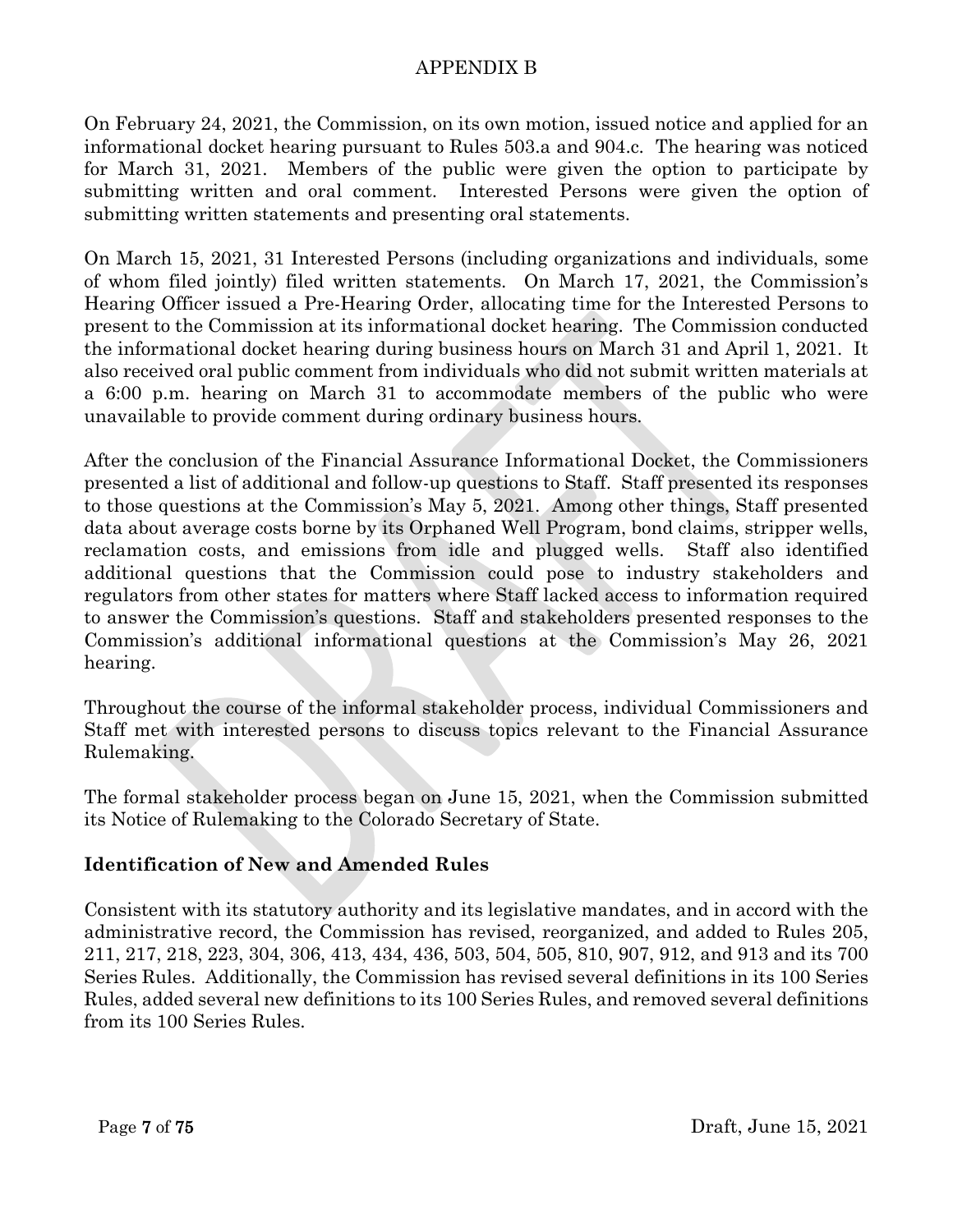To assist stakeholders in identifying how the 700 Series Rules have been amended, moved, and removed, a table cross-referencing the Commission's prior and newly adopted 700 Series Rules is attached as Attachment 1 to this Statement of Basis and Purpose.

## **Amendments and Additions to Rules**

Throughout Financial Assurance Rulemaking, the Commission made minor edits, conforming changes, and clarifications to improve clarity and consistency. Among other things, these changes include:

- Phrasing regulatory language in active voice, rather than passive voice, to clarify the responsible entity;
- Capitalizing all terms defined in the 100 Series to signal to stakeholders that the term has a definition;
- Reorganizing the 700 Series Rules and moving some Rules between Series to ensure that all Rules addressing the same topic are located in the same Series, and making the 700 Series proceed in a logical, sequential order that better reflects the lifecycle of financial assurance;
- Eliminating outdated and unnecessary Rules and provisions of Rules that reflect practices or requirements that are no longer in use;
- Eliminating Rules and provisions of Rules that unnecessarily duplicate other Rules;
- Streamlining internal cross-references within the Rules;
- Consistently using the term "will" instead of "shall" or "must";
- Using consistent terminology to refer to key entities such as the Commission, the Director, operators, and local governments;
- Using consistent terminology to refer to the Commission's Forms;
- Using consistent formatting conventions throughout the Rules; and
- Correcting typographic errors.

### **Retroactivity**

The Commission intends for its Financial Assurance Rules to applying beginning on January 1, 2022. The Commission revised financial assurance requirements for numerous existing facilities, including all wells statewide. Colorado courts recognize that agencies may permissibly revise financial assurance requirements that apply to existing facilities and apply them retroactively because participants in highly regulated industries are

Page 8 of 75 Draft, June 15, 2021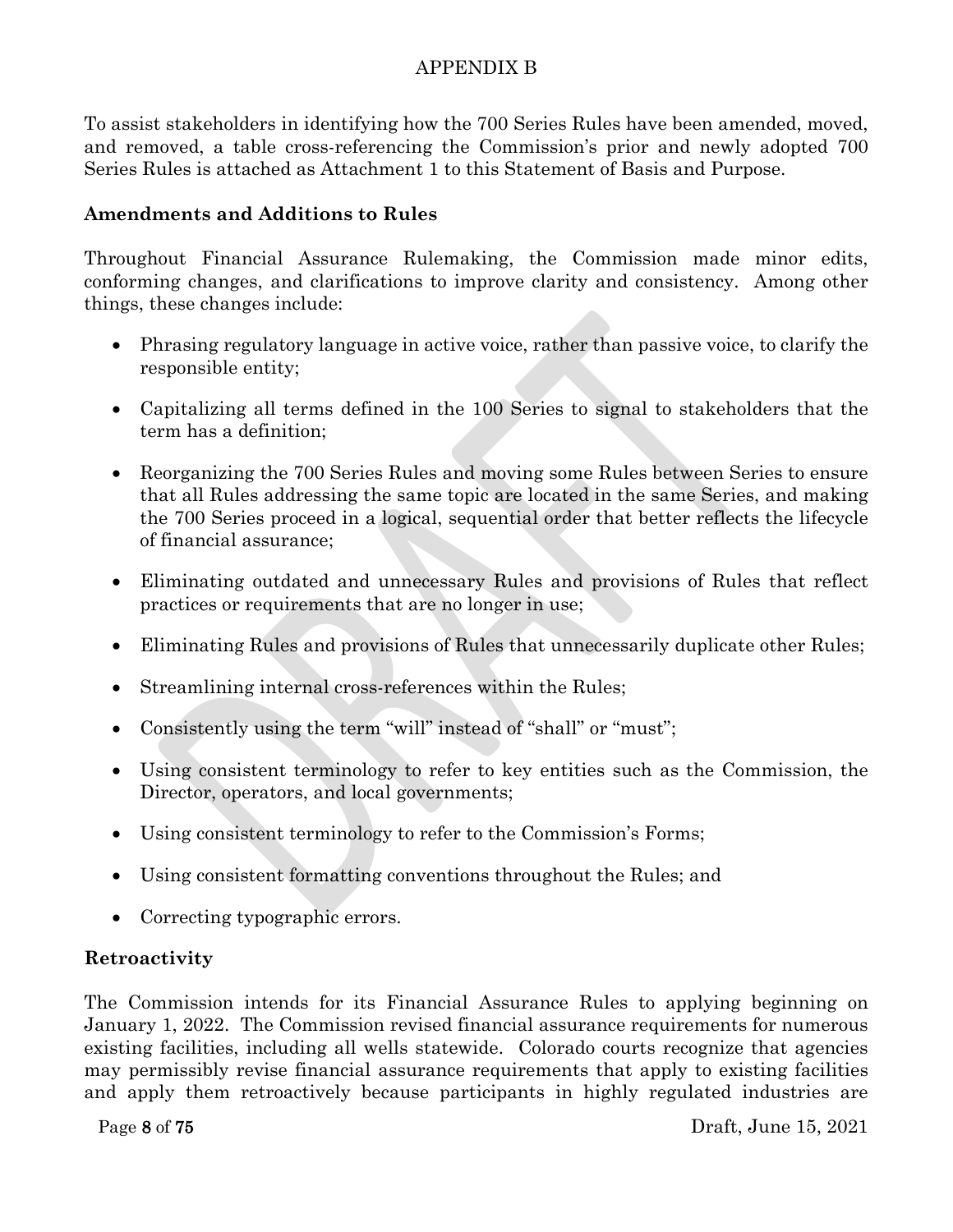expected to be aware of the risk of further regulations and because the public health and environmental risks posed by inadequate financial assurance outweigh the financial interests of regulated industry. *See Colo. Dep't of Pub. Health & Env't v. Bethell*, 60 P.3d 779, 785 (Colo. App. 2002). The Commission determined that it was necessary to apply its revised financial assurance requirements retroactively to existing facilities in order to comply with the revised statutory requirement of C.R.S. § 34-60-106(13), and to fulfill its obligation to protect and minimize impacts to public health, safety, welfare, the environment, and wildlife resources, C.R.S. § 34-60-106(2.5)(a).

To accommodate operators during the transition period, the Commission adopted a phased in compliance schedule in Rule 702.b.(1), allowing operators until July 1, 2022 to submit a financial assurance plan demonstrating the operator's plan for complying with the new financial assurance rules. Pursuant to Rules  $702.d.(1)C & 702.d.(2)C$ , the Commission intends for operators to have until 30 days from the date the Commission approves their financial assurance plan to provide their new financial assurance amount to the Commission. Operators subject to Tier 3 financial assurance plans will pay their increased financial assurance amounts over time, rather than an up front lump sum. Additionally, Rule 702.f allows an operator to credit any existing financial assurance towards its new financial assurance obligations.

### **Applicability to Pending Permit Applications**

Pursuant to C.R.S. § 24-4-104.5(2)(a), the Commission intends for all Rules adopted and amended in the Financial Assurance Rulemaking to apply to all applications that were pending as of January 1, 2022, the effective date of the Rules. This is consistent with the General Assembly's intent, as expressed in Section 19 of Senate Bill 19-181, which states that "[t]his act applies to conduct occurring on or after the effective date of this act, including determinations of applications pending on the effective date." For example, if an operator has a pending oil and gas development plan ("OGDP") application pending on December 31, 2021, it must comply with the revised financial assurance requirements prior to the Director recommending approval of the application pursuant to Rule 306.a.(5). Additionally, any Form 9, Transfer of Operatorship pending on December 31, 2021 must comply with the requirements adopted in this Financial Assurance Rulemaking prior to receiving the Director's or Commission's approval pursuant to Rule 218.e.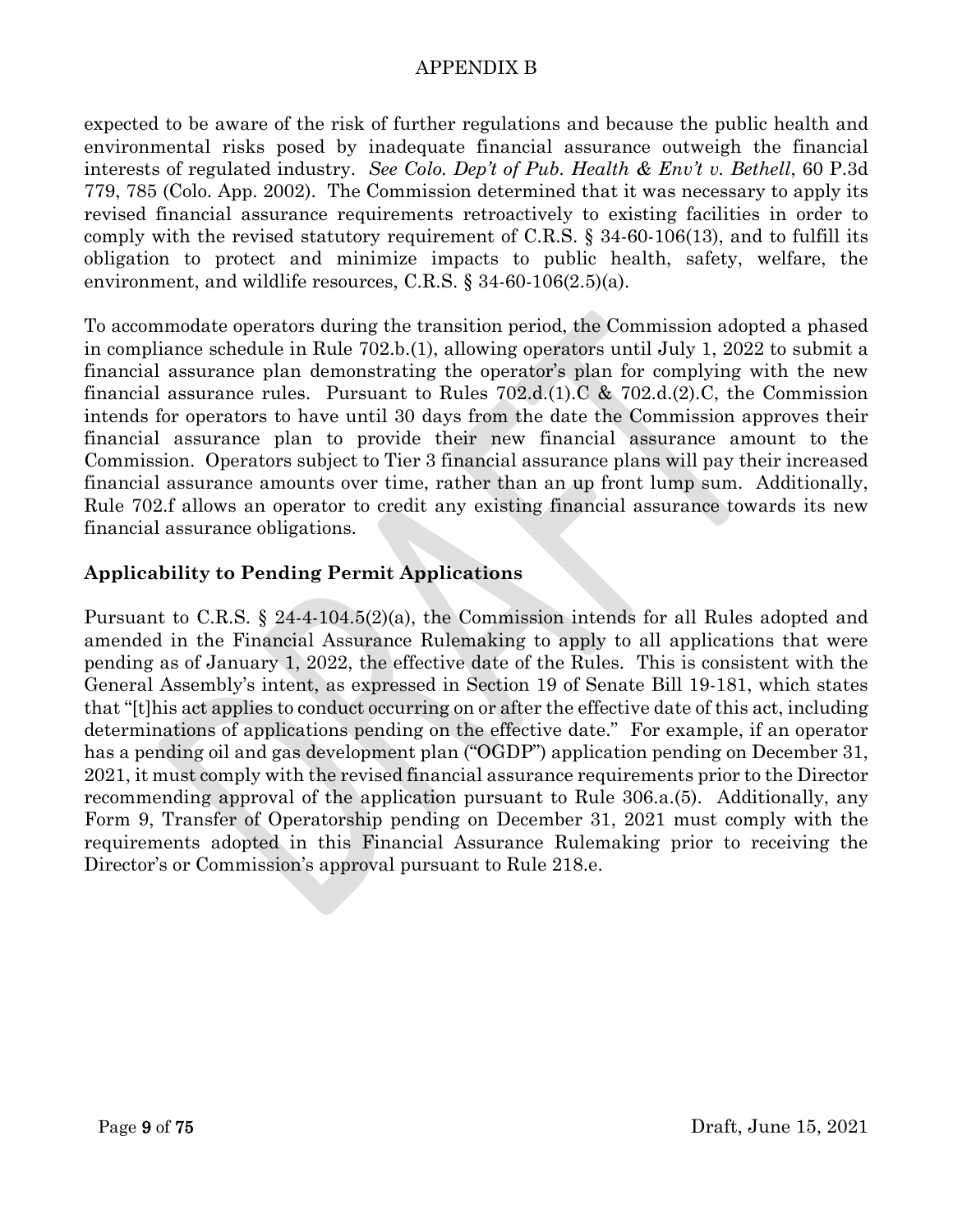### *100 Series Rules--Definitions*

The Commission revised existing 100 Series definitions, removed existing 100 Series definitions, or adopted new definitions of the terms listed below.

## *Cash Bond*

The Commission adopted a new definition of Cash Bond to provide better clarity about permissible forms of financial assurance. The Act expressly permits financial assurance to be in the form of "[a] letter of credit, certificate of deposit, or other financial instrument." C.R.S. § 34-60-106(13)(d). However, it does not expressly enumerate cash or currency as one such financial instrument. Because of the ease of holding cash bonds and accessing cash bonds, the Commission has long preferred cash bonds as a type of financial assurance. Accordingly, the Commission adopted a new definition of Cash Bond and expressly identified it as a type of financial assurance.

The Commission's definition of Cash Bond includes all forms of liquid and semi-liquid currency, including actual cash (or currency otherwise provided in the form of a check or other method), as well as interest-earning accounts such as money market accounts and certificates of deposit. The Commission's definition of Cash Bond encapsulates all forms of liquid United States currency in which an operator provides the actual dollar amount of financial assurance it is required to provide to the Commission. That makes a Cash Bond distinct from a surety bond or letter of credit, in which a third-party entity holds or guarantees funds on behalf of the operator to the benefit of the Commission, and the Commission does not actually hold the operator's financial assurance funds unless and until it accesses an operator's bond. Because Cash Bonds are liquid, they are also distinct from the Commission's less-preferred forms of financial assurance such as liens and security interests in real property, which require the Commission to foreclose upon property and liquidate it in order to access the financial assurance funds if the operator fails to fulfill its obligations under the Act.

The Commission holds Cash Bonds in the state treasury for the benefit of operators and for the benefit of the people of Colorado. Like other forms of financial assurance, the Commission may expend the financial assurance only if an operator fails to perform its plugging and abandonment, reclamation, or remediation obligations under the Act and the Commission's Rules. The Commission cannot expend the funds for other reasons, such as funding personnel costs or other matters that are funded through the Commission's general budget. Rather, the funds can be expended only following a formal Commission hearing to access the bond initiated pursuant to Rule 706.

Although there are limitations on the Commission's ability to spend the funds held as a Cash Bond, the operator that provides the Cash Bond also has a very limited interest in the Cash Bond. Because the operator provides the funds to serve as assurance to the Commission and the State of Colorado that it will be capable of complying with its regulatory and statutory obligations to plug and abandon its wells, reclaim its oil and gas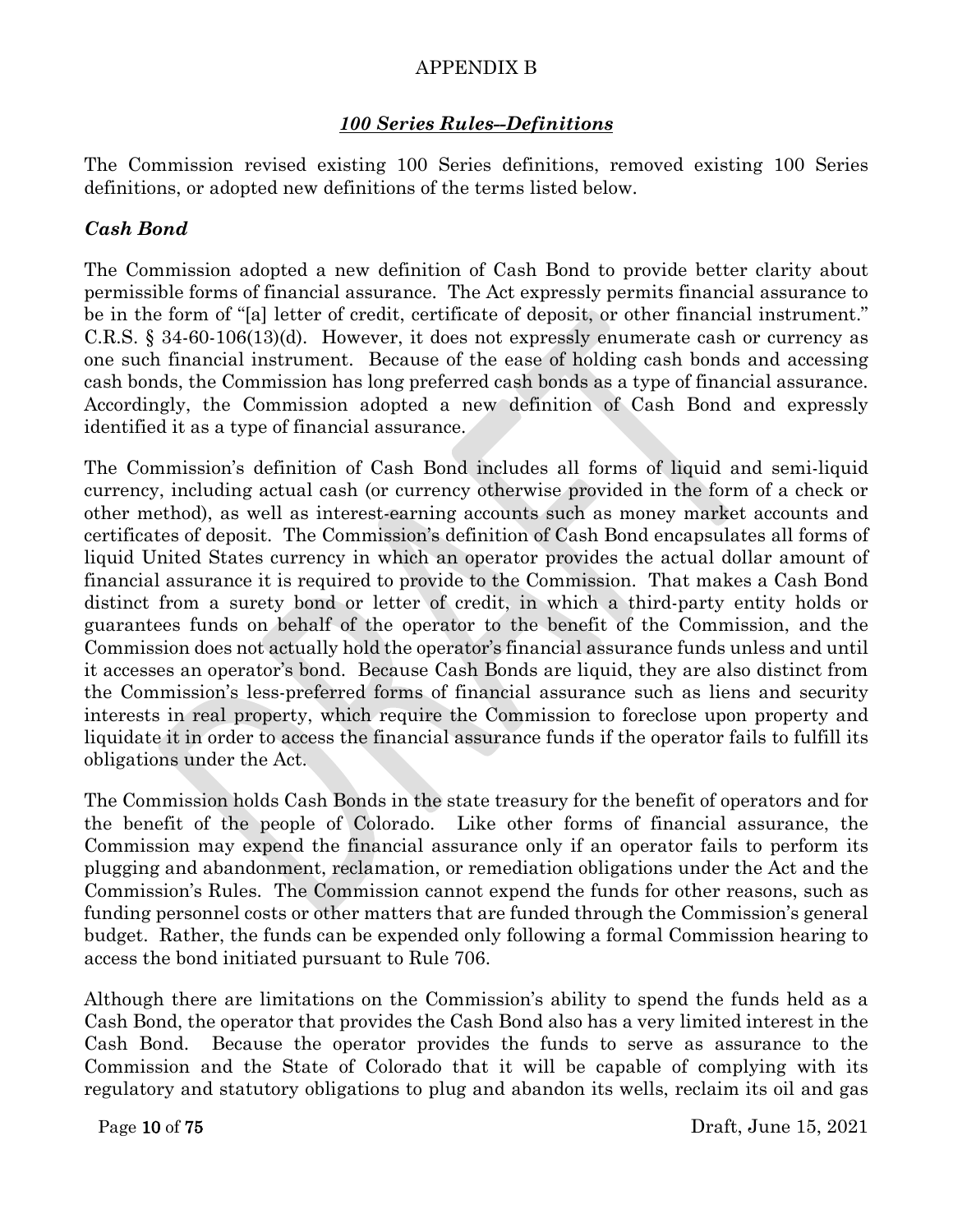locations, and remediate any spills or releases, the operator has no interest in the funds under either property law or contract law. The operator's sole interest in the funds is a contingent reversionary interest. A Cash Bond will revert to the operator that provided it only if the Director determines pursuant to Rule 706 that the operator has fully complied with all of its plugging and abandonment, reclamation, and remediation obligations, abandoned its permits to drill, or another operator has acquired the assets subject to the bond and provided sufficient replacement financial assurance pursuant to Rule 218. As discussed below, pursuant to Rule 706.a, a component of the operator's contingent reversionary interest is any interest accrued on the Cash Bond while it is invested.

The Commission's prior 100 Series definition of financial assurance referred to Cash Bonds as cash collateral. This led to the unintended consequence of confusion in bankruptcy proceedings as to whether cash bonds were intended to be considered cash collateral under 11 U.S.C. § 363(a). Accordingly, the Commission changed the term "cash collateral" to "Cash Bond" in the 100 Series definition of Financial Assurance, and also clarified in the definition of Cash Bond that Cash Bonds are not intended to be considered as cash collateral within the meaning of federal bankruptcy statutes.

### *Financial Assurance*

The Commission revised its definition of Financial Assurance in multiple ways.

First, the Commission revised the list of types of Financial Assurance to better match the types of Financial Assurance enumerated in the Act, C.R.S.  $\S$  34-60-106(13)(a)–(f). This is consistent with the Commission's revised Rule 701, which enumerates permissible types of Financial Assurance and establishes procedures for operators to utilize each type.

Second, as noted above, the Commission changed the term "cash collateral" to the newly defined term "Cash Bond," to clarify that cash bonds are not intended to be considered as cash collateral within the meaning of 11 U.S.C.  $\S$  363(a) in bankruptcy proceedings.

Third, the Commission removed the term "certificate of deposit" from the definition, because certificates of deposit are included in the new 100 Series definition of Cash Bond.

Fourth, the Commission removed the term "guarantee" as a form of Financial Assurance. The Commission made conforming edits to other language in the definition to clarify that Rule 701 establishes the types of Financial Assurance that are acceptable to ensure that an operator is able to perform its obligations under the Act and the Commission's Rules.

Finally, the Commission removed language discussing the purpose of general liability insurance for addressing third-party liability. The Commission determined that this language is unnecessary, and that the purpose of liability insurance pursuant to Rule 705 did not need to be enumerated in a regulatory definition.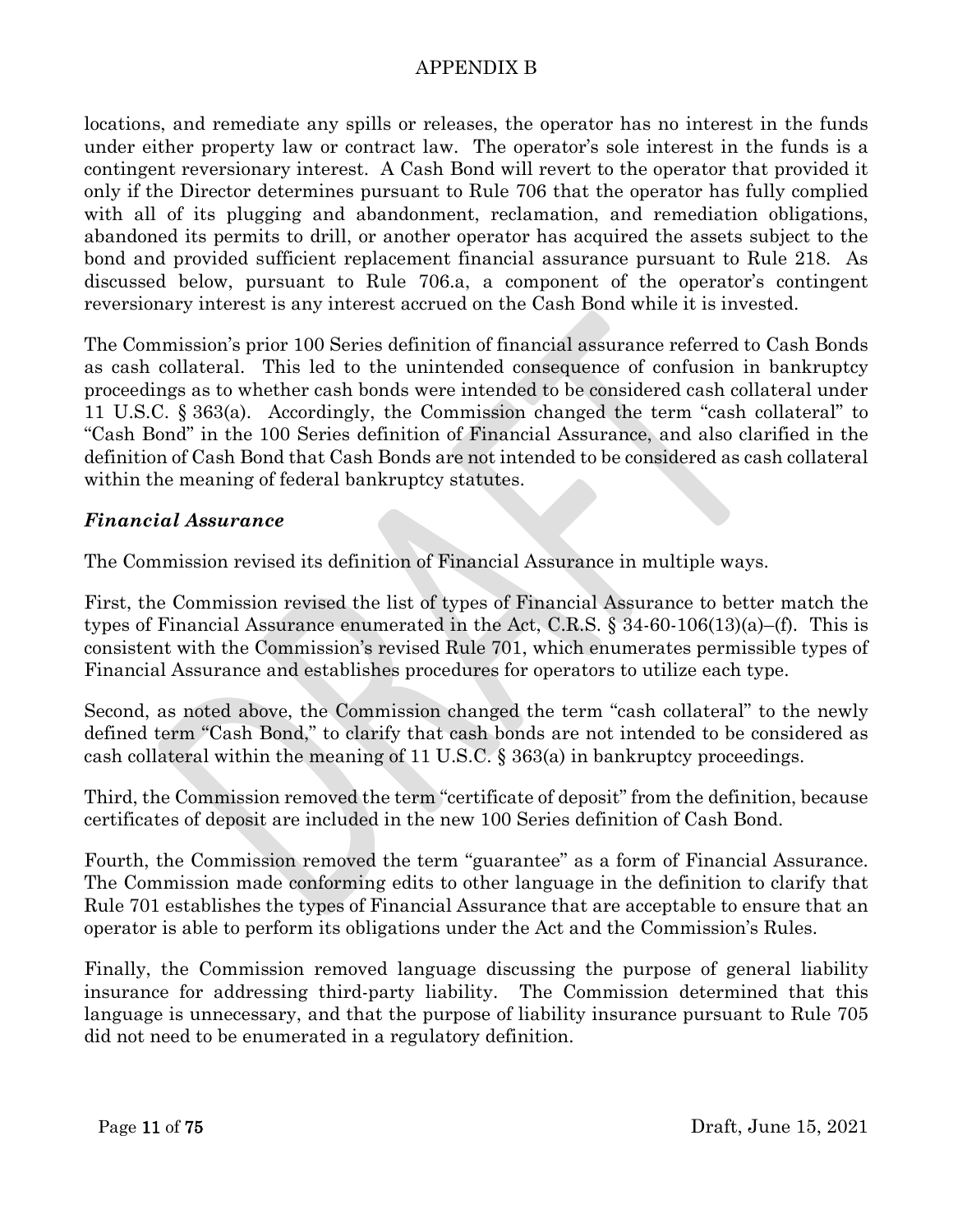### *Inactive Well*

The Commission revised its definition of Inactive Well to address challenges that arose in the course of implementing its prior definition, and also to better reflect the new array of regulatory standards that the Commission adopted for Inactive Wells throughout the Financial Assurance Rulemaking.

The Commission's prior definition included shut-in wells from which no production was sold for a period of 12 consecutive months, and wells that were temporarily abandoned for a period of six consecutive months. This definition was unduly complex because it treated wells differently depending on their status as shut-in and temporarily abandoned, and also overlooked wells that had not been shut-in or temporarily abandoned, but were no longer producing. Additionally, by tying the definition to any level of production that was sold, the definition inadvertently excluded wells that were no longer producing in significant volumes, but still had occasional sales, including potential sales from hydrocarbons stored on-site in tanks.

The Commission addressed these issues with its new definition of Inactive Well.

First, rather than requiring that a well have no production at all, the Commission adopted a definition that includes all wells producing less than one barrel of oil equivalent ("BOE") per day ("BOE/d"). This recognizes the reality that some wells produce so little as to be functionally inactive, and are therefore within the risk profile of wells that are at the end of their useful productive life. Because operators already must report the monthly production of each of their wells every month through a Form 7, Operator's Monthly Report of Production, it will be relatively straightforward for both an operator and the Commission to determine whether a well meets the definition of Inactive based on the most recent production reports for the well. The Commission determined that 1 BOE/d is a reasonable threshold, because it is one-fifteenth of the production rate necessary for a well to be classified as a stripper well. Additionally, based on the Commission's experience and current and long-term oil prices, 1 BOE/d is well below the threshold at which a well can continue to be operated profitably.

The Commission recognizes that calculating BOE/d may be more difficult for gas wells and wells that produce both oil and gas. The Commission intends for Staff to issue guidance instructing operators in how to calculate BOE/d based on their Form 7 reports, and to explore whether a system of calculating BOE/d can be automated in the future. However, because operators already report all the information necessary to calculate a well's BOE/d to the Commission on the monthly Form 7 report, the Commission determined that using a BOE/d metric was not unduly burdensome. Specifically, operators already must report the BTU value for any natural gas produced, and the Commission expects operators to calculate BOE/d based on the reported BTU of natural gas.

Second, the Commission adopted a single definition of Inactive Well that applies to all wells, regardless of whether their official status is shut-in, temporarily abandoned, or producing.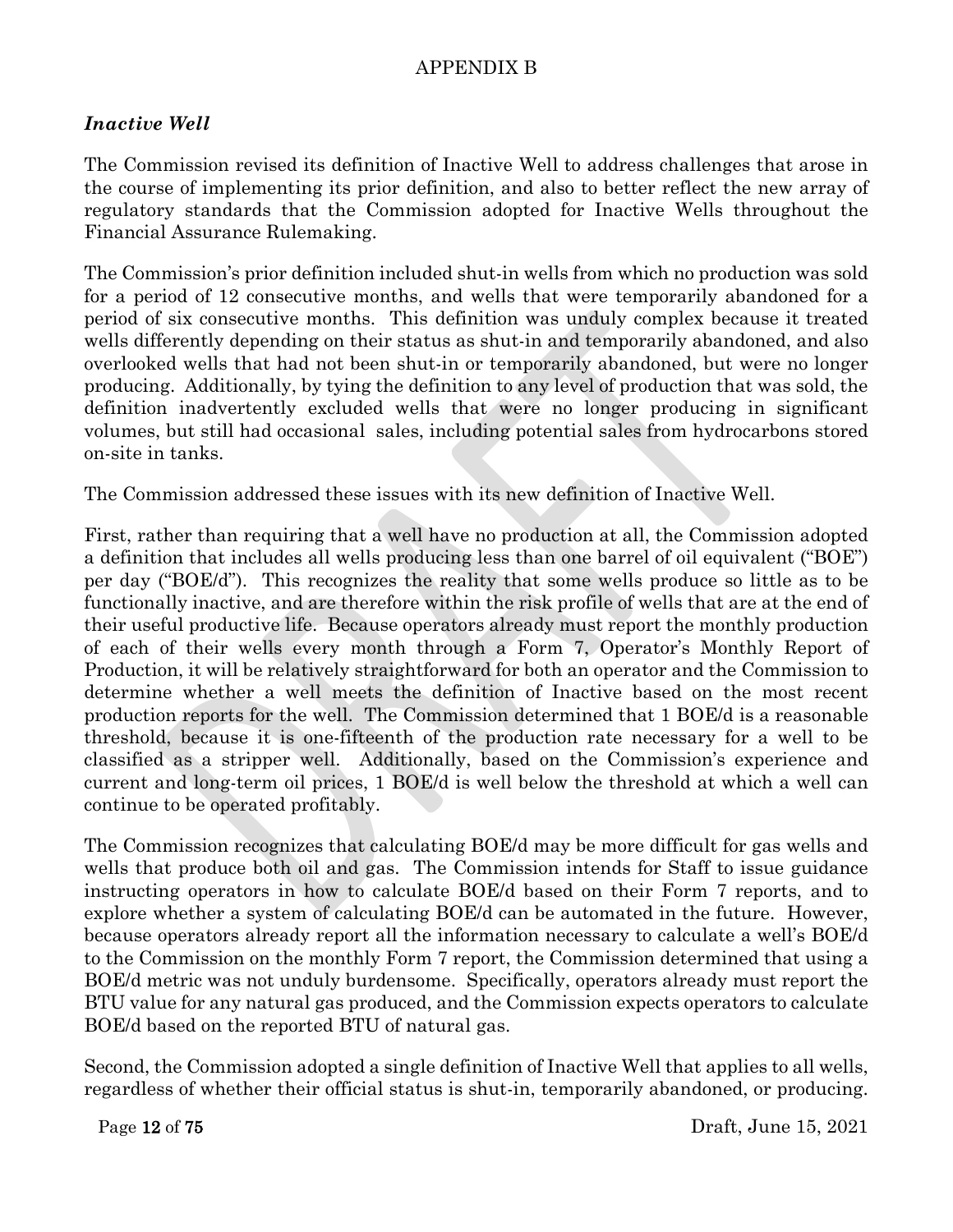This avoids complexities that arise from those wells still selling a small amount of production that are not yet shut-in or temporarily abandoned. It also avoids confusion around the technical classification of the well as temporarily abandoned or shut-in, which the Commission determined added an unnecessary layer of complexity to determining whether a well is inactive.

Third, the Commission determined that using a trailing 12-month average would be a more effective way of identifying wells as inactive. A trailing average is a moving average that looks backwards from the point in time when the calculation is made. Thus, operators can take an average of the prior 12 months to determine the trailing 12-month average, based on the data reported each month on the Form 7. The prior definition relied on one-time, fixed review of the prior 6 or 12 months. As a result, the data could be inadvertently skewed by the timing of the sale of some form of production from a well. By using a trailing 12 month average, the Commission determined that it could have up-to-date information that evolved over time to reflect the conditions at a well, rather than relying on a fixed-in-time point.

The Commission had not experienced similar difficulties with implementing its definition of inactive injection wells. Accordingly, the Commission maintained its prior definition, but changed the term "injection well" in the definition to instead refer to Class II UIC Well. All of the injection wells that the Commission has jurisdiction to regulate are Class II UIC wells.

# *Letter of Credit*

The Commission adopted a new definition of Letter of Credit to better define the types of financial assurance permitted under the Act and the Commission's Rules. The use of the term Letter of Credit in the Commission's Rules refers only to irrevocable Letters of Credit. The Commission will not accept a revocable letter of credit as a form of Financial Assurance.

A Letter of Credit is distinct from a surety bond in that it is a guarantee by a third party entity of an operator's creditworthiness, rather than an actual financial instrument. Additionally, the Commission is the beneficiary of the Letter of Credit, while it is an obligee of a surety bond. As discussed below in Rule 701.a, a Letter of Credit carries greater risk for the Commission than a surety bond, and is therefore not a form of preferred financial assurance.

For a more detailed description of when the Commission may call and spend a Letter of Credit, see the discussion of similar language in the 100 Series definition of Cash Bond, above.

# *Low Producing Well*

Page 13 of 75 Draft, June 15, 2021 The Commission adopted a new definition of Low Producing Well, in concert with its revised definition of Inactive Well. Much of the Commission's focus in the Financial Assurance Rulemaking was on identifying wells that pose financial risks to the Commission and the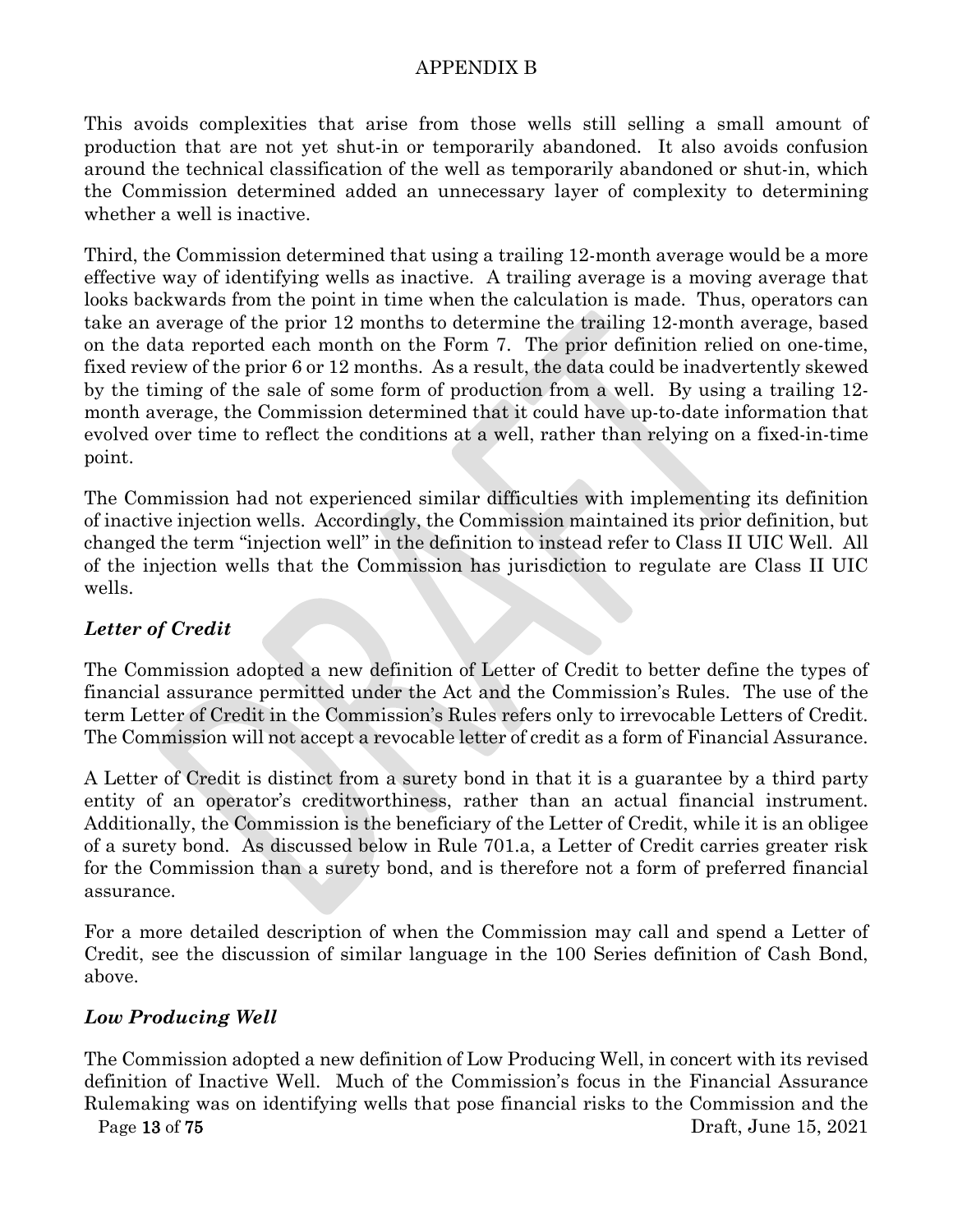public because it is more likely that an operator will orphan the well. The Commission recognizes that inactive wells—wells that are no longer producing—pose the greatest risks in many cases. But the Commission also recognizes that there are wells that pose some lesser risk because their production has declined to lower levels, but they will continue some level of production for some time.

Because the Commission is adopting rules that treat wells differently depending on their risk profile, the Commission determined that it was necessary to adopt a new definition of Low Producing Well to identify those wells with a lower risk profile than inactive wells, but still some higher risk profile than a well producing at a higher level.

The Commission determined that 5 BOE/d was a reasonable threshold for identifying Low Producing because it reflects a level where the well is still producing in sufficient quantities to potentially be profitable, but may be at the point in its decline curve where it will become inactive at some point in the relatively near future. This allows the Commission to revisit a well's status prior to it becoming inactive. Because the primary place in the Commission's rules where the term Low Producing well is used is in Rule 218, in the context of transfers of operatorship, the Commission determined that a 5 BOE/d threshold was reasonable because it would help identify transfers with high percentages of relatively unprofitable assets. In the Commission's experience, this type of transfer of high percentages of relatively unprofitable assets poses the greatest risks to the Commission and the public of the buying operator eventually orphaning the assets.

To facilitate ease in administration and implementation, the Commission structured the definition of Low Producing Well to match the definition of Inactive Well, and based it on a BOE/d metric calculated over a 12-month trailing average.

### *Operator*

The Commission moved the definitions of Selling Operator, Buying Operator, and Prior Operator from prior Rules 218.a.(2)–(4) to the 100 Series. The Commission did so because in the Financial Assurance Rulemaking, it adopted regulations using those terms in Rules other than Rule 218.

The Commission did not substantively change the definition of Operator, or of Selling Operator, Buying Operator, or Prior Operator in the Financial Assurance Rulemaking.

# *Orphan Well*

The Commission removed its prior definition of Orphan Well. The term Orphan Well is not used in the Commission's Rules, and the Commission determined that it was therefore unnecessary to define the term.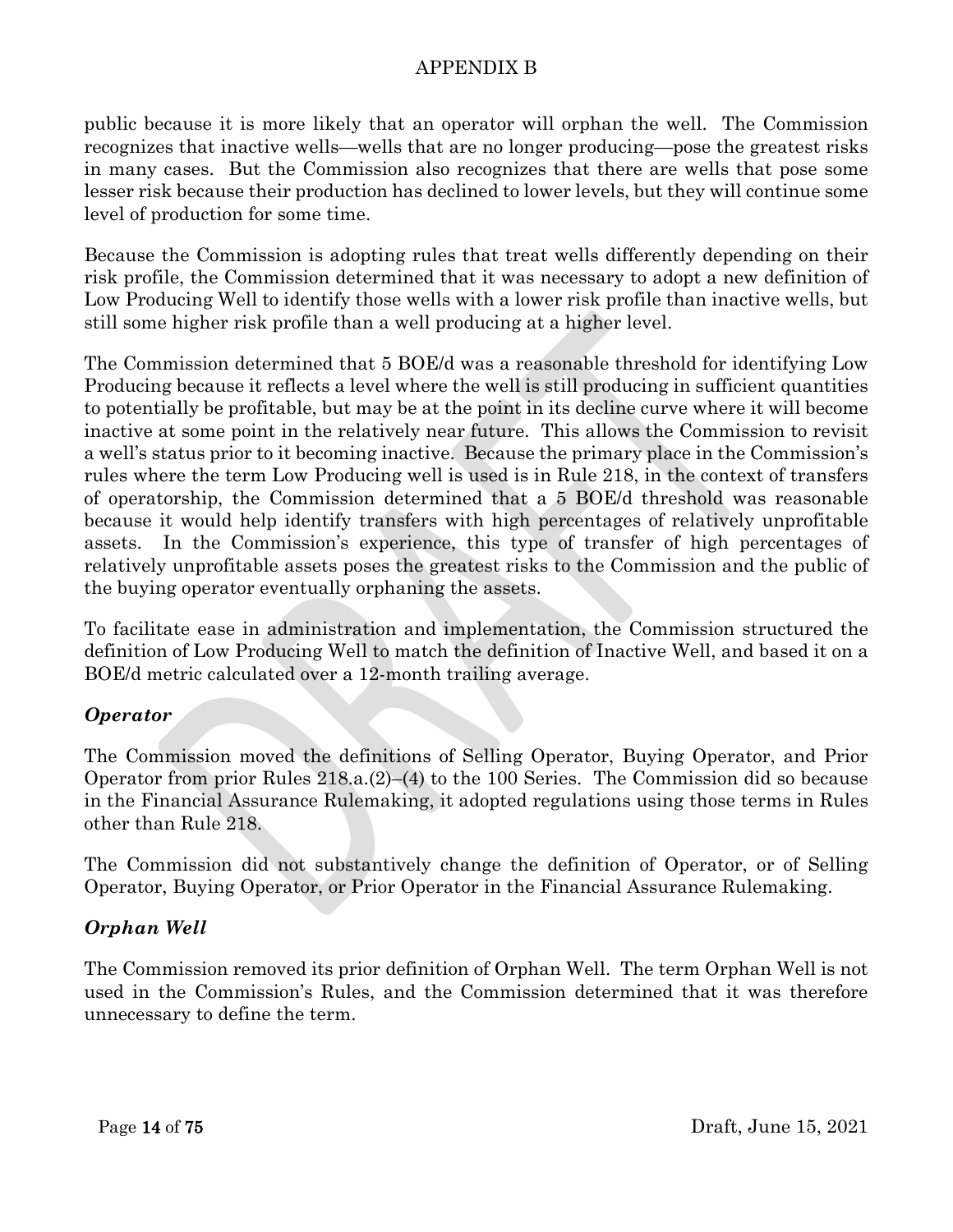## *Orphaned Site*

The Commission revised the definition of Orphaned Site to better reflect that it includes wells, oil and gas locations, and oil and gas facilities. The Commission's Orphaned Well Program address a wide array of plugging, abandonment, reclamation, and remediation projects, which occur at a variety of different sites where oil and gas operations have occurred in the past. The Commission intends for the definition of Orphaned Site to encompass the full array of oil and gas operations orphaned by an operator that can be addressed by its Orphaned Well Program.

Consistent with eliminating the prior definition of Orphan Well because that term was not used in the Commission's Rules, the Commission also revised the definition of Orphaned Site to reflect that it is a site where no operator with unaccessed financial assurance or an active Form 1 exists. The Commission will only expend funds collected pursuant to Rule 205.c to address Orphaned Sites for which there is no active operator, no available financial assurance, and no responsible party.

The Commission also revised the definition to remove language about significant adverse environmental impacts. Orphaned Sites may not always have significant adverse environmental impacts, and may require only straightforward plugging and abandonment, site decommissioning, or reclamation. Additionally, the Commission simplified references to identifying responsible parties in the definition. The definition of Responsible Party, along with Rule 525, already provide adequate guidelines for determining whether a responsible party exists. The Commission determined that providing additional guidelines in the definition of Orphaned Site would lead to undue confusion and was unnecessary.

### *Out of Service Well*

The Commission adopted a new definition of Out of Service Well to describe wells that an operator will not return to production and has added to its plugging list pursuant to Rule 434.c.(2). As part of its overall efforts to incentivize operators to more rapidly plug, abandon, and reclaim wells that are no longer economically viable, the Commission determined it was necessary to create a new classification for wells that are no longer actively producing, and that an operator intends to plug. The Commission therefore tied the definition of an Out of Service Well to the well being included on the operator's Form 6A, Plugging List pursuant to Rule 434.c.(2), which is discussed below.

### *Plugging and Abandonment*

The Commission revised its definition of Plugging and Abandonment to clarify that it does not include reclamation and remediation activities. The Commission revised its Rules to ensure that the term "plugging and abandonment" is used to refer to actually plugging a well and the associated site decommissioning and removal of production facilities. The terms "reclamation" and "remediation" are separately used to refer to the process of restoring an oil and gas location to its original state pursuant to the Commission's 1000

Page 15 of 75 Draft, June 15, 2021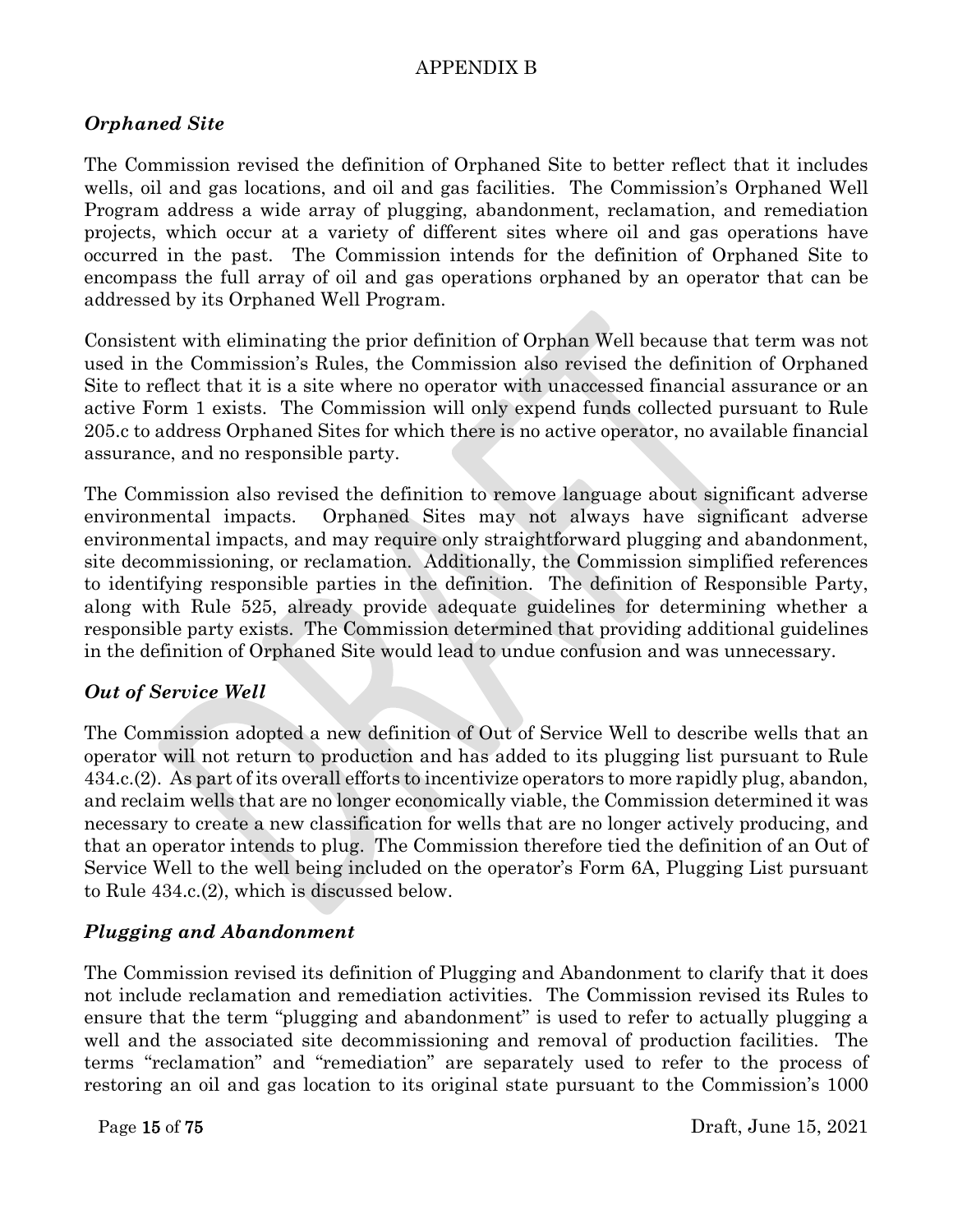Series Rules, and to cleaning up any spills and releases or other sources of contamination pursuant to the Commission's 900 Series rules, respectively.

The Commission also revised the definition by changing the term "cementing" to "permanent plugging," in recognition that there may be other equally or more effective methods of permanently plugging that do not involve cement.

The Commission also made minor changes to the wording of the definition of Plugging and Abandonment to improve clarity and for consistency with changes made in the Mission Change Rulemakings to reflect Senate Bill 19-181's changes to the Commission's mission and statutory authority.

## *Reclamation*

The Commission made minor changes to the wording of the definition of Reclamation to improve clarity and for consistency with changes made in the Mission Change Rulemakings to reflect Senate Bill 19-181's changes to the Commission's mission and statutory authority.

Also consistent with the Commission's Mission Change Rulemaking, the Commission removed the cross-reference to the Rule 502 variance process in the definition of Reclamation. As discussed in the Statement of Basis and Purpose for the 200–600 Mission Change Rulemaking, including cross-references to the Rule 502 variance process in some rules but not others created unnecessary confusion about which Rules are subject to the variance process. *See* COGCC, *Statement of Basis, Specific Statutory Authority, and Purpose, Cause No. 1R Docket No. 200300071, 200–600 Mission Change, Cumulative Impacts, and Alternative Location Analysis Rulemaking* at 177 (Nov. 23, 2020) ("200–600 SBP"). The Commission intends for all of its Rules to be subject to the Rule 502 variance process, unless otherwise specified in the text of the Rule.

# *Remediation*

The Commission included the 100 Series definition of the term Remediation in the notice for the Financial Assurance Rulemaking as a reference, because it is an important term that is used frequently in the Financial Assurance Rules. However, the Commission did not revise the definition.

# *Shut-In Well*

Consistent with changes made to the definition of Inactive Well, the Commission revised the definition of a Shut-In Well to clarify that a Shut-In Well is not currently producing or injecting.

# *Spud*

The Commission adopted a new definition of Spud to clarify that it refers to the initiation of drilling a well's surface hole. The Commission does not intend for operators to pay an

Page 16 of 75 Draft, June 15, 2021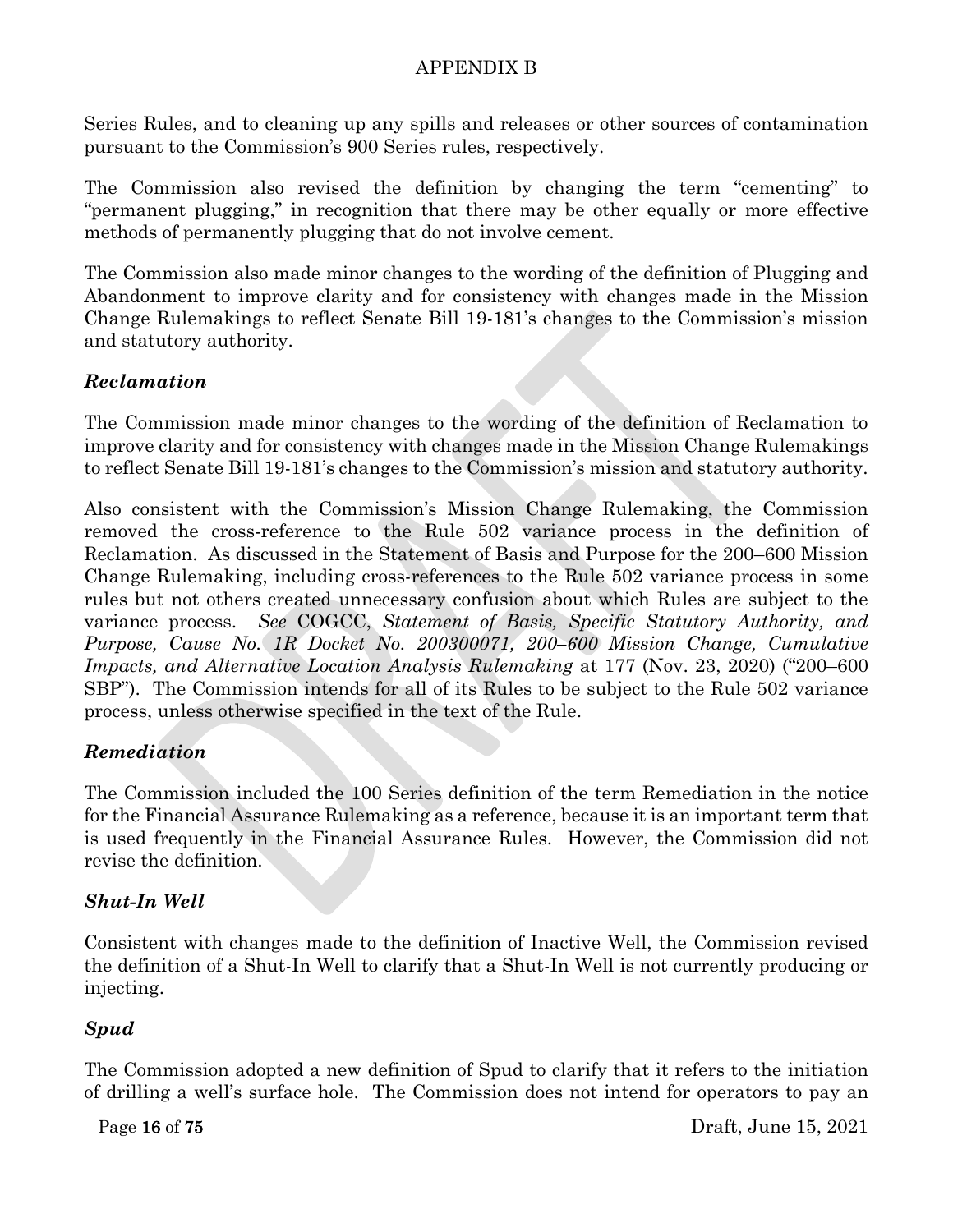annual registration fee for wells that have not yet been Spud pursuant to Rule 205.c, because in most cases, such wells are associated with little to no surface disturbance, and therefore pose lower risks to the Commission's Orphaned Well Program if an operator orphans the oil and gas location. It was accordingly necessary to adopt a definition of Spud to provide a single understanding of a term that is commonly used in the oil and gas industry, in the context of its specific use in the Commission's Rules.

## *Spud Date*

Consistent with adopting a new definition of Spud, the Commission adopted a separate definition of Spud Date. The Commission's Rules occasionally refer to both the date a well is spud and the action of spudding a well, and accordingly a separate definition of Spud Date was necessary.

# *Surety Bond*

The Commission adopted a new definition of Surety Bond to better define the types of financial assurance permitted under the Act and the Commission's Rules. A Surety Bond refers to a financial instrument that exists, in perpetuity, between a third party (sometimes called the surety, surety company, bond company, or issuer) and the Commission. The Commission is the obligee of the Surety Bond, which serves as a formal instrument guaranteeing that the third party will provide the full amount of financial assurance required by the Act and the Commission's Rules in the event that an operator—the principal—defaults on its obligations and the Commission must access the bond pursuant to Rule 706. Essentially, a Surety Bond transfers the risk of the principal's performance to the surety company.

A letter of credit is distinct from a surety bond in that it is a guarantee by a third party entity of an operator's creditworthiness, rather than an actual financial instrument. Additionally, the Commission is a beneficiary of a letter of credit rather than an oblige. Because surety bonds are a perpetual and formal financial instrument, they are among the preferred forms of financial assurance under Rule 701.

For a more detailed description of other the aspects of the definition of Surety Bond, including when they may be called and spent by the Commission, and the nature of the operator's contingent reversionary interest, see the discussion of related provisions in the 100 Series definition of Cash Bond, above.

# *Suspended Operations Well*

Because the term Suspended Operations Well is used to describe wells that must pay an annual registration fee pursuant to Rule 205.c, the Commission revised and updated the 100 Series definition of the term to improve clarity and readability. The Commission further clarified that the term Suspended Operations Well refers to a well that has been spud, but where drilling operations are suspended prior to reaching total depth. The Commission also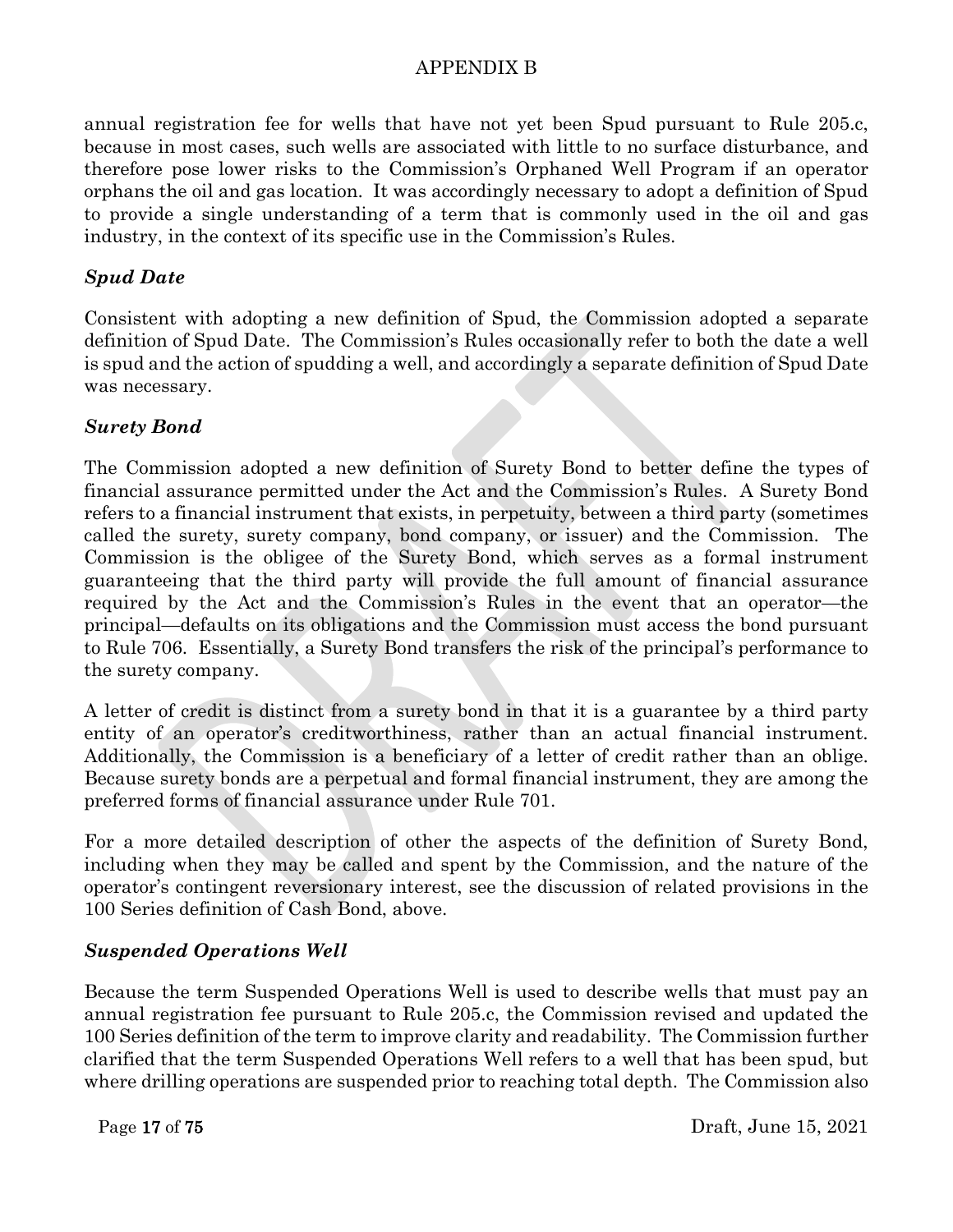eliminated a confusing reference to the surface casing in the definition. The Commission does not intend for the term "casing string" to refer to a conductor.

## *Temporarily Abandoned Well*

Because the term Temporarily Abandoned is used frequently in the Financial Assurance Rulemaking, the Commission revised the definition to improve clarity. The Commission added substructure to the definition to improve readability. Consistent with changes to the definition of Inactive Well and Shut-In Well, the Commission also clarified that a temporarily abandoned well is neither currently producing nor permanently plugged.

## *Used or Useful*

In the 200–600 Mission Change rulemaking, the Commission committed to revisiting the definition of the term "used or useful" in the Financial Assurance Rulemaking, because the term was tied to concepts related to financial assurance, orphaned wells, and the risk profile for wells nearing the end of their economic viability. *See* 200–600 SBP at 35.

Accordingly, in the Financial Assurance Rulemaking, the Commission determined that it was appropriate to adopt a new definition of the term Used or Useful. The term Used or Useful has been used in the Commission's 200 Series Rules since 1954. However, the Commission has never specifically defined the term. Based on the Commission's review of relevant data in the administrative record related to orphaned wells, the Commission adopted a definition that recognizes indicators that a well is no longer used or useful, and therefore should be eligible for an application from the Director or a Relevant Local Government to plug the well, or close the associated location, pursuant to Rule 211.

A well is no longer used or useful if it has two core characteristics. First, a well that is no longer economically viability is no longer useful. Conversely, a well is used or useful if the well has remains economically viable. Second, a well that is not currently being used is not "used." Of course, not all wells that are not currently being used are no longer "useful." Some wells might be temporarily shut-in for maintenance, pipeline capacity issues, temporary economic considerations, or other factors. Accordingly, both components of the definition are important, and they are intended to be inclusive, not mutually exclusive.

The Commission recognizes that the economic viability of each well is different, and in some cases may relate as much to the financial characteristics of the well's operator as actual production trends at a well. Accordingly, the Commission identified a non-exclusive list of factors that it determined are relevant to identifying whether a well has reached the end of its economic viability.

Page 18 of 75 Draft, June 15, 2021 First, the Commission determined that production trends, while not the only metric of a well's economic viability, are highly relevant. Production is the primary, and often only, source of revenue from a well. Therefore, declining production over time, or zero production, is a strong indicator that a well is no longer economically viable. While a well can potentially be re-completed, or a different formation is completed in the same well, in general in the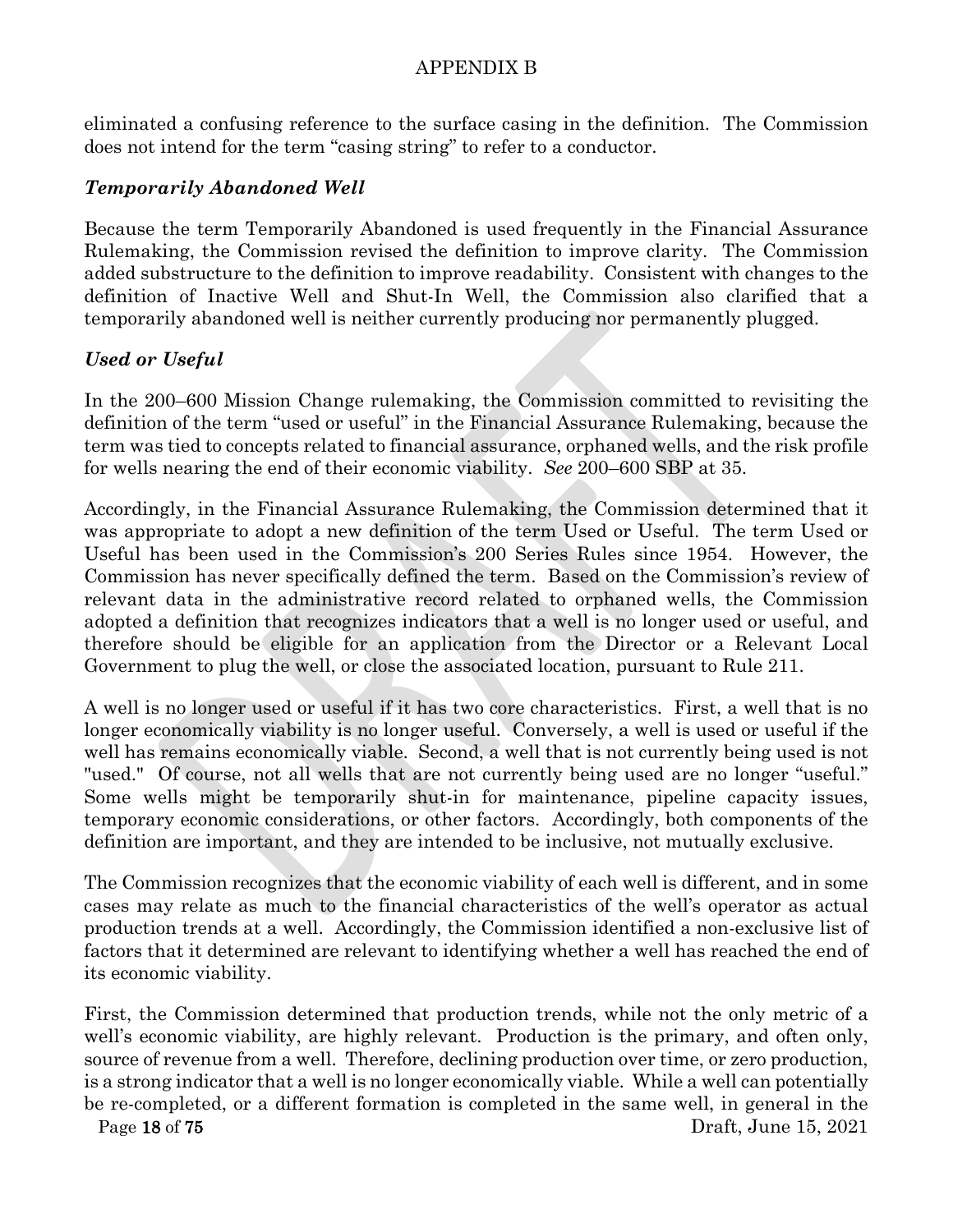Commission's experience, a well declines in production prior to an operator plugging and abandoning, or orphaning, it.

Second, the Commission determined that the ratio between a well's gross revenue and plugging, abandonment, remediation, and reclamation costs is an indicator of a well's economic viability. All wells must be plugged, abandoned, and reclaimed pursuant to the Act and the Commission's Rules. Some wells must also be remediated to clean up contamination or spills and releases. Thus, when the costs of conducting these required activities exceeds the revenue actually generated by the well, it is a strong indicator that the well is no longer economically viable. The Commission recognizes that it is important to review gross revenue over time. Accordingly, it intends to consider a relevant timeframe that factors in the remaining production from a well (if any). The Commission will also consider an operator's total number of wells and production from those wells over a recent timeframe (likely the last five years). Finally, the Commission will consider an annual average of the operator's gross revenue over a five year period. The Commission would review the operator's gross revenue from the well in conjunction with the status of the operator's financial assurance for the well.

Third, the Commission identified an operator's failure to use or develop a facility as an indication that the well is no longer used, and that it may also no longer be economically viable. In some cases, the Commission has encountered situations where an operator obtains a permit, partially constructs a location, or partially drills a well but does not complete the process so as to generate revenue from a completed well and is not using the facility. This situation would be an example of one in which an operator fails to use or develop the facility, which indicates that the facility is no longer economic for the operator to complete or develop, and therefore that it is no longer used or useful.

Finally, the Commission recognizes that other factors not listed in the 100 Series definition of Used or Useful may also be relevant in determining whether a well is Used or Useful pursuant to Rule 211. Accordingly, in subpart d of the definition, the Commission included a catch-all for other relevant evidence, which the Commission recognizes may vary on a case-by-case basis.

The elements of the definition of Used or Useful are intended to be the criteria that the Commission will weigh when determining whether a well and/or location are no longer useful in a well or location closure hearing pursuant to Rule 503.g.(12), initiated by the Director or a relevant local government pursuant to Rule 211. The elements are also what an operator would be required to show, as an affirmative defense, in such a hearing. The Commission will entertain arguments from an operator about why a well or location is indeed still used or useful, based on the elements listed in the definition.

# *Waiting on Completion Well*

Because the term Waiting on Completion Well is used to describe wells that must pay an annual registration fee pursuant to Rule 205.c, the Commission revised and updated the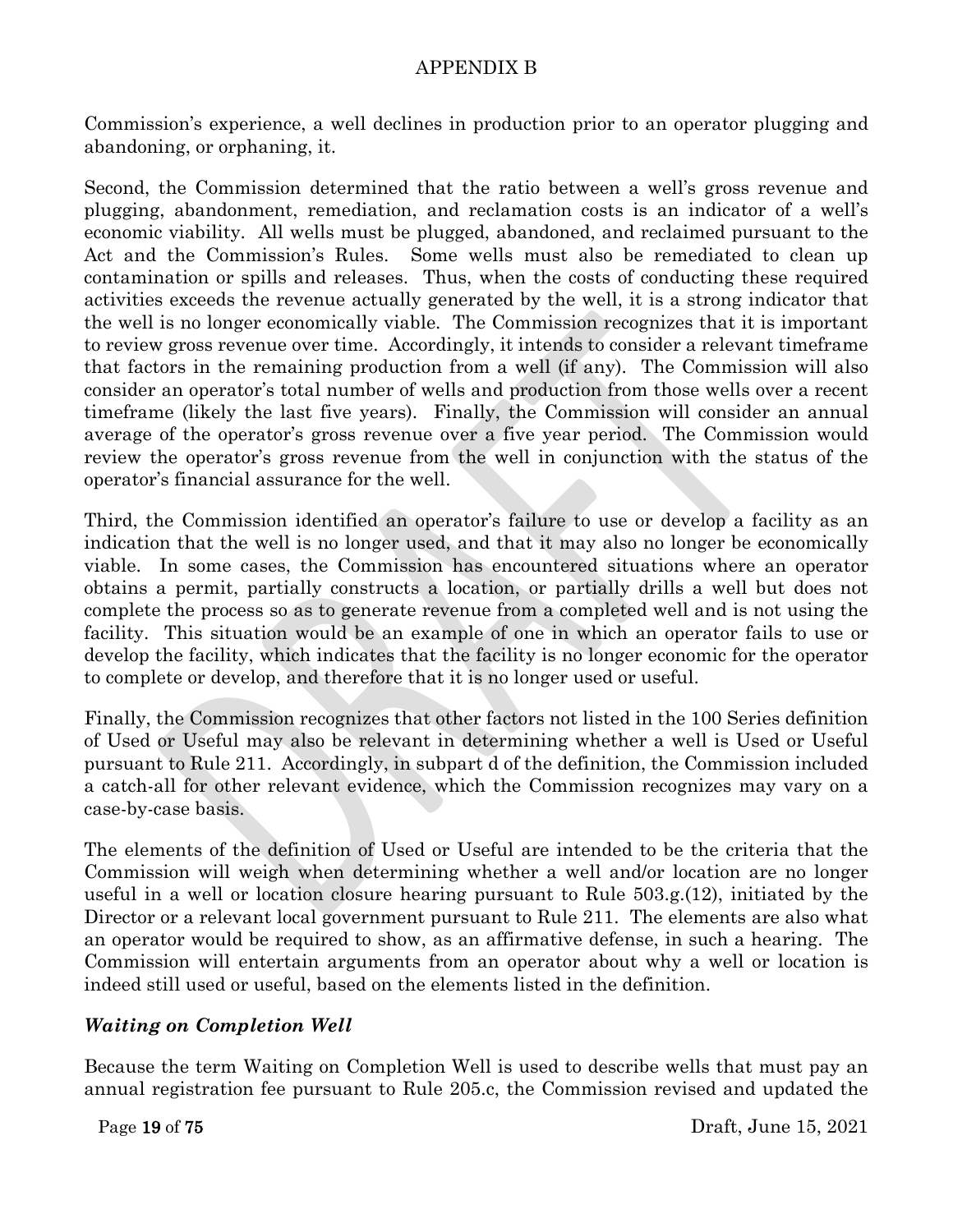100 Series definition of the term to improve clarity and readability. The Commission first clarified that a Waiting on Completion Well has been drilled to total depth. This is to clarify that a Waiting on Completion Well is distinct from a Suspended Operations Well, which has not yet been drilled to total depth. The Commission also simplified the definition by removing references to methods of completing and stimulating a well, and instead used the defined term Stimulated, based on the 100 Series definition the Commission adopted in its recent Wellbore Integrity Rulemaking. Finally, the Commission removed a reference to "hydrocarbon" formation, to clarify that the definition applies to both production and injection wells.

### *Well*

Because the Commission clarified many of its well status definitions in the Financial Assurance Rulemaking, the Commission also updated, simplified, and clarified its definition of Well. The Commission removed unnecessary language, and adjusted references to use terms defined in the 100 Series as much as possible.

The Commission also clarified that the term "gas" includes non-hydrocarbon gases such as carbon dioxide and helium. Some questions have arisen about the Commission's regulatory jurisdiction over helium. Consistent with Colorado law, the Commission determined that clarifying its jurisdiction through the definition of "well" would help resolve those questions and streamline compliance. *See* C.R.S. § 34-60-103(5); *Hoff v. Girdler Corp.*, 88 P.2d 100, 101 (Colo. 1939); *CO2 Comm., Inc. v. Montezuma Cty.,* 2021 COA 36, 1 (Colo. App. 2021); *Hudgeons v. Tenneco Oil Co.*, 796 P.2d 21, 22–23 (Colo. App. 1990); *see also Exxon Corp. v. Lujan*, 970 F.2d 757, 762 (10th Cir. 1992); *Aulston v. United States*, 915 F.2d 584, 589 (10th Cir. 1990); *N. Nat. Gas Co. v. Grounds*, 441 F.2d 704, 715 (10th Cir. 1971).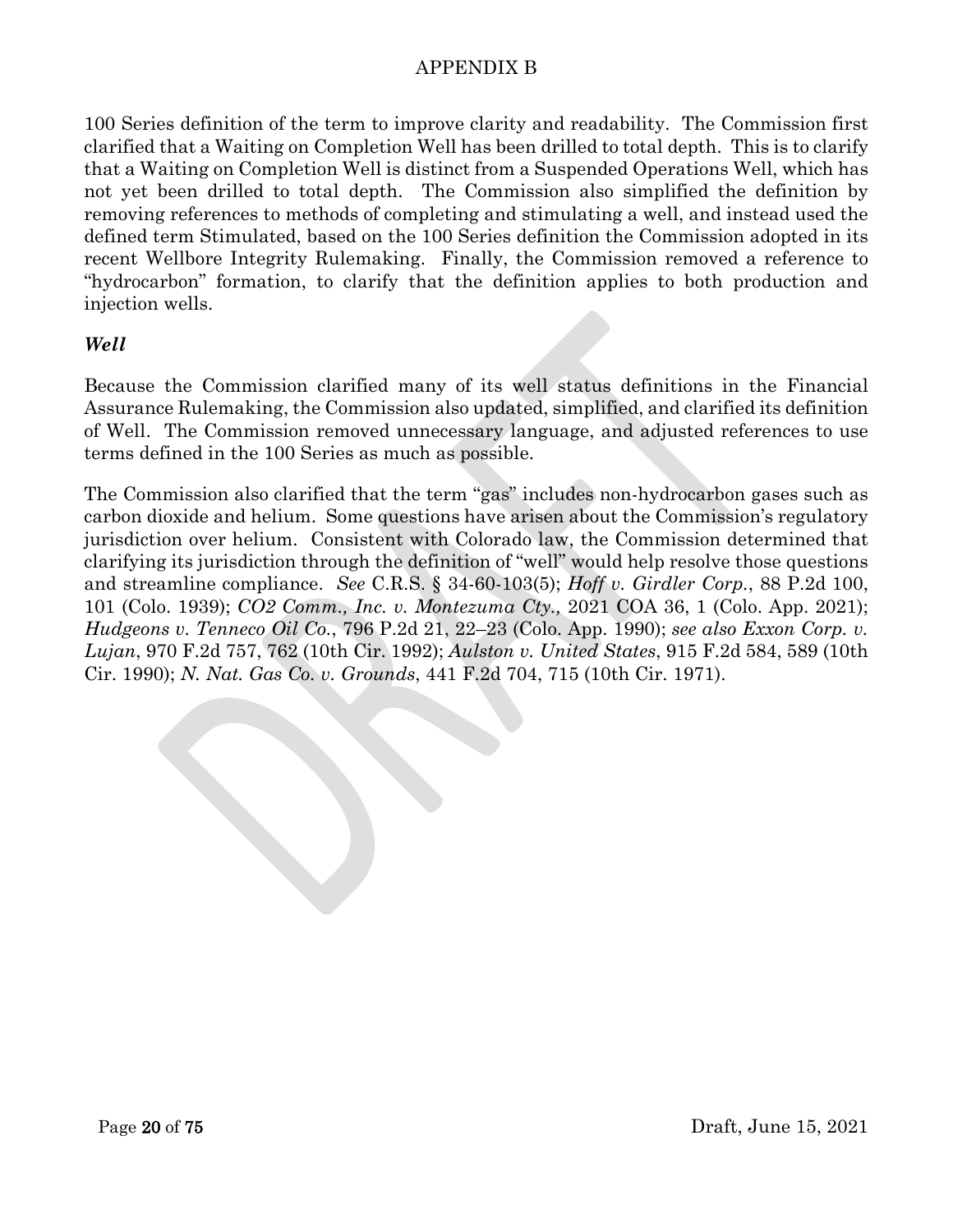### *200 Series – General Provisions*

#### *Rule 205.*

#### *Rule 205.a*

The Commission revised Rule 205.a.(3) by adding the term "immediately" to ensure that operators promptly report changes of address, and for consistency with Rule 205.b.(3).

The Commission also removed references to refiners and gasoline and other extraction plant operators, and replaced them with a reference to gatherers. The Commission does not regulate any activities by refineries or gasoline or extraction plant operators, and accordingly such entities are not required to register as operators with the Commission. However, the Commission does have limited jurisdiction to regulate exploration and production waste spills and releases from gas gathering lines, and accordingly updated Rule 205 to codify the expectation that such entities file a Form 1 to register as operators.

#### *Rule 205.b*

The Commission revised Rule 205.b.(3) by moving the term "reported" within the sentence for consistency with Rule 205.a.(3).

#### *Rule 205.c*

The Commission adopted a new Rule 205.c, which creates a new Form 1B, Annual Well Registration, and a new annual registration fee that will fund the new pooled fund for addressing orphaned sites.

Previously, the Commission required operators to register with the Commission only once by filing a Form 1. As a result, the Commission's internal records of active oil and gas operators have at times been out of date or not reflected key changes. In the recent 200–600 Mission Change Rulemaking, the Commission codified the new Form 1A, Designation of Agent process to ensure that Staff have up-to-date contact information for all registered operators. The new Form 1B will complement that process and ensure that the Commission has accurate and up-to-date records of both active operators and the number of active wells by requiring annual registration.

The Commission uses the term "active wells" to refer to any well that has been spud, drilled, is producing, or capable of production, including shut-in wells, suspended operations wells, temporarily abandoned wells, and waiting on completion wells. In other words, the Commission uses the term "active wells" to refer to any well that has been spud, but has not been plugged. This is synonymous with the subset of wells that should be listed as active on a Form 3A, Single Well Financial Assurance, pursuant to Rule 434.c.(2).A.iii.

Page 21 of 75 Draft, June 15, 2021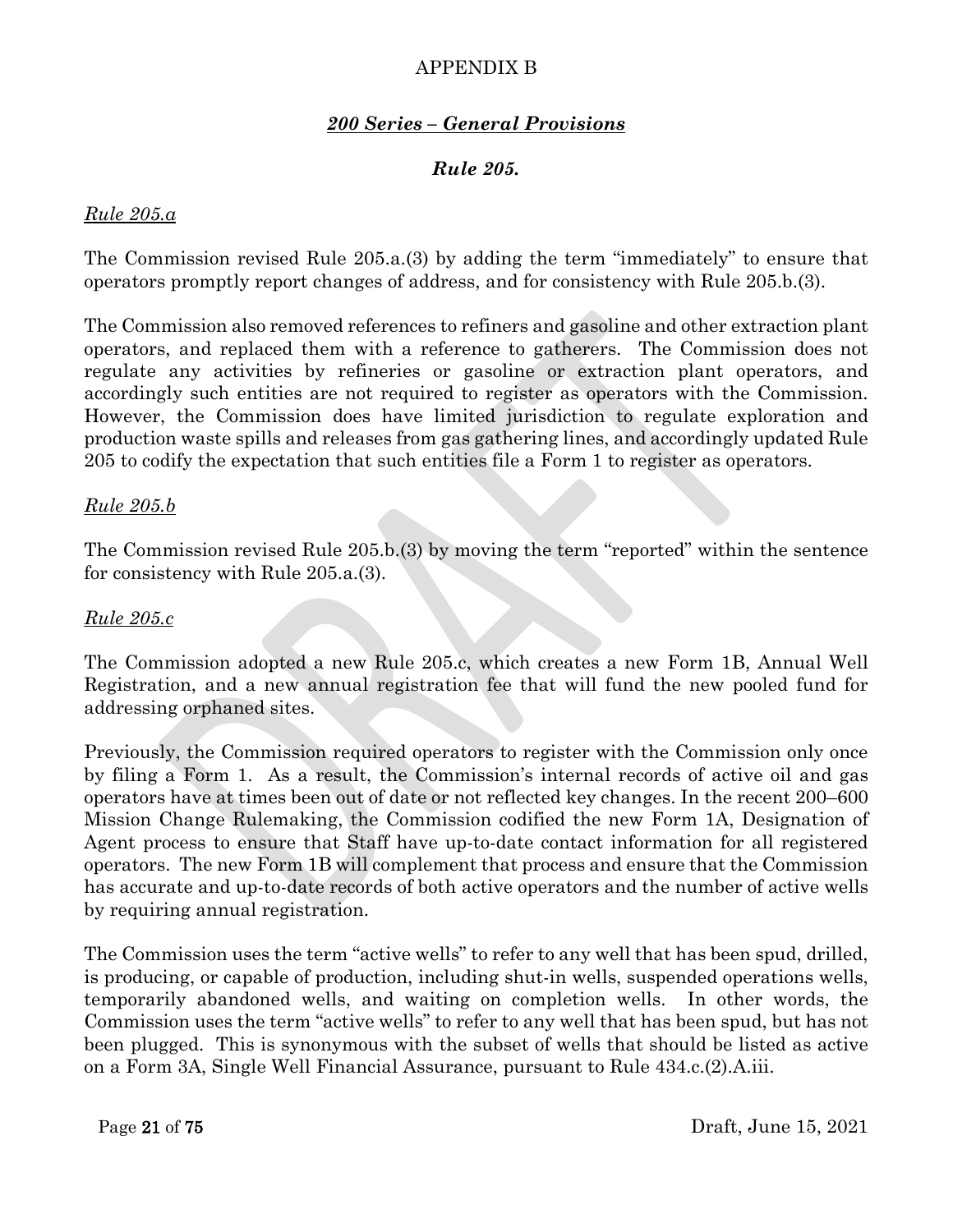Rule 205.c.(1) requires all operators that have filed a Form 1 and operate at least one well (including a well that is currently Temporarily Abandoned or Shut-In) to file a Form 1B each year. The Form 1B must be filed by no later than April 1 of each calendar year. The Commission determined that April 1 is an appropriate date because it will allow operators sufficient time to inventory the number of wells and their status as of December 31 of the prior calendar year, while still affording the Commission sufficient time to review and process the Form 1B prior to the end of the Fiscal Year on June 30.

Rule 205.c.(2) establishes an annual registration fee, which operators must remit with their Form 1B. The Commission calculated the amount of the fee based on the reasonably anticipated costs of addressing orphaned sites. For the first year—2022—the Commission adopted a fee of \$100.00 per well. Because the Commission estimates that there will be approximately 50,000 wells subject to the fee, the Commission estimates that in the first year, the fee will raise \$5,000,000.00 in revenue to be spent in Fiscal Year 2022 to 2023. This will allow the Commission's Orphaned Well Program to slightly increase its current level of operations and expenditures, based on the program's current \$3,850,000 annual budget. The annual well registration fee will therefore reasonably fund the current operations of the Commission's Orphaned Well Program, and may also allow an increase in the program's activities to more rapidly address the backlog of orphan facilities that pose risks to public health, safety, welfare, the environment, or wildlife resources.

However, given long term trends in the rate of operators orphaning facilities and other factors, the Commission anticipates that the number of orphaned sites will increase over time. Accordingly, starting in 2023 and in subsequent years, the annual registration fee will be \$200.00 per well. This will generate approximately \$10,000,000.00 per year in annual revenue, which will allow the Orphaned Well Program to increase its capacity to address orphaned wells over time, concurrent with the anticipated expansion in the number of facilities becoming orphaned. Should the Commission's estimate of the costs necessary to fund the Orphaned Well Program prove to be inaccurate, the Commission intends to commence another rulemaking to increase or decrease the annual registration fee, as appropriate.

The Commission further determined that the \$100.00 and \$200.00 fees are reasonable because they are relatively low compared to the average annual revenue from a typical well. For example, even a stripper well that is exempt from paying severance taxes produces up to 15 barrels of oil per day or up to 90 thousand cubic feet (MCF) of natural gas per year. Assuming a conservatively low price of \$40 per barrel of oil and \$2 per MCF of natural gas, a stripper oil well could generate \$219,000.00 in total revenue per year, and a stripper gas well could generate up to \$65,700 in total revenue per year. Thus, a \$200.00 fee would be only 0.09% of the total annual revenue generated by a high-producing oil stripper well, and 0.30% of the total revenue generated by a high-producing gas stripper well.

To further reduce any unnecessary financial burdens on operators, the Commission intends to consider making reductions to the mill levy in a future rulemaking. The Commission

Page 22 of 75 Draft, June 15, 2021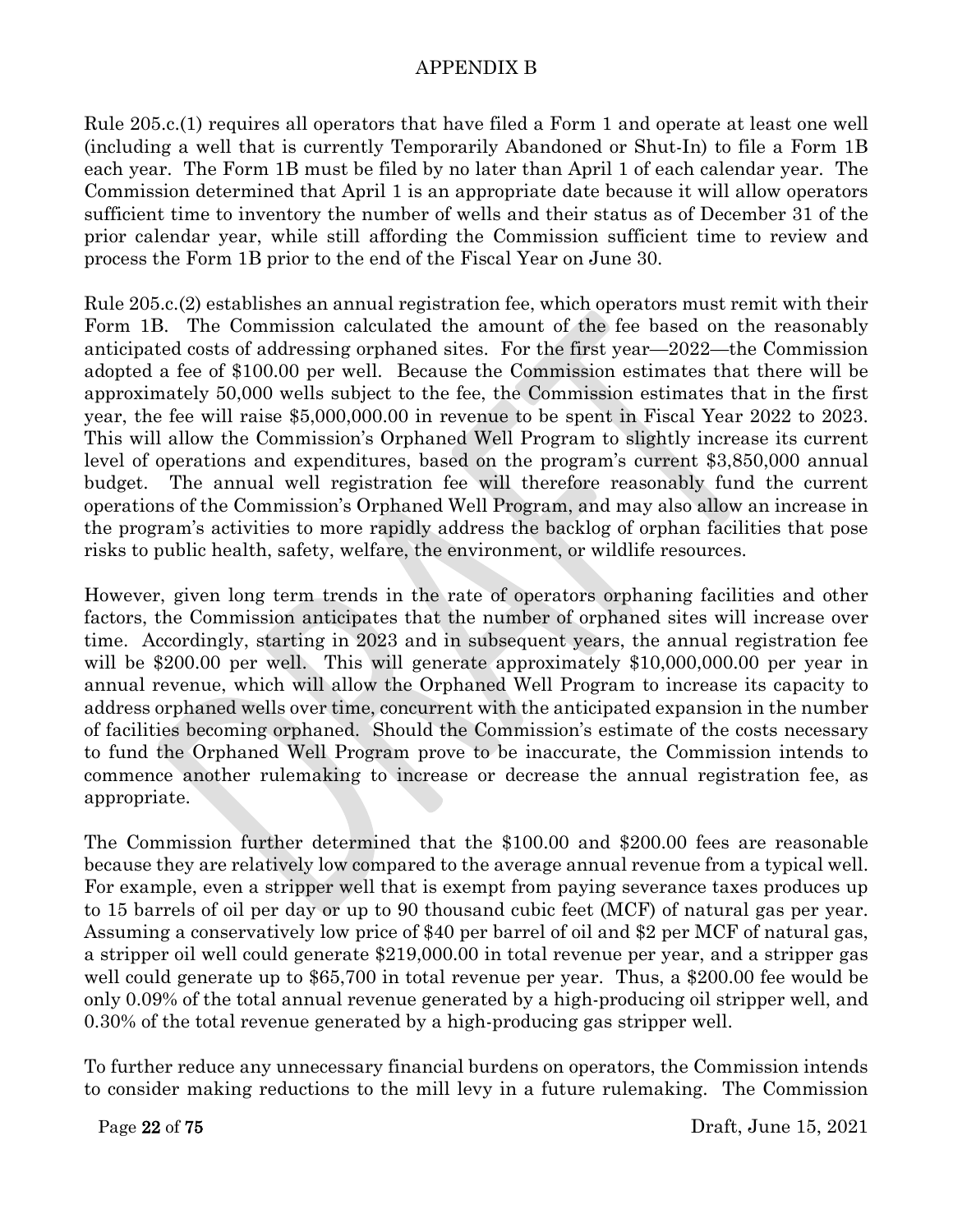determined that it is premature to revise the mill levy in the Financial Assurance Rulemaking, because the budgetary effects of the new annual registration fee will not be realized until the spring quarter of 2022. If the Commission reduced the mill levy in the Financial Assurance Rulemaking, it could have the effect of unduly limiting the agency's revenues and constraining its operating budget. However, in the future, the Commission intends to make appropriate adjustments. Considering these future changes to the mill levy, the annual registration fee may not be a net loss for all operators, and in fact some operators will pay less to the Commission through the annual well registration fee than they previously paid through the mill levy.

Although the Commission adopted the Annual Well Registration Fee as a mechanism to fund its Orphaned Well Program in the Financial Assurance Rulemaking, the Commission intends to pursue working with the General Assembly to transition the Orphaned Well Program to a state government enterprise.

The fee is levied based on the number of wells that an operator operated as of December 31 of the prior calendar year. To ensure that operators pay the appropriate fee for the correct number of wells, Rule 205.c.(3) requires operators to list all of their wells, including the well status as of December 31. In addition to ensuring that operators pay the appropriate fee, this information will also allow the Commission to ensure that its records of the number of wells in Colorado, as well as their current status, are up-to-date and accurate. Having upto-date information on these topics is critical to the Commission's budgeting, planning, resource allocation, and policymaking abilities.

The Commission intends for operators to pay the annual registration fee for every well that has been spud until the well is plugged. The only wells that an operator need not pay the fee for are wells that have not yet been spud (for example, a well approved on a Form 2, Application for Permit to Drill but where construction has not yet commenced), and wells that have been permanently plugged subject to the Commission's approval of a Form 6, Well Abandonment Report – Subsequent Report of Abandonment. The Commission recognizes that the December 31 deadline may result in operators submitting a high volume of Form 6 – Subsequent for Staff review and approval close to the end of the year, which coincides with multiple state holidays. The Commission does not intend to burden Staff with a high volume of forms to review, and recognizes that Staff may not be able to review or approve any Form 6 – Subsequent reports submitted after December 1 of each year prior to the December 31 deadline. Rather, the Commission encourages operators to submit such forms promptly to afford Staff adequate time for review.

The Commission determined that this is a reasonable range of wells to levy a registration fee on because all such wells may pose some risk of costs to the Commission's Orphaned Well Program if an operator orphans the wells. Less risk exists prior to spudding a well, because if the location was orphaned, there would be no plugging for the Commission to perform, and likely fewer requisite reclamation and remediation activities. Similarly, less risk exists for the Orphaned Well Program after a well is properly plugged subject to the

Page 23 of 75 Draft, June 15, 2021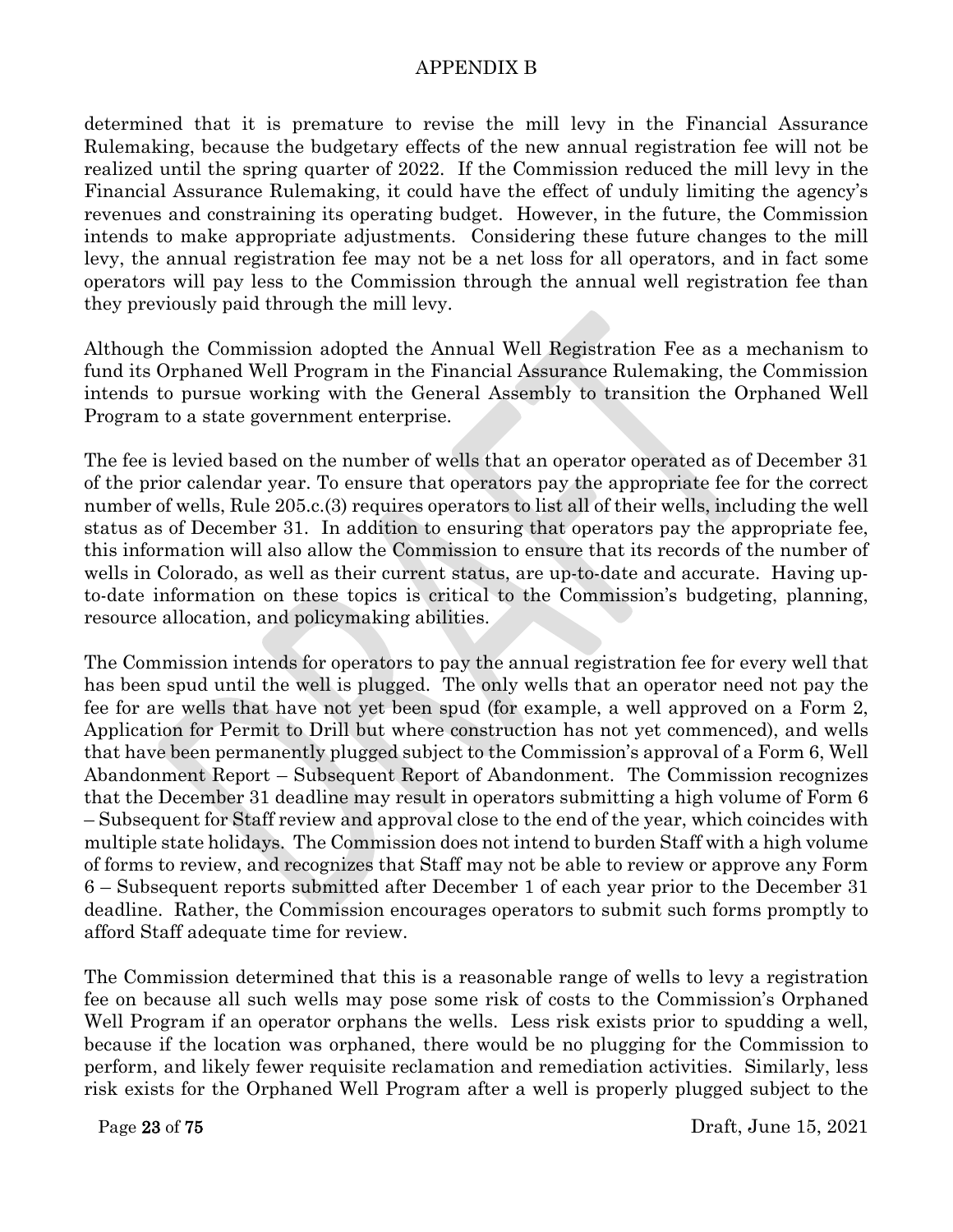Commission's approval, because all that might remain to be accomplished at the facility would be remediation, reclamation, and site decommissioning.

Although Senate Bill 19-181 required the Commission to consider adopting a pooled fund to address orphan wells, C.R.S. § 34-60-106(13), it did not specify how the Commission should structure and fund the pooled fund. In addition to C.R.S. § 34-60-106(13) instructing the Commission to consider creating a pooled fund, the Commission also has statutory authority to levy fees under numerous other provisions of the Act, including C.R.S. §§ 34-60-  $106(1)(f)(B)(II)$ ,  $(7)(a)$ ,  $(7)(b)$ , &  $(16)$ . The Commission does not intend for the annual registration fee adopted in this Financial Assurance Rulemaking to be the only fee adopted pursuant to C.R.S. § 34-60-106(7)(b), and intends to address potential additional fees in its forthcoming Fees Rulemaking, which is also directed by Senate Bill 19-181.

Based on stakeholder feedback, advice of its own Staff, and the administrative record, the Commission determined that levying a per-well annual registration fee would be the most equitable and effective manner of funding the pooled fund.

First, other alternatives for funding the pooled fund, such as levying fees on production, run the risk of being duplicative with existing fees and taxes levied on production such as the mill levy and severance tax, and might raise questions about the source of the Commission's statutory authority. To avoid raising unnecessary legal questions, the Commission determined that levying an annual registration fee on a per-well basis was more appropriate.

Second, a production-based method of funding the pooled fund would create additional risks and budgeting challenges due to the volatility of oil and gas prices and fluctuation in production rates over time. The Commission's budget is challenging to manage because of these fluctuations over time. The Commission intends to insulate the pooled fund from market volatility through funding using a steadier metric that changes more slowly over time—the number of wells in Colorado. Steadier funding will ensure that its Orphaned Well Program is able to maintain a steady pace of addressing orphan wells over time.

Third, the Commission determined that a per-well fee would be easier to administer, because the Commission already has detailed records of well numbers, and it will enable the Commission to avoid unnecessary disputes over production metrics.

Finally, the Commission determined that levying a per-well registration fee was more equitable than other methods of funding the pooled fund. Because most new wells drilled in Colorado are subject to a steep decline curve, funding the pooled fund through a production-based metric would result in newer wells contributing to a higher percentage of the fund, even though those newer wells are at less risk of an operator orphaning them. Additionally, a production-based metric would not be equitably distributed among operators. A well-based fee is therefore more targeted to the facilities that pose risks of an operator orphaning them and is more equitably distributed among operators.

Page 24 of 75 Draft, June 15, 2021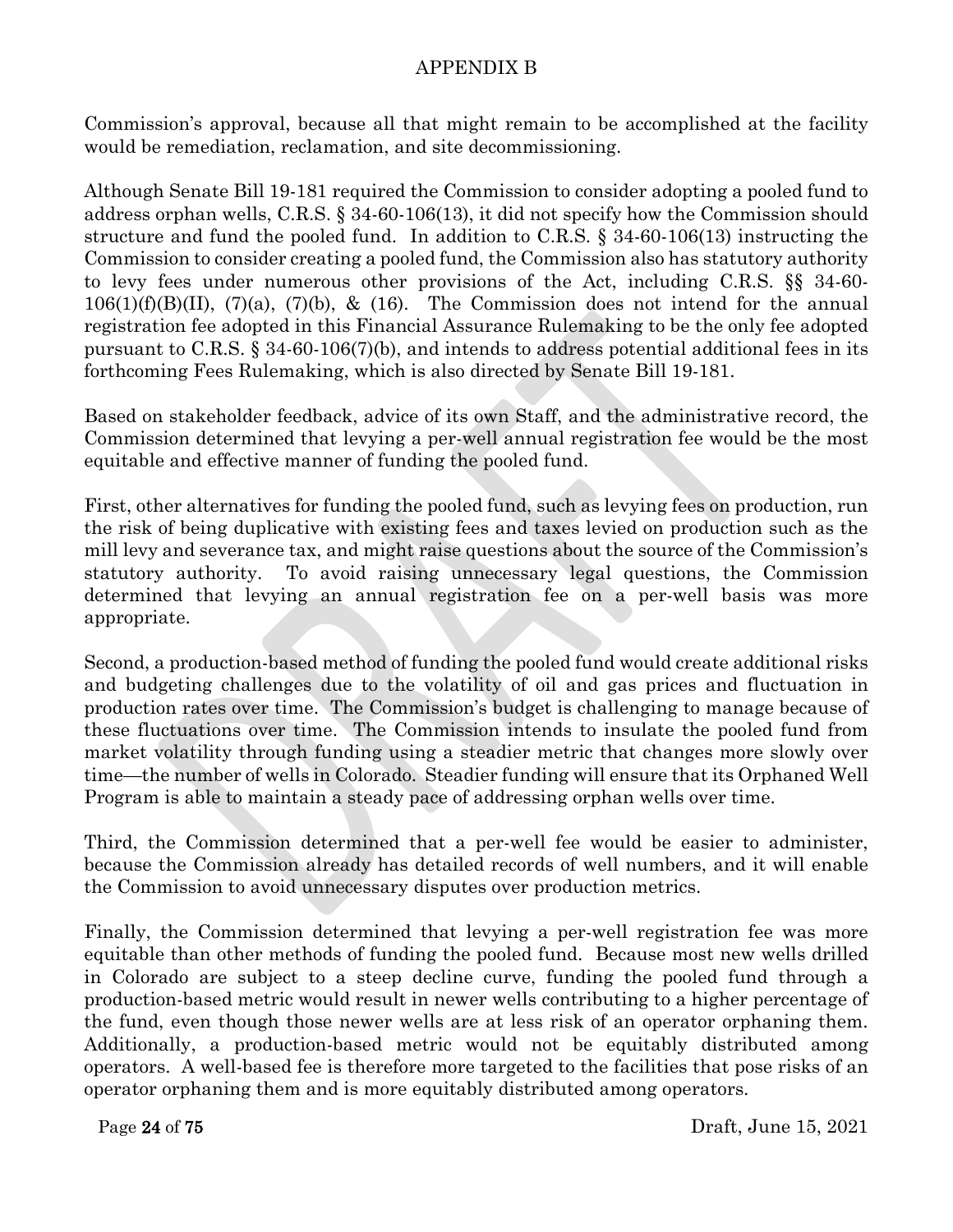Ultimately, the sole purpose of the new Annual Well Registration fee is to address the liabilities presented to the state of Colorado by orphaned sites. The purpose of the Annual Well Registration fee is not to raise general revenue to fund the Commission's operations. The Commission's operating budget will continue to be funded by the mill levy. And Rule 205.c.(4) prohibits the Commission from using the funds for any purpose other than addressing orphaned sites. Rather, the primary, and indeed sole, purpose of the Annual Well Registration fee is to fund the reasonably-calculated direct and indirect costs of administering the Orphaned Well Program. *See generally Colo. Union of Taxpayers Found. v. City of Aspen*, 418 P.3d 506, 515 (Colo. 2018).Rule 205.c.(4) ensures that the fund will be appropriately spent only for purposes of addressing orphaned sites by requiring the annual registration fee may only be spent for this purpose. The Commission determined that levying a per-well fee is reasonably related to the financial liabilities posed to the state by orphaned wells, because it is impossible to determine which wells operators will ultimately orphan. Too many factors influence whether an operator will orphan a facility, which cannot readily be predicted until the operator is already so in danger of orphaning its assets that the Commission is unable to levy a fee directly on those locations. Accordingly, the Commission determined that a per-well fee was the alternative to fund the Orphaned Well Program that is most reasonably related to the actual direct and indirect costs the Commission will incur in plugging, abandoning, and reclaiming orphaned sites.

## *Rule 211.*

The Commission significantly revised Rule 211 in its recent 200–600 Mission Change Rulemaking, but also committed to making further updates by adopting a 100 Series definition of the term Used or Useful. *See* 200–600 SBP at 35.

In the Financial Assurance Rulemaking, the Commission adopted a definition of the term Used or Useful, as discussed above.

The Commission also revised Rules 211.a and 211.b based on the clarified and revised 100 Series definitions of the terms Plug and Abandon, Reclamation, and Remediation. The Commission ensured that each term was used properly in Rule 211 to clarify that an operator subject to an order under Rule 211 must plug abandon, reclaim, and remediate the well or oil and gas location subject to the order, rather than solely plugging and abandoning the well.

Finally, the Commission revised its 500 Series Rules to create procedures for Commission hearings that require an operator to plug and abandon a well or close a location. The Commission therefore added a cross reference to Rule 503.g.(12) in Rules 211.a and 211.b.

#### *Rule 217.*

The Commission included Rule 217, governing the mill levy, in the notice for the Financial Assurance Rulemaking in order to properly notify interested stakeholders that it could

Page 25 of 75 Draft, June 15, 2021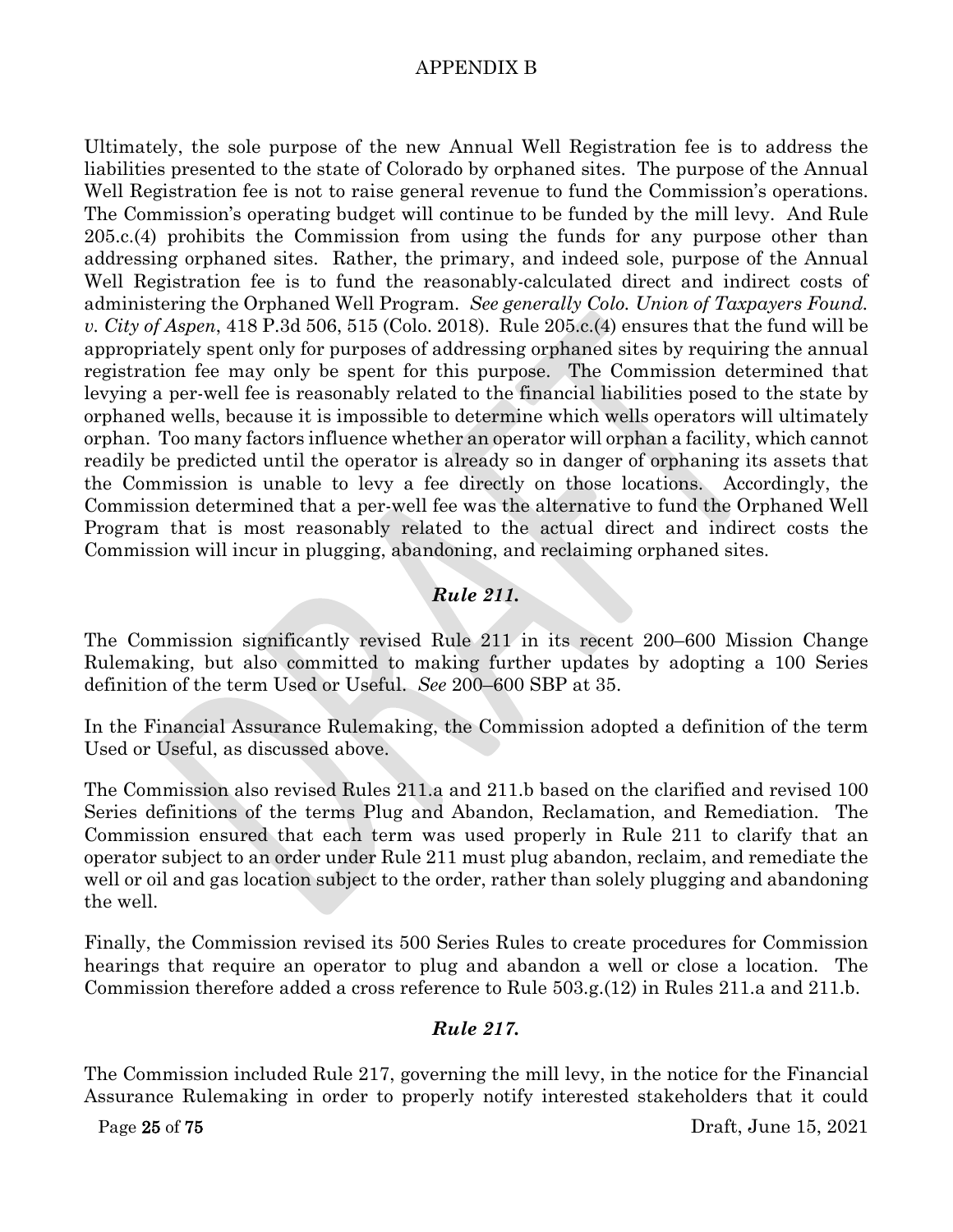become relevant or subject to change during the Rulemaking. As discussed above, because the Commission adopted an annual registration fee in Rule 205, in the future, the Commission may decide to lower the mill levy in order to properly balance its budget. However, the Commission chose not to do so in the Financial Assurance Rulemaking given its present budgetary considerations, and therefore did not revise Rule 217.

#### *Rule 218.*

To implement Senate Bill 19-181's instruction that the Commission consider increasing financial assurance for inactive wells and for wells transferred to a new owner, the Commission substantially amended Rule 218, governing transfer of operatorship. The Commission amended the Rule in multiple ways to require full-cost bonding for transferred inactive wells, and to create Commission-level oversight over transactions that transfer a high percentage of low producing wells.

#### *Rule 218.a*

In the Financial Assurance Rulemaking, the Commission adopted and amended several Rules besides Rule 218 that use the terms "Selling Operator" and "Buying Operator." Accordingly, the Commission moved the definitions of those terms, along with the definition of Prior Operator, from Rule 218.a to its 100 Series Definitions. The Commission did not substantively revise any of the definitions.

#### *Rule 218.b*

The Commission amended Rule 218.b, which governs the informational requirements for the Form 9, Transfer of Operatorship – Intent, to facilitate full-cost bonding for transferred inactive wells, and Commission oversight of transfers involving a high percentage of low producing wells.

#### *Rule 218.b.(3)*

Rule 218.b.(3) requires the selling operator to populate the Form 9 – Intent with a complete list of items that are proposed for transfer.

Because the Commission adopted requirements that are specific to inactive wells and lowproducing wells that are subject to a transfer, the Commission adopted a new Rule 218.b.(3).A requiring the selling operator to specifically identify all inactive wells and low producing wells that are proposed for transfer. This will enable Staff to process Form 9 – Intents and ensure compliance with the newly adopted Rules governing transfer of inactive wells and low producing wells. It will also ensure that the selling operator and buying operator are each fully aware of the nature of the transaction, including which transferred wells may be less economically viable.

Page 26 of 75 Draft, June 15, 2021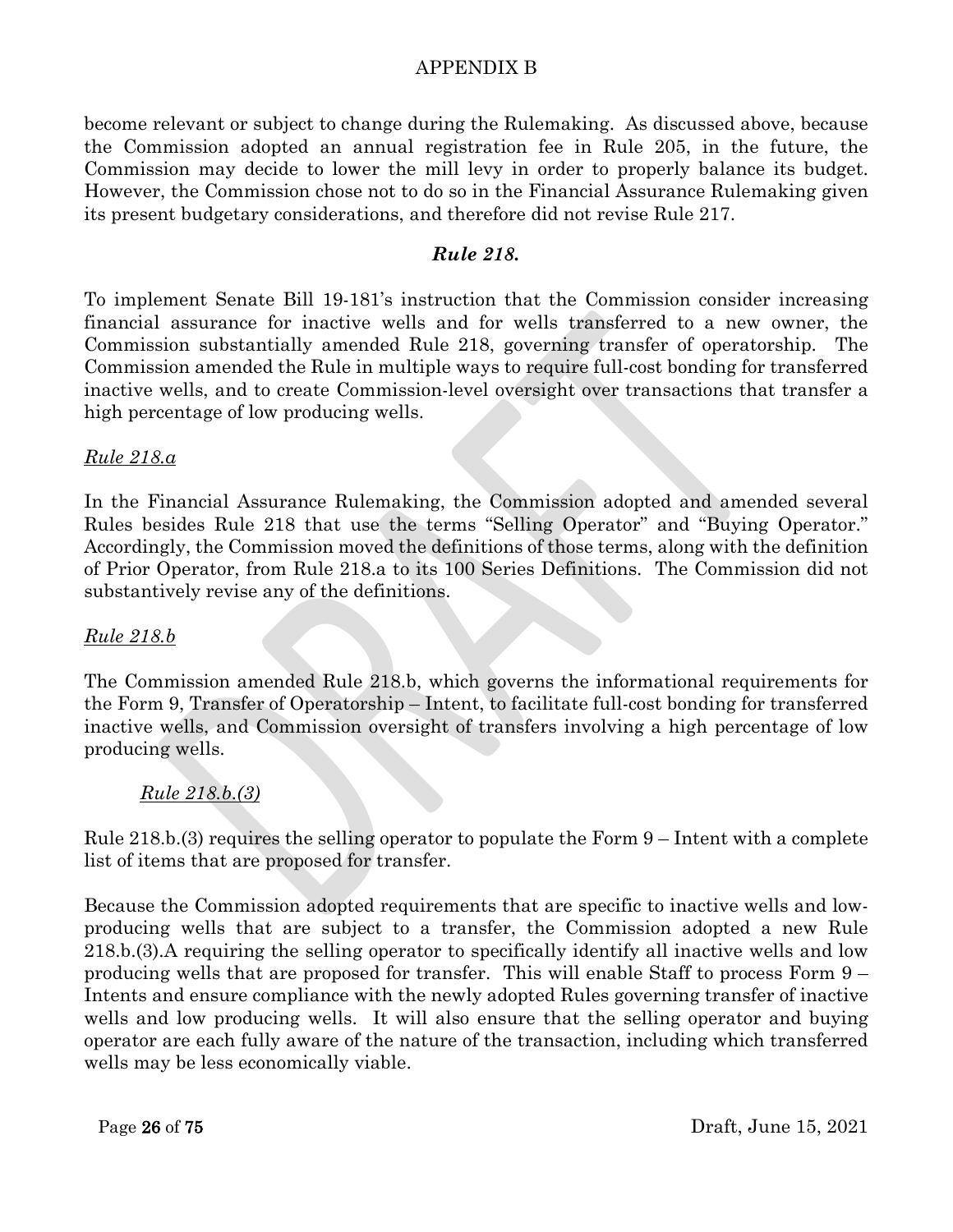In order to require full cost bonding for transferred inactive wells, the Commission adopted multiple informational requirements for transferred inactive wells in Rule 218.b.(3).B.

The Commission reviewed extensive data and analysis by Staff in the administrative record related to the costs of plugging, abandoning, and reclaiming oil and gas wells and their associated locations. As discussed below, the Commission determined that \$78,000.00 is a reasonable statewide estimate of the average cost to plug, abandon, and reclaim an oil and gas location in Colorado as of 2021. However, the Commission also recognizes that the evidence shows that in some cases, reclamation expenses can increase costs, sometimes by a significant amount. Accordingly, the Commission determined that to properly require full-cost bonding for inactive wells, it would need to identify wells that likely involve higher reclamation costs, and require increased financial assurance for those wells.

In Rule 218.b.(3).B, the Commission codified a list of factors that drive higher reclamation costs. These will enable Staff to conduct a desktop review of the Form 9 – Intent to identify which inactive wells proposed for transfer, if any, are likely to have above-average reclamation costs and therefore require increased financial assurance above the \$78,000.00 default. The Commission developed this list of factors based on the analysis Staff conducted in the administrative record. The Commission requested that Staff provide information on reclamation costs at its May 5, 2021 hearing. The Commission's reclamation experts and financial analysis experts compiled cost data based on multiple sources. First, Staff used its extensive expertise with reviewing invoices for reclamation projects associated with the Orphaned Well Program. Second, Staff reviewed typical contractor pricing for key services related to reclamation. Staff consulted directly with multiple contractors to ensure that the prices they were reviewing were current. Finally, Staff cross-checked price estimates in the RS Means Heavy Construction Costs database. Staff considered contractor pricing statewide, and reviewed invoices from contractors throughout the state. The Commission therefore determined that Staff's reclamation cost estimates reflect a reasonable statewide estimate, factoring in variability among basis.

The factors that drive increased reclamation costs the Commission identified based on Staff's analysis include the area of disturbance at an oil and gas location, whether the oil and gas location has a cut and fill slope (and how steep that slope is), whether the location has sandy soils, and whether an operator has properly salvaged topsoil at the location. Additionally, based on Staff's extensive reclamation experience, the Commission determined that whether a salt kill has a occurred is a relevant factor that may drive significantly increased reclamation costs, although Staff did not have sufficient data to quantify the magnitude of this increase. Finally, the Commission included the number of inactive wells at an oil and gas location as one of the factors that must be included on the Form 9 – Intent. The Commission recognizes that reclamation costs are primarily determined at a location level, not a well level. Accordingly, the Commission required operators to provide information at the location level in Rule 218.b.(3).B, but recognized that if multiple inactive wells are at the same oil and gas location, it would change the amount of full cost bonding for each inactive well.

Page 27 of 75 Draft, June 15, 2021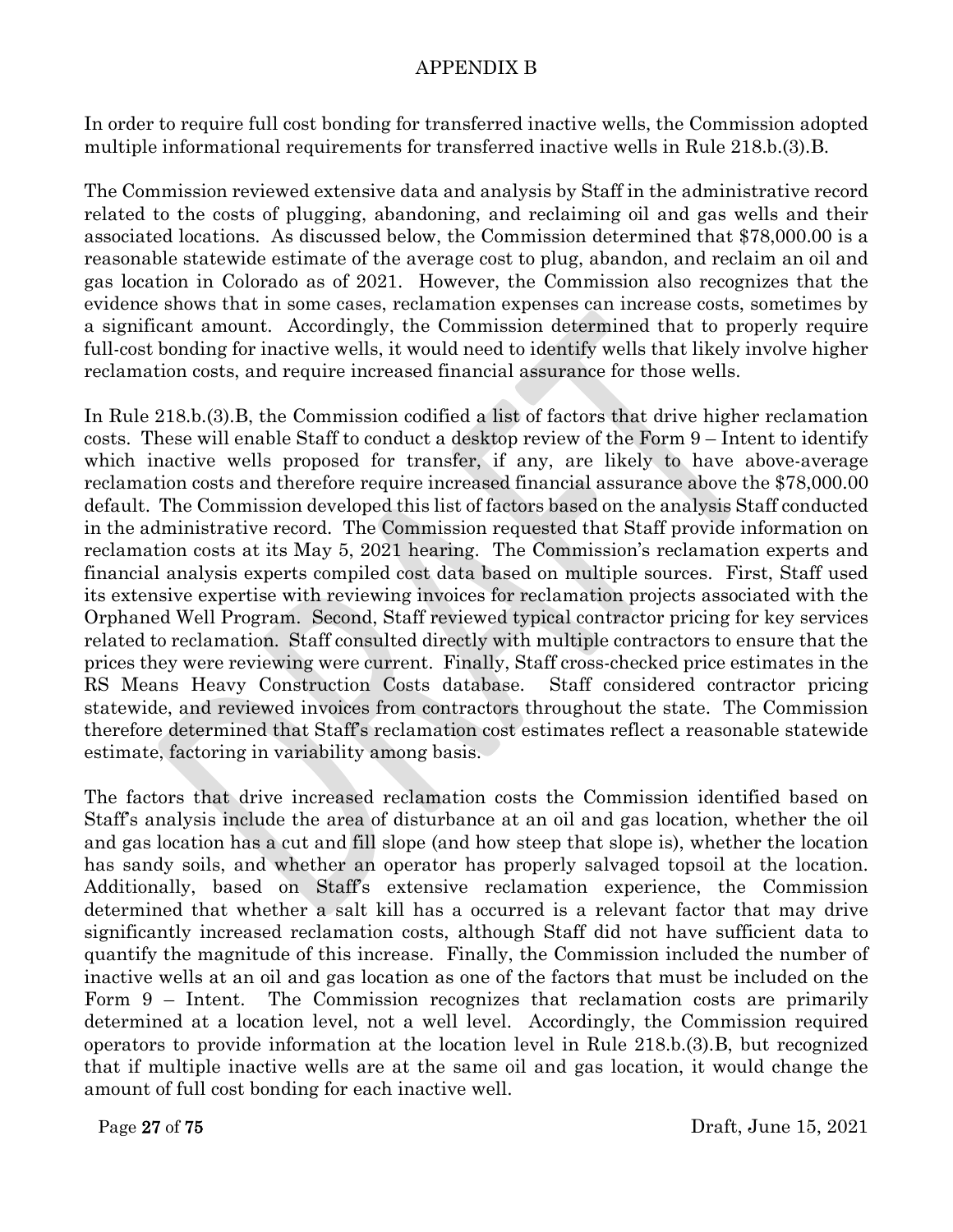When operators provide the area of initial total disturbance for the oil and gas location in Rule 218.b.(3).B.i, the Commission intends for operators to use the total final reclamation area, without subtracting the interim reclamation area. Based on the Commission's and Staff's experience, reclamation costs are driven by the total area, because some reclamation work is usually still conducted outside the bounds of an interim reclamation area when a site reaches final reclamation.

Among the factors listed in Rule 218.b.(3).B is whether an oil and gas location is within high priority habitat. The Commission included this factor because sometimes habitat-related considerations may increase reclamation costs, particularly if additional steps are necessary to ensure that an area is reclaimed to meet the specific habitat needs of a high priority species. This is particularly true in aquatic and riparian areas. While not all locations in high priority habitat have higher reclamation costs than a typical location, some do. Including this information on the list of factors that must be provided in Rule 218.b.(3).B will allow the Commission's Staff to conduct a desktop review and easily identify whether a location may have above average reclamation costs because of the nature of the high priority habitat where the location is located.

#### *Rule 218.b.(5)*

In Rule 218.b.(5), the Commission adopted procedures for providing full cost bonding of inactive wells upon transfer. Rule 218.b.(5) requires the selling operator to identify the amount of financial assurance that the buying operator will need to provide for the transferred items. The Commission revised the rule to provide that the amount of financial assurance for any transferred inactive well must be the full cost of plugging, abandoning, and reclaiming the well.

The Commission determined that \$78,000.00 is a reasonable statewide estimate of the average cost to plug, abandon, and reclaim an oil and gas location in Colorado as of 2021. The Commission made this determination based on evidence in the administrative record, including evidence presented by parties and Staff. Specifically, the Commission relied on cost estimates developed by Staff in the lead up to the Financial Assurance Rulemaking. The Commission requested that Staff analyze data from the Orphaned Well Program about costs borne by the program in plugging, abandoning, and reclaiming orphan wells. Staff presented the results of its analysis at the Commission's May 5, 2021 hearing. Specifically, Staff reviewed data from the Orphaned Well Program to select a total of 23 orphaned sites that provide a general representation of the range of typical facilities that the Commission's Orphaned Well Program must address. Staff excluded extreme high cost and low cost outliers from its analysis. The analysis included only projects that were complete or near enough to completion to estimate final costs. Staff selected sites statewide, to ensure that they provided a representative sample of different basins and regions, in roughly proportionate amounts to where current development is located. Specifically, ten sites were in the Denver-Julesburg Basin, five sites where in the San Juan basin, four sites were in

Page 28 of 75 Draft, June 15, 2021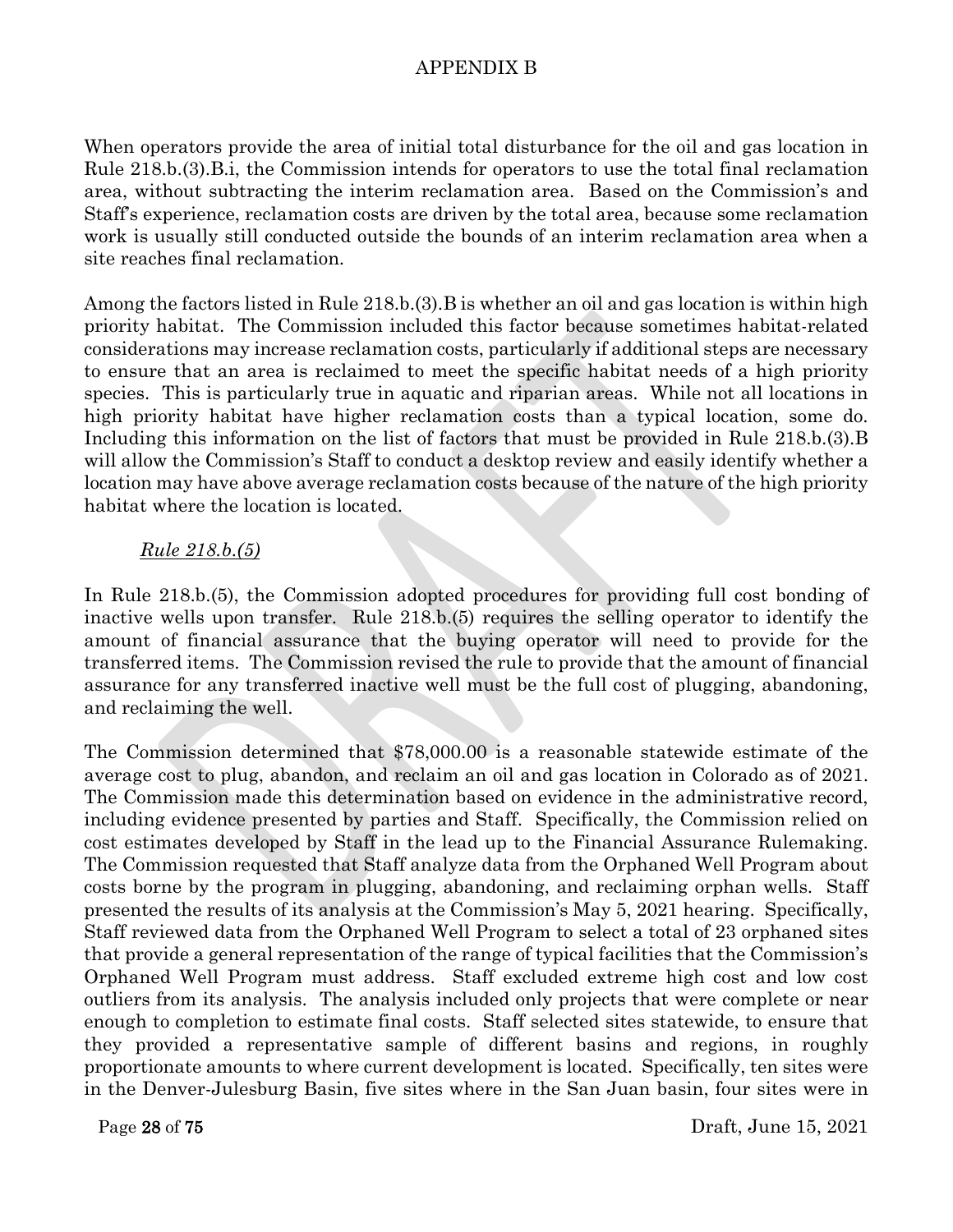the Piceance Basin, two sites were in the Sand Wash Basin, one site was in the Cañon City Embayment, and one site was in the Paradox Basin. All analyzed sites required both plugging and decommissioning work, including well plugging, flowline abandonment, and production equipment decommissioning.

Staff's analysis found total site costs ranging from \$25,485 to \$144,290. The mean cost was \$77,278, and the median cost was \$77,759. Within those costs, plugging and abandonment (decommissioning) costs ranged from \$22,567 to \$83,600. Reclamation costs ranged from \$0 to \$56,768. Remediation costs ranged from \$0 to \$33,240. Based on this evidence, the Commission concluded that a value of \$78,000.00, which conservatively rounds up to the nearest hundred thousand from the mean and median costs, is a representative, statewide average value for the full cost of plugging, abandoning, and reclaiming a well as of 2021.

While \$78,000.00 is a reasonable cost for 2021, the Commission also recognizes that costs change over time. Accordingly, the Commission provided that the amount may be adjusted by inflation, based on guidance or other procedures that Staff develop pursuant to Rule 707.a.(1).A in the course of annual review of financial assurance. The Commission intends for Staff to provide transparent guidance or other public information about any inflation adjustments required over time.

Although the Commission determined that \$78,000.000 is a reasonable average cost for plugging, abandoning, and reclaiming a well, the Commission also recognized that some wells will have higher costs—potentially significantly higher costs—based on Staff's analysis of reclamation related costs. Accordingly, as discussed above, the Commission provided that the Director may require an operator to provide more than \$78,000.00 if the information about reclamation-related factors than the operator provides in Rule 218.b.(3).B indicates that reclaiming the well will cost more than the \$78,000.00 average. Rule 218.b.(5).A therefore allows the Director to determine that a greater amount of financial assurance than \$78,000.00 is necessary as full cost financial assurance for a transferred inactive well in the course of reviewing an operator's Form 9 – Intent.

Rather than attempting to provide a prescribed step-up method or other set of fixed numbers for how much financial assurance may be increased based on the reclamation factors, the Commission recognized that costs may be highly variable, and that a one-size-fits-all approach is inappropriate. Accordingly, the Commission gave the Director discretion to require any amount of increased financial assurance as the result of her analysis of an operator's proposal to transfer inactive wells.

To ensure proper oversight and due process, the Commission also provided that an operator who disagrees with the amount of financial assurance that it is required to provide—which may be either the default of \$78,000.00 or a greater amount required by the Director—may file an application for a Commission hearing to review the Director's decision pursuant to Rule 503.g.(11). Only the buying operator may file such an application, as it will be the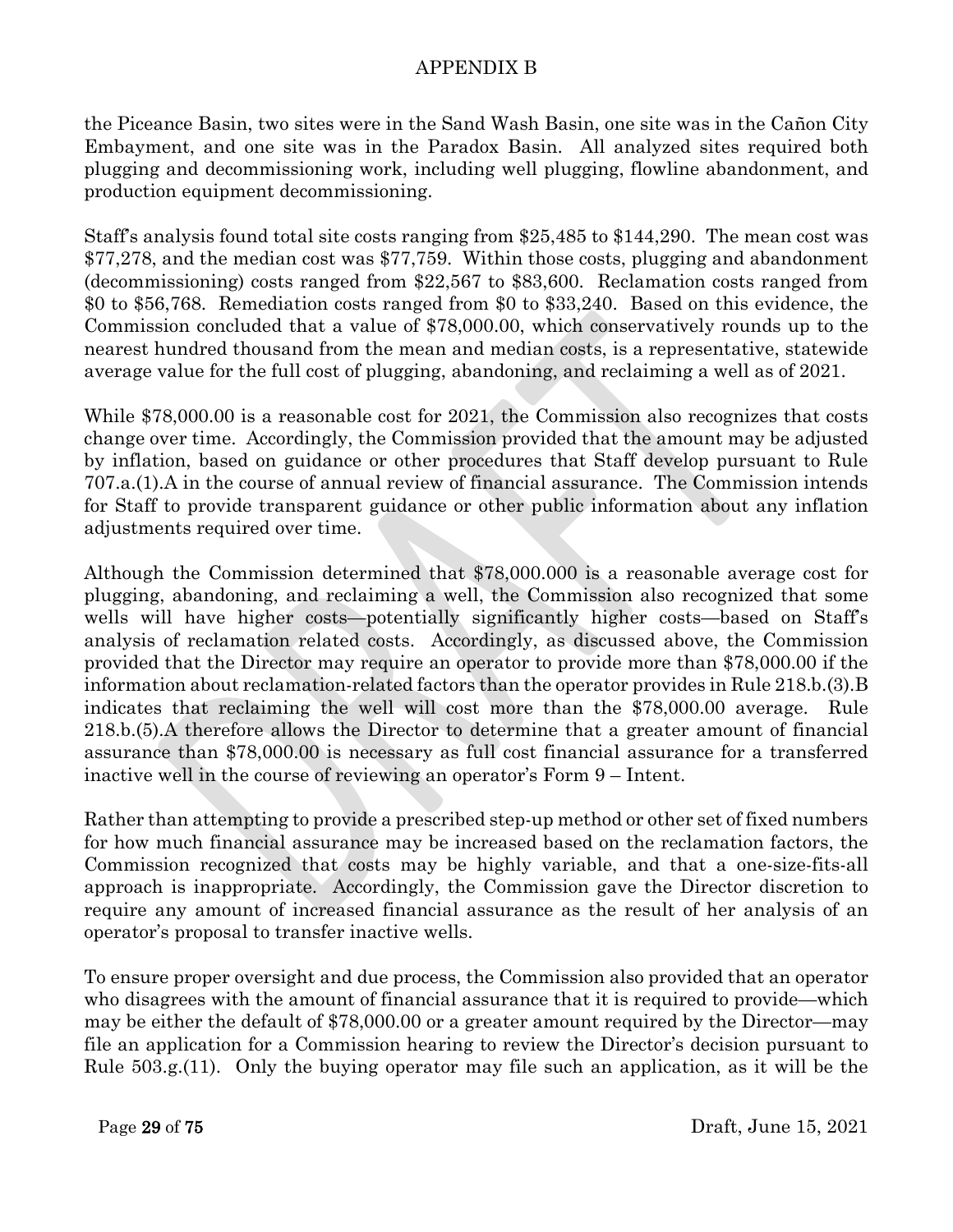buying operator's responsibility to provide the financial assurance if the transfer of operatorship is approved.

Because the amount of financial assurance that an operator may be required to provide could be a determinative factor in the operator deciding whether to engage in the transaction, the Commission recognizes that the parties to a transaction may wish to know the amount of required financial assurance early in the process and potentially prior to submitting the Form 9 – Intent. Accordingly, the Commission intends for Staff to be available to consult with buying and selling operators about the estimated amount of required financial assurance prior to the submission of a Form 9.

Inactive wells are not the only facilities for which the buying operator must provide financial assurance. Accordingly, in Rule 218.b.(5).B, the Commission required operators to list all of the other forms of financial assurance that will be provided pursuant to the Commission's 700 Series Rules.

Finally, in Rule 218.b.(5).C, the Commission required the selling operator to identify the type or types of financial assurance that the buying operator will provide on the Form 9 – Intent. Particularly if an operator intends to provide a type of financial assurance other than a cash bond or surety bond, it may influence the Director's or Commission's review of the Form 9 application.

#### *Rule 218.b.(8)*

In Rule 218.b.(8), the Commission adopted a new requirement for Commission-level oversight of transfers that involve high percentages of low producing wells. The Commission determined that low producing wells present a greater risk of operators orphaning them than higher producing wells which still generate significant amounts of revenue. However, the Commission also determined that low producing wells present less risk than inactive wells that produce very little or no revenue whatsoever. Accordingly, the Commission determined that while full-cost bonding was unnecessary for transferred low producing wells, additional oversight was necessary.

Because transfers that involve a high percentage of low producing wells pose a higher risk of a buying operator orphaning the wells, the Commission specifically determined that transfers where more than 30% of wells are low producing require additional oversight. The Commission therefore required the buying and selling operator in such a transaction to file a joint application for a Commission hearing pursuant to Rule 503.g.(11) so that the Commission can review the transaction. This will allow the Commission to ensure that the transaction does not pose undue risks to the Commission or the State of Colorado, and that adequate financial assurance, or other requirements, are in place to prevent the buying operator from abandoning the assets and making them the responsibility of the Commission's Orphaned Well Program.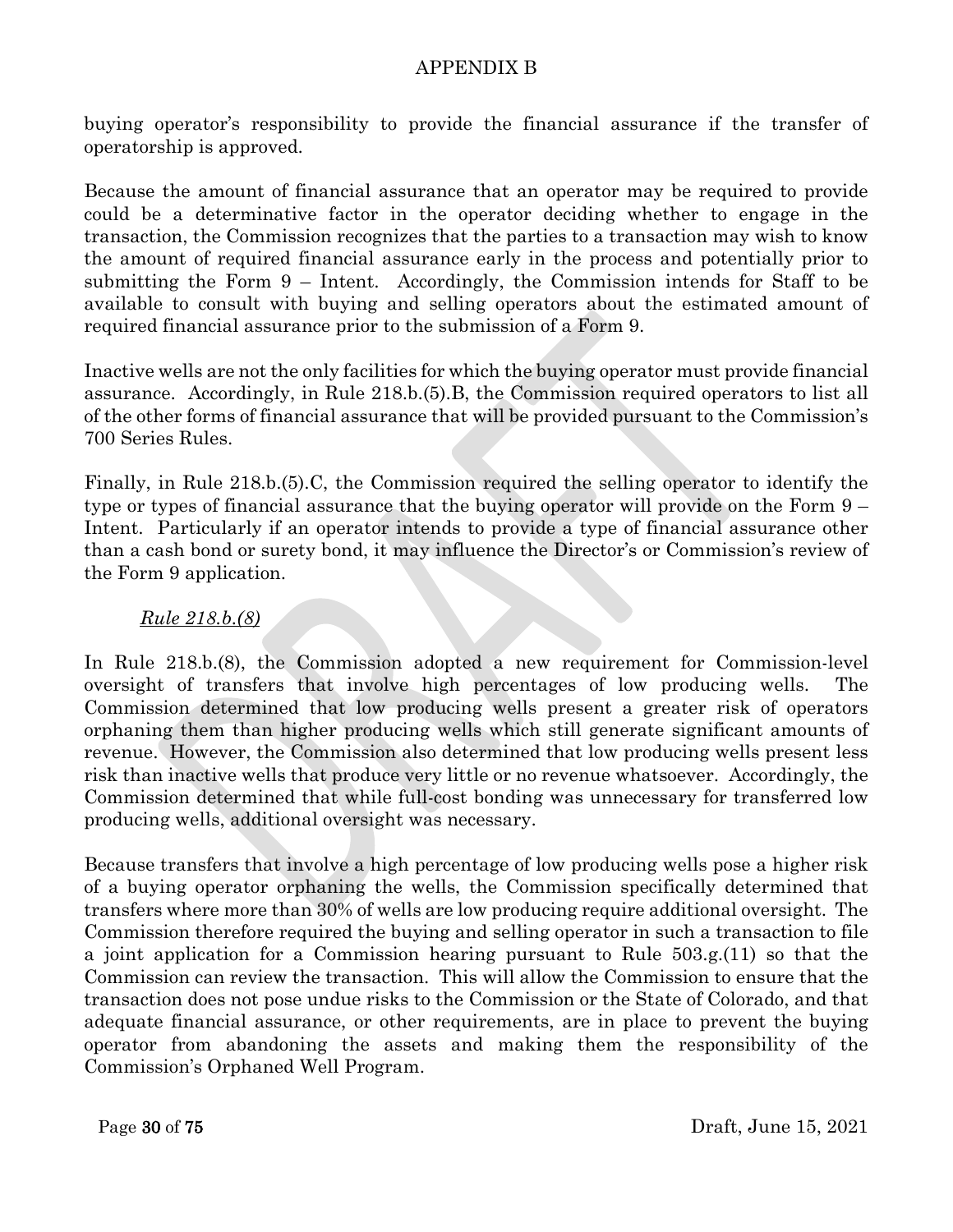The Commission recognizes that requiring a hearing may add to the amount of time it takes to process a Form 9 – Intent, because of timing requirements related to notices of hearing. *See* Rule 504.a.(1); *see also* C.R.S. § 34-60-108. Accordingly, the Commission provided that the buying and selling operator may waive their notice rights to expedite the hearing. Because the only parties entitled to notice under Rule 504.b.(10).A would be the Director and the operators involved in the transaction, waiver of regulatory or statutory notice rights could facilitate a more expedited hearing that does not unnecessarily slow the transaction while still affording interested parties due process.

#### *Rule 218.e*

The Commission revised Rule 218.e.(4) to reflect that a Commission hearing may be required for transfers involving high percentages of low producing wells, or if a buying operator seeks a Commission hearing because it disagrees with the amount of financial assurance it is required to provide under Rule 218.b.(5).A. Accordingly, the Commission provided that the Director cannot approve a Form 9 – Intent or Subsequent until after such a Commission hearing occurs.

#### *Rule 218.f*

The Commission revised Rule 218.f.(3) to reflect that the buying operator must provide both the amount *and* type of financial assurance it is required to provide, and that the amount may be established either by the Commission's Rules, or alternatively by a Commission order in the event of the Commission holding a financial assurance hearing regarding the proposed transfer.

#### *Rule 223.*

#### *Rule 223.b*

Rule 223.b specifies examples of confidential information. The list of categories of potentially confidential information in Rule 223.b is not intended to be exclusive, and determinations of confidentiality will be made on a case by case basis. Because the revised 700 Series Rules may require operators to submit certain types of financial information to the Commission which may be confidential, the Commission adopted a new Rule 223.b.(11) recognizing non-public and confidential financial information submitted as part of a Financial Assurance Plan pursuant to Rule 702 as an additional category of confidential information.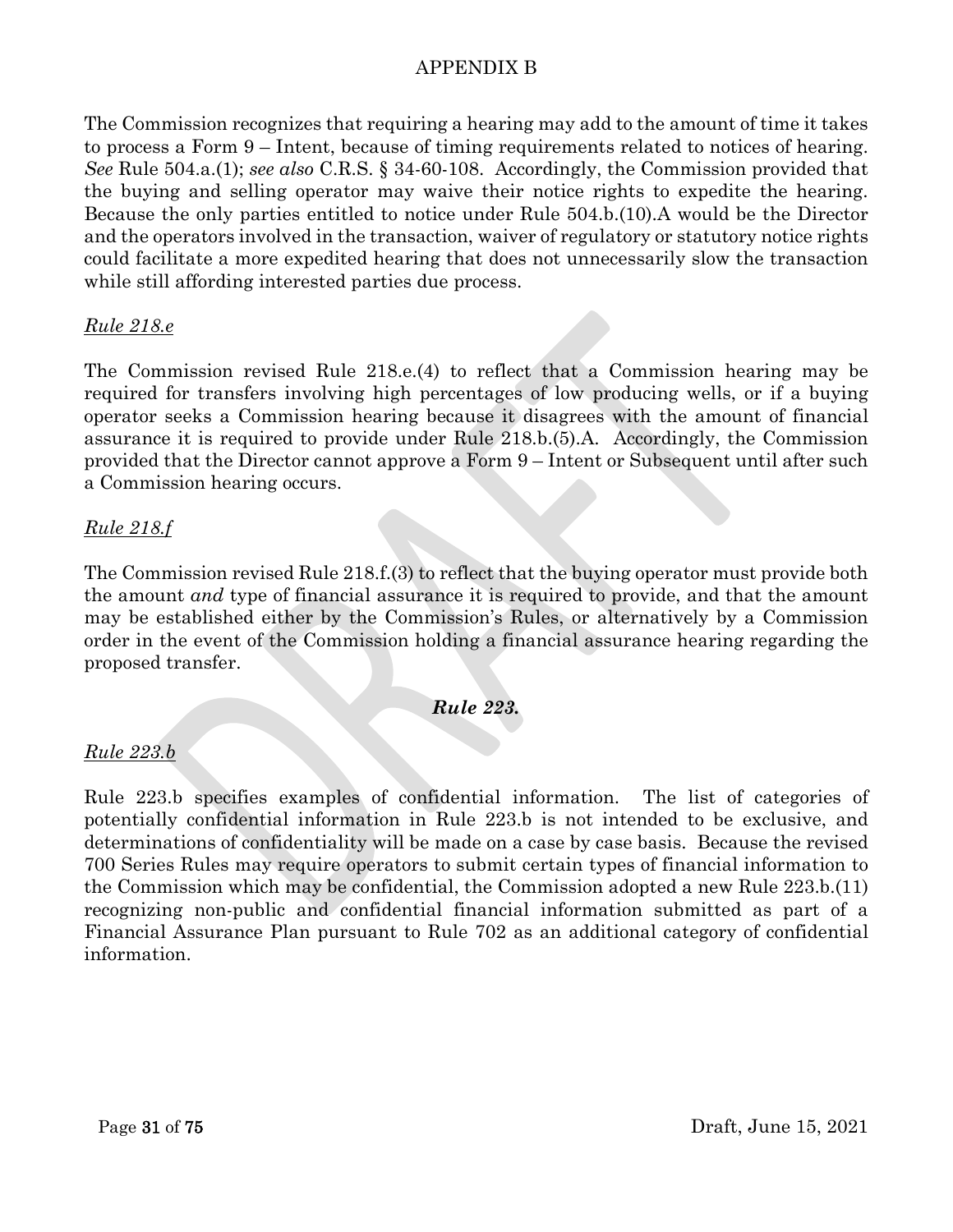#### *300 Series – Permitting Process*

#### *Rule 304.*

The Commission updated a cross-reference in Rule 304.b.(2).B.ix, to the 700 Series Rules regarding surface owner protection bonds.

#### *Rule 306.*

Rule 306.a specifies when the Director may issue a recommendation to the Commission to approve or deny a proposed oil and gas development plan. Rule 306.a.(5) requires the Director to ensure that an operator is in compliance with all financial assurance requirements prior to making a recommendation. Consistent with adding the new Form 1B, Annual Registration fee in Rule 205.c, the Commission required the Director to verify that an operator has submitted is its most recent Form 1B and paid all required annual registration fees prior to making a recommendation on a proposed oil and gas development plan.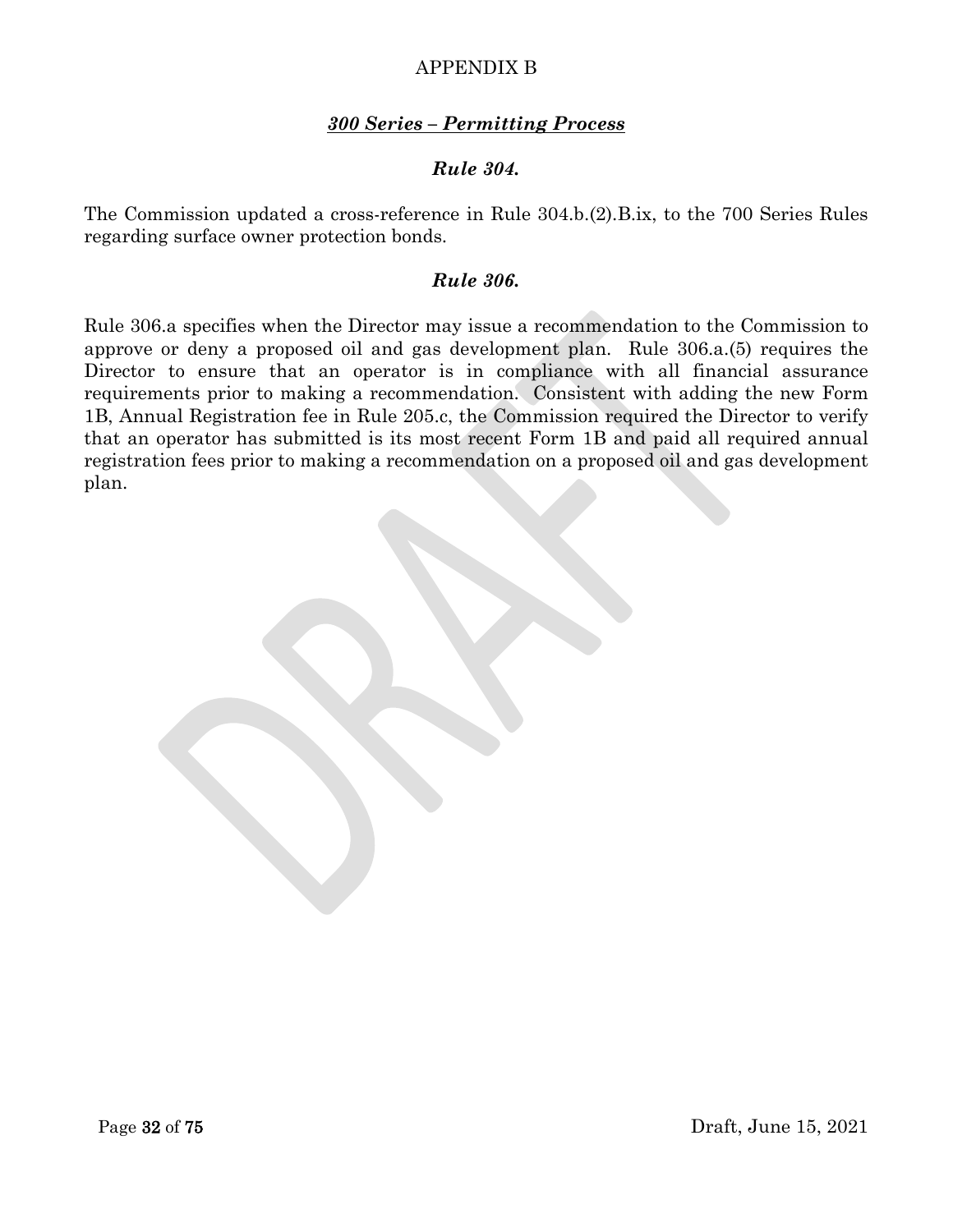### *400 Series – Operations and Reporting*

## *Rule 413.*

#### *Rule 413*

Rule 413 establishes procedural and substantive requirements for the Form 7, Monthly Report of Operations.

The Commission moved part of prior Rule 707.b to Rule 413.a.(1) but did not substantively revise the Rule. Prior Rule 707.b required operators to identify and list all shut-in wells and temporarily abandoned wells on their Form 7. Because this is an operational standard, the Commission determined that it was appropriate to move to the 400 Series as part of its broader efforts to consolidate all Rules pertaining to the same topic within the same Rule Series. The Commission determined that consolidating operational rules pertinent to the Form 7 with other Rules governing the Form 7 will facilitate easier compliance by operators.

Consistent with this change, the Commission also made minor, non-substantive edits to Rule 413 to improve readability. It broke Rule 413.a into two subparts, one pertaining to reporting for wells and the other pertaining to reporting formations. The Commission also removed passive voice from each subsection. Finally, the Commission moved fluid volume reporting requirements from Rule 413.a to Rule 413.b to consolidate requirements related to similar topics in the same subsections of Rule 413.

### *Rule 434.*

Rule 434 establishes engineering and administrative standards for plugging and temporarily abandoning wells. Prior to the Financial Assurance Rulemaking, the Commission did not establish deadlines for plugging inactive wells. Consistent with its intent to minimize financial risks to the State of Colorado by incentivizing timely plugging and abandonment of inactive wells, the Commission revised Rule 434 to require operators to either plug or provide full-cost bonding for inactive wells.

#### *Rule 434.b*

The Commission revised and reorganized Rule 434.b, governing temporary abandonment, to improve clarity.

First, the Commission moved part of prior Rule 707.b to Rule 434.b.(1), but did not substantively revise the Rule. Prior Rule 707.b required operators to file a Form 4, Sundry Notice within 30 days of removing equipment from a well to render it temporarily abandoned. The purpose of the Form 4 filing is to notify the Commission's Staff that the temporary abandonment has occurred to ensure that the Commission's records are accurate and up-to-date. Because this is an operational standard, the Commission determined that

Page 33 of 75 Draft, June 15, 2021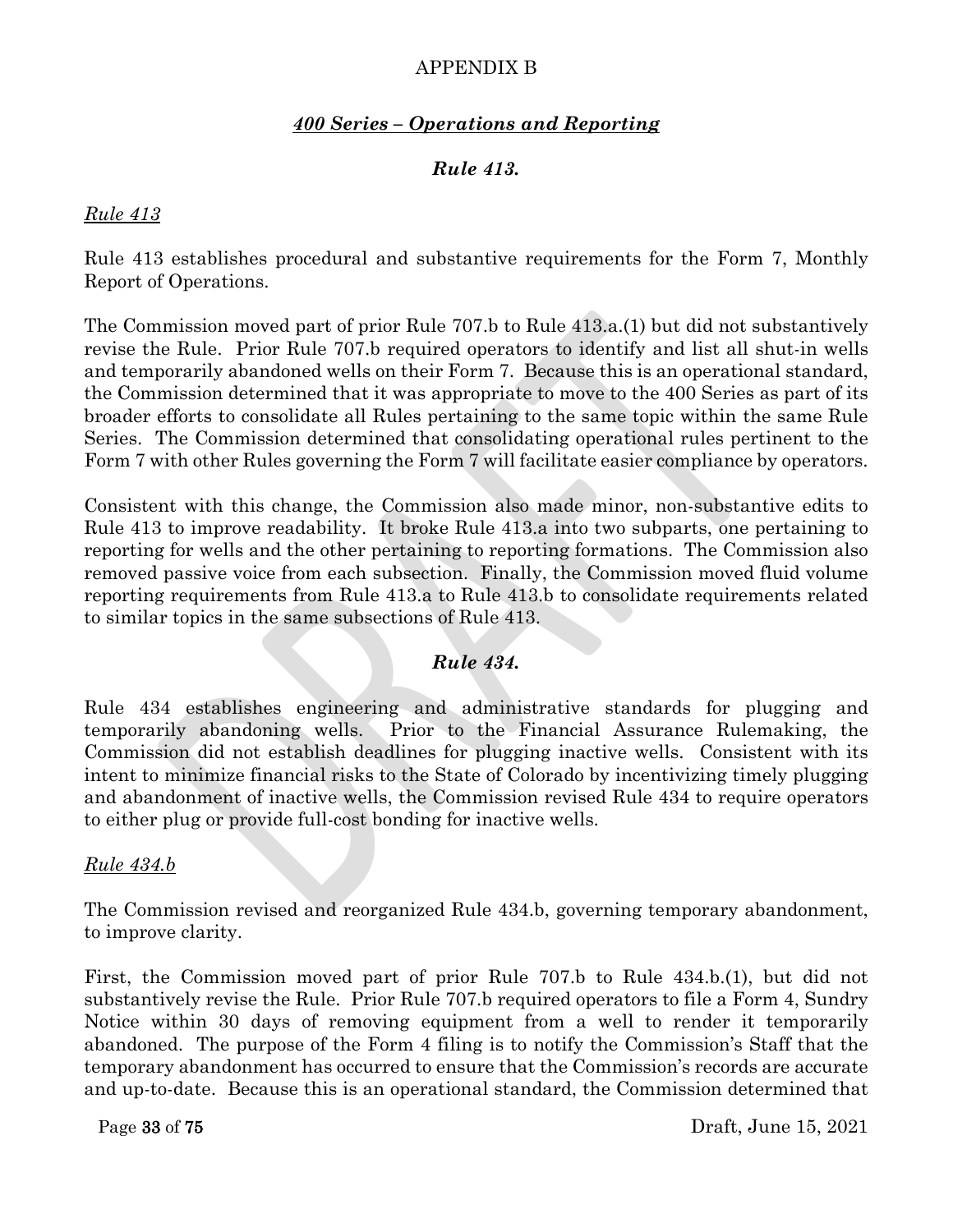it was appropriate to move to the 400 Series Rules, and specifically to Rule 434, which establishes the operational and engineering requirements for temporary abandonment. This is consistent with the Commission's broader efforts to consolidate all Rules pertaining to the same topic within the same Rule Series, which will facilitate compliance by operators. The Commission also revised the language of Rule 434.b.(1) to clarify that an operator always must file a Form 4 within 30 days of temporarily abandoning a well, rather than implying that filing the Form 4 is contingent on the timing of equipment removal.

Second, the Commission reordered and clarified the language of Rule 434.b in several ways:

- The Commission moved all requirements for the first six months of temporary abandonment to Rule 434.b.(2). The Commission also revised the requirements to eliminate passive voice and improve clarity. The Commission also added a crossreference in Rule 434.b.(2).E to remind operators of their obligation to properly report wells as temporarily abandoned on their monthly Form 7 reports pursuant to Rule 413.a.(1).
- The Commission similarly moved all requirements for extensions of temporarily abandoned status beyond six months to Rule 434.b.(3), and revised the requirements to eliminate passive voice and improve clarity. The Commission also clarified that the Form 4 should serve three purposes: request the extension of time, state the reason for the operator's request, and explain the operator's plans for future operation. Additionally, the Commission intends for the Form 4 to ensure that it has up-to-date records on temporarily abandoned wells.
- The Commission revised the language in Rule 434.b.(4) to more clearly state that the Commission will not release financial assurance for a temporarily abandoned well until it is permanently plugged and abandoned pursuant to Rule 435.

Finally, the Commission moved prior Rule 707.c, which established standards for persons other than a well's operator who remove equipment from a well, to Rule 434.b.(5). Because this is an operational standard, the Commission determined that it was appropriate to move to the 400 Series Rules, and specifically to Rule 434, which establishes the operational and engineering requirements for temporary abandonment. This is consistent with the Commission's broader efforts to consolidate all Rules pertaining to the same topic within the same Rule Series, which will facilitate compliance by operators. The Commission also revised the Rule to clarify that any person who is not currently registered as an operator but removes equipment from or otherwise decommissions an oil and gas facility must register as an operator by filing a Form 1. These types of decommissioning activities constitute oil and gas operations within the meaning of the Act, C.R.S. § 34-60-103(6.5), and are therefore subject to the Commission's jurisdiction and oversight. The Commission may take enforcement action or other appropriate measures against any person who fails to comply with Rule 434.b.(5) by removing equipment from or otherwise decommissioning an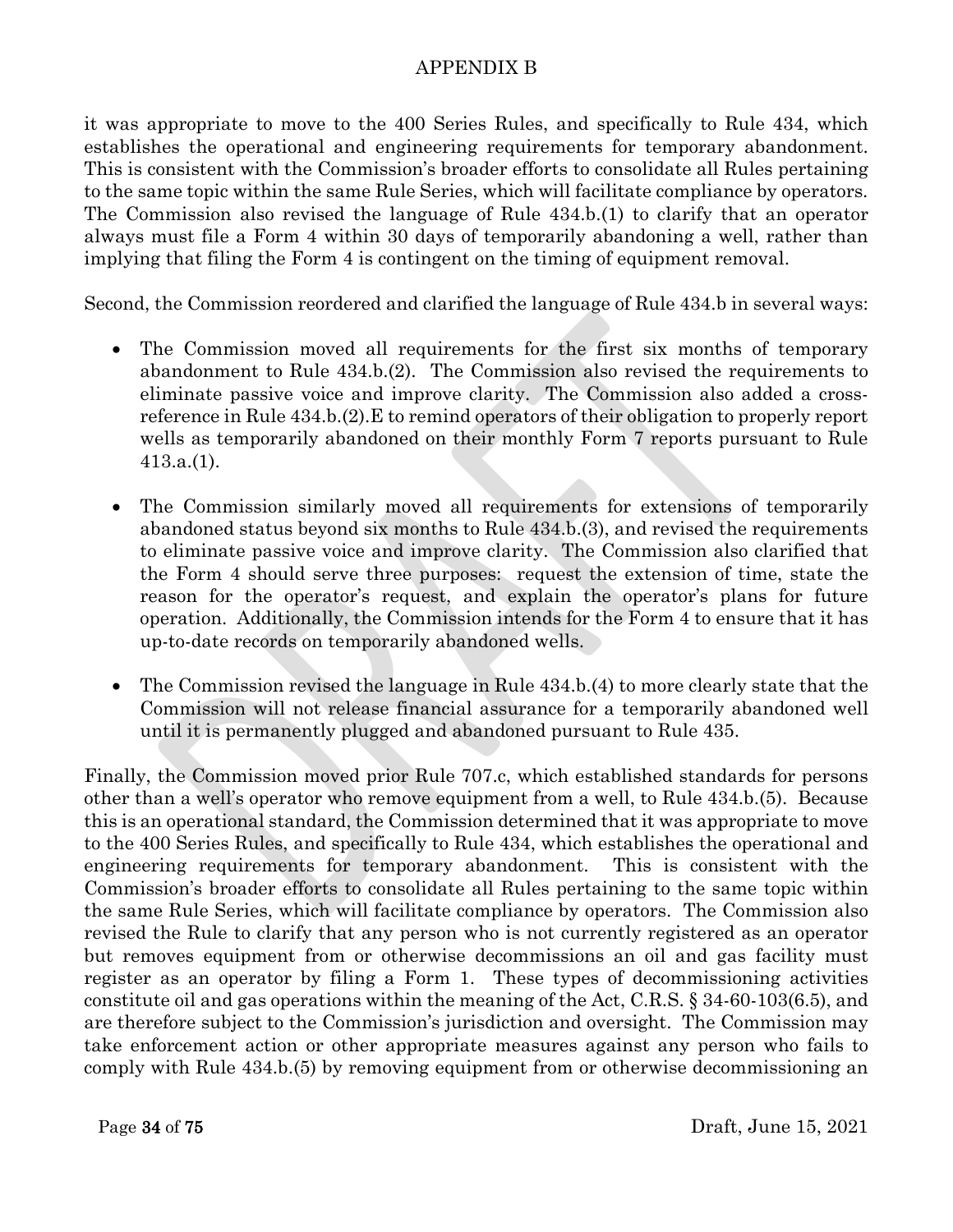oil and gas location without filing a Form 1 to register as an operator and filing a Form 4 to obtain the Commission's approval prior to conducting the activity.

#### *Rule 434.c*

The Commission adopted a new Rule, 434.c, that requires operators to timely plug and abandon inactive wells. As part of the Financial Assurance Rulemaking, the Commission reviewed a wide range of policy options proposed by stakeholders, as well as best practices from other jurisdictions, for minimizing the financial risks to the agency posed by operators orphaning their wells. The Commission observed that one practice employed by other states to minimize financial risk is creating more robust incentives and regulatory requirements for operators to plug wells that are no longer producing. *See, e.g.*, 16 Tex. Admin. Code §§  $3.14(b)(2)$ ;  $3.15(a)(5)$ – $(6)$ , (e). Based on its review of these policies from other jurisdictions, as well as its review of stakeholder proposals and other evidence in the administrative record, the Commission determined that it was appropriate to adopt similar requirements for timely plugging of inactive wells in Colorado.

#### *Rule 434.c.(1)*

Rule 434.c.(1) gives operators four options for wells that remain inactive for six months: plug them, return them to production, "bond up" by providing additional financial assurance, or add the well to the operator's enforceable and binding plugging list. The Commission determined that these four options each provide equal levels of protection to the State of Colorado from the risks posed by operators orphaning inactive wells, while also providing operators with flexibility to determine an appropriate path to address inactive wells that is consistent with their individual business models.

The Commission intends for a well to "become inactive" on the last day of the month when the well's 12-month production average falls below one barrel of oil equivalent (BOE) per day. For example, as shown in Table 1, below, if an operator shuts in a well and ceases production from a well on January 1, 2021, the well would "become inactive" on December 31, 2021, no matter what BOE the well produced prior to January 1, 2021. Similarly, a well that was producing at 4 BOE per day prior to January 1, 2021, was shut in on January 1, 2021, then briefly returned to production in July 2021 at 2 BOE per day, then shut in again in August 2021, would "become inactive" on October 31, 2021, when its 12 month average production fell below 1 BOE per day.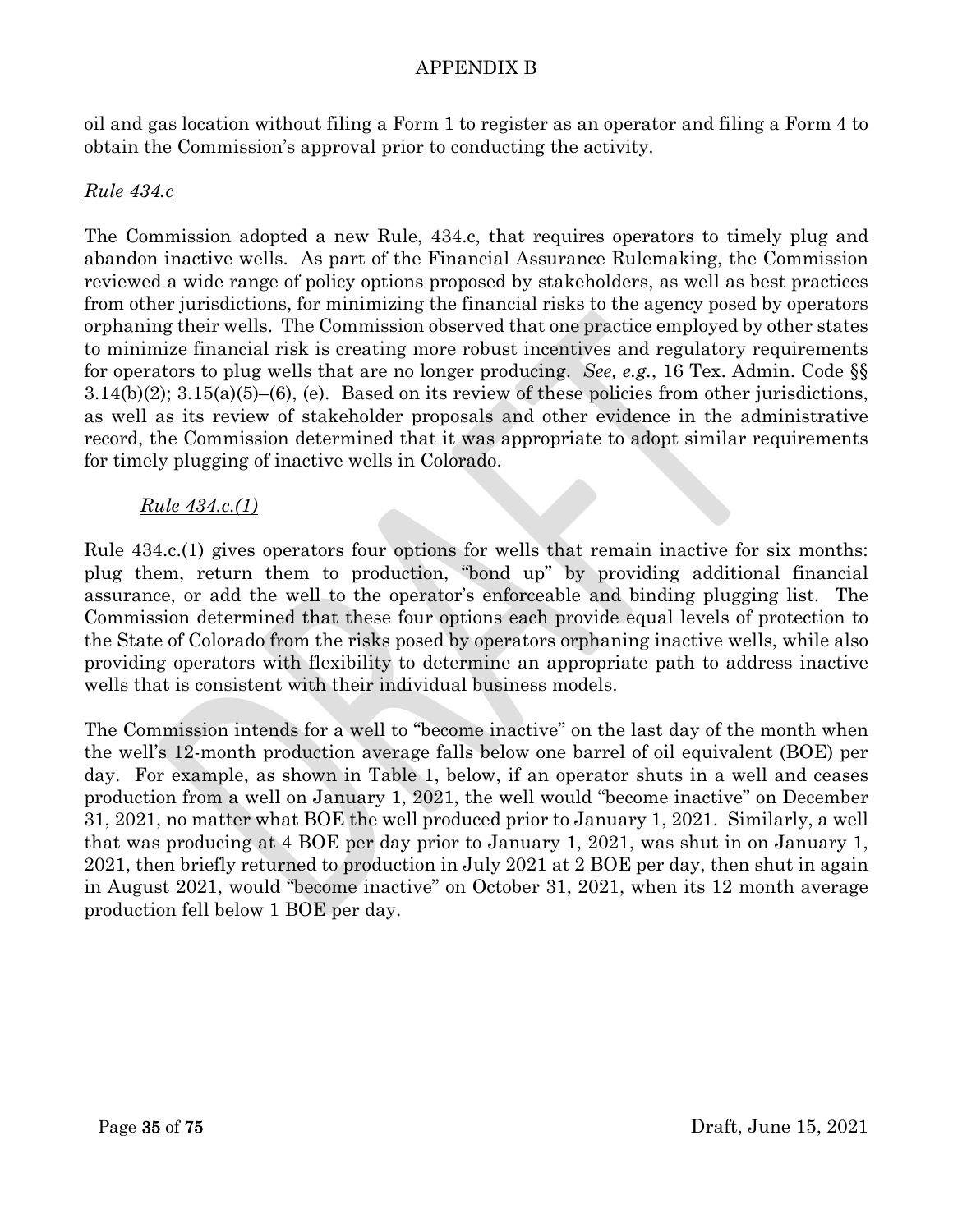| Month            | Well 1<br>Production<br>(BOE/day) | Well 1 Avg.<br>Production<br>(monthly) | Well 1<br><b>Status</b> | Well 2<br>Production<br>(BOE/day) | Well 1 Avg.<br>Production<br>(monthly) | Well 2<br><b>Status</b> |
|------------------|-----------------------------------|----------------------------------------|-------------------------|-----------------------------------|----------------------------------------|-------------------------|
| Sept<br>2020     | 15                                | 15                                     | Active                  | $\overline{4}$                    | $\overline{4}$                         | Active                  |
| Oct.<br>2020     | 15                                | 15                                     | Active                  | $\overline{4}$                    | $\overline{4}$                         | Active                  |
| Nov.<br>2020     | 15                                | 15                                     | Active                  | $\overline{4}$                    | $\overline{4}$                         | Active                  |
| Dec.<br>2020     | 15                                | 15                                     | Active                  | $\overline{4}$                    | $\overline{4}$                         | Active                  |
| Jan.<br>2021     | $\overline{0}$                    | 13.75                                  | Active                  | $\overline{0}$                    | 3.67                                   | Active                  |
| Feb.<br>2021     | $\overline{0}$                    | 12.5                                   | Active                  | $\overline{0}$                    | 3.33                                   | Active                  |
| Mar.<br>2021     | $\overline{0}$                    | 11.25                                  | Active                  | $\overline{0}$                    | 3.0 <sub>2</sub>                       | Active                  |
| Apr.<br>$\,2021$ | $\overline{0}$                    | 10.0                                   | Active                  | $\overline{0}$                    | 2.67                                   | Active                  |
| May<br>2021      | $\overline{0}$                    | 8.75                                   | Active                  | $\overline{0}$                    | 2.33                                   | Active                  |
| June<br>$\,2021$ | $\overline{0}$                    | 7.5                                    | Active                  | $\overline{0}$                    | 2.0                                    | Active                  |
| July<br>2021     | $\overline{0}$                    | 6.25                                   | Active                  | $\overline{2}$                    | 1.83                                   | Active                  |
| Aug.<br>2021     | $\overline{0}$                    | $\overline{5}$                         | Active                  | $\overline{0}$                    | 1.5                                    | Active                  |
| Sept<br>2021     | $\overline{0}$                    | 3.75                                   | Active                  | $\overline{0}$                    | 1.17                                   | Active                  |
| Oct.<br>2021     | $\overline{0}$                    | $2.5\,$                                | Active                  | $\boldsymbol{0}$                  | 0.83                                   | Inactive                |
| Nov.<br>2021     | $\overline{0}$                    | 1.25                                   | Active                  | $\overline{0}$                    | 0.5                                    | Inactive                |
| Dec.<br>2021     | $\overline{0}$                    | $\boldsymbol{0}$                       | Inactive                | $\boldsymbol{0}$                  | 0.17                                   | Inactive                |

## **Table 1: Example Production Thresholds for Determining Inactive Wells**

The Commission intends for the six month timeline for operators to plug, produce, bond up, or add a well to their plugging list in Rule 434.c.(1) to begin on the first day of the first month after a well becomes inactive. Thus, Well 1 in the example above would have until July 1, 2022 to comply with Rule 434.c.(1) (six months from the date it became inactive on December 31, 2021), and Well 2 would have until May 1, 2022 to comply with Rule 434.c.(1) (six months from the date it became inactive on October 31, 2021).

Page 36 of 75 Draft, June 15, 2021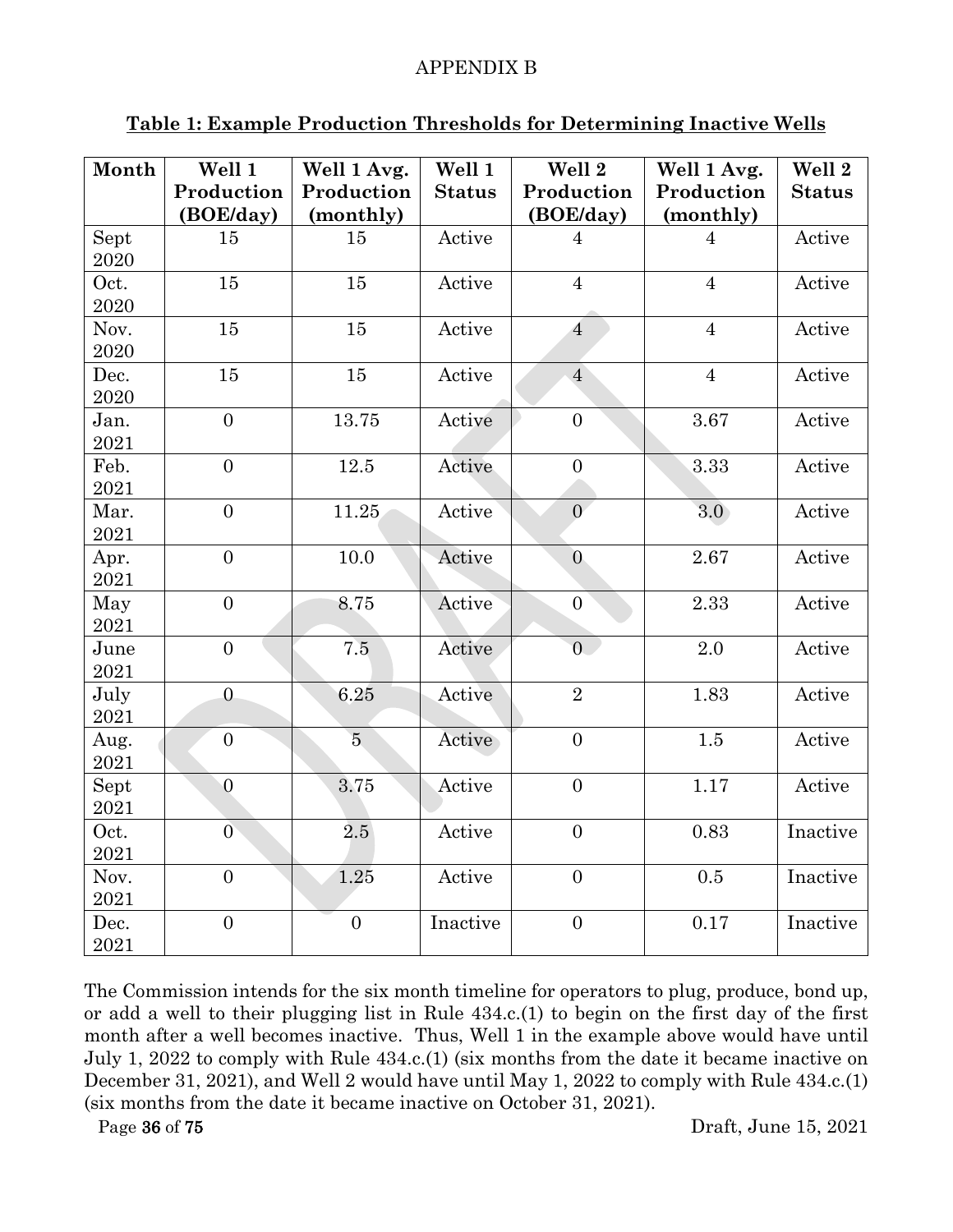The Commission intends for Staff to issue guidance, and explore the possibility of creating an automated system, to facilitate operator compliance with the process of determining when a well must comply with Rule 434.c based on its monthly production reports.

By using the defined term Plug and Abandon a well in Rule 434.c.(1), the Commission intends to refer to an operator having submitted a Form 6, Subsequent Report of Abandonment for the well pursuant to Rule 435.b. If the operator has submitted the Form 6 – Subsequent by the required date, but the Director has not yet approved the form, the operator will not be deemed to be noncompliant.

By using the phrase bringing a well back to production in Rule 434.c.(1).B, the Commission intends to refer to an operator returning a well to production at a rate that its 12-month average production exceeds one BOE per day, and the well therefore no longer meets the definition of an inactive well.

### *Rule 434.c.(2)*

In Rule 434.c.(2), the Commission created new procedures for operators to "bond up" as an alternative to plugging or producing an inactive well within six months. The Commission created a new Form 3A, Single Well Financial Assurance, that will create an administrative process for operators and Staff to process operators' requests.

On the Form 3A, the operator must provide information about financial risk factors. The Commission developed these risk factors based on its experience in identifying operators that are at higher risk of orphaning their assets and creating liability for the State of Colorado through its Orphaned Well Program. The risk factors include the operator's average per-well production, the operator's ratio of active to inactive wells, and the number of wells the operator has plugged within the prior year. The Commission determined that there is no single quantitative threshold for any one risk factor at which point an operator would be deemed to be "high risk" and therefore required to provide a higher per-well bond, but rather intends for Staff to exercise discretion, based on their extensive experience, to determine when such a requirement is appropriate. Additionally, operators must provide the reason that a well is inactive. The Commission recognizes that operators may leave wells inactive for a variety of reasons, and that certain reasons such as a legitimate maintenance issue or a contractual dispute with a pipeline operator, are not an indication that a well is uneconomic or any financial risk factors for the operator, but rather simply a normal part of doing business. Accordingly, the Commission intends for Staff to consider the reason why a well is inactive as part of its evaluation of the amount of financial assurance required for a well.

By using the term "active wells" in Rule 434.c.(2).A.ii, the Commission intends to refer to any well that has been spud, drilled, is producing, or capable of production, including shutin wells, suspended operations wells, temporarily abandoned wells, and waiting on

Page 37 of 75 Draft, June 15, 2021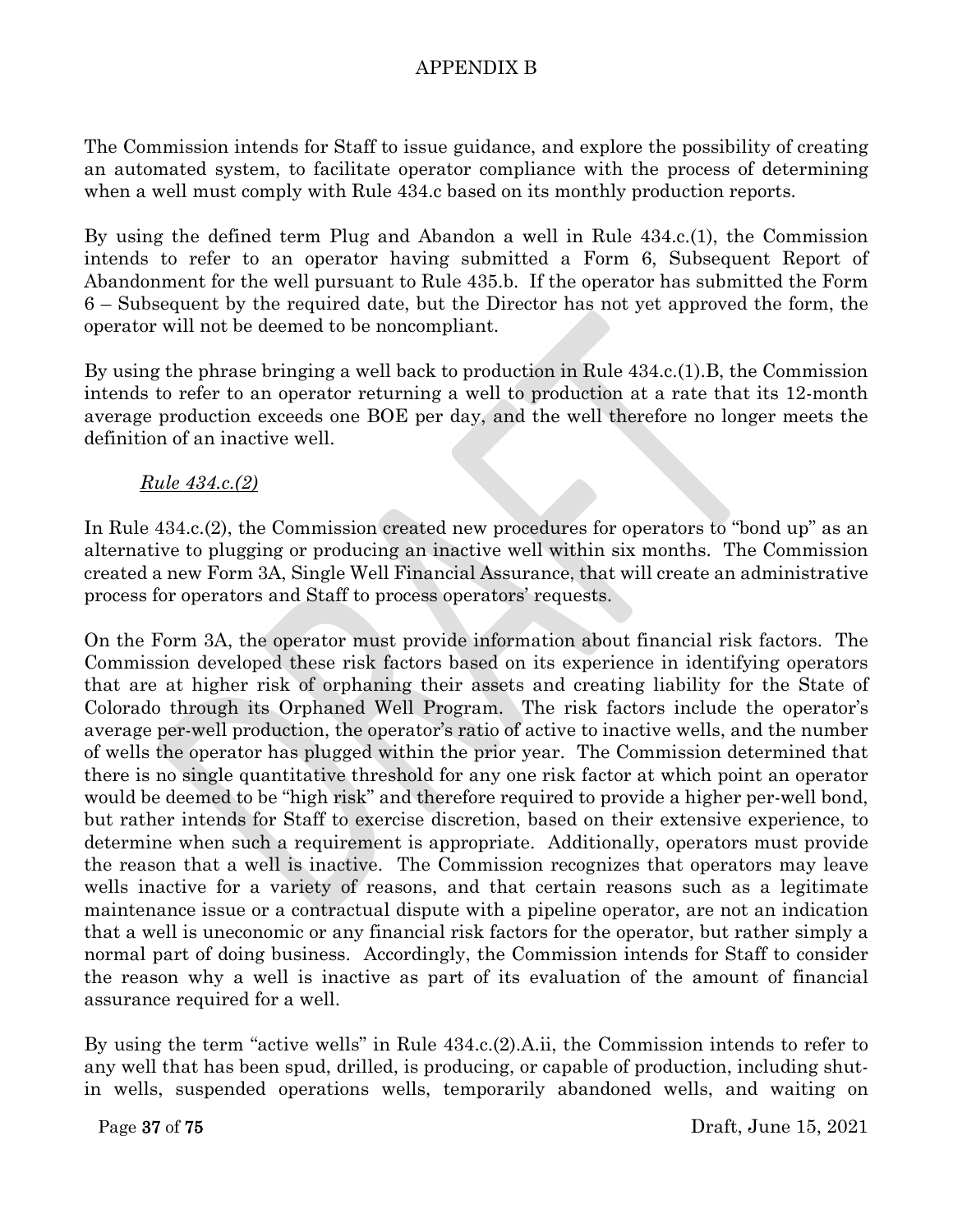completion wells. In other words, the Commission uses the term "active wells" to refer to any well that has been spud, but has not been plugged. This is synonymous with the subset of wells that are required to pay an annual registration fee pursuant to Rule 205.c.

The default level of financial assurance that the Commission intends for operators to provide with their Form 3A is \$30,000.00. This is less than the full cost of plugging, abandoning, and reclaiming a well, which the Commission estimates to be \$78,000.00 on average. Because operators will submit a Form 3A for wells that have been inactive—and thus no longer generating revenue—for only a limited period of time, they pose lower risks to the State of Colorado than wells that have been inactive for a longer period of time.

However, to mitigate the risk posed by such wells, the Commission determined that it was appropriate to delegate the ability to require a higher financial assurance amount to the Director. The Commission intends for the Director to rely on the information submitted on a Form 3A in determining whether a greater amount of financial assurance is necessary. If an operator disagrees with the Director's determination, it can request a Commission hearing pursuant to Rule 503.g.(11). Operator's may also dispute the default requirement of \$30,000.00 in the rare instance that a lower amount of financial assurance is appropriate for the specific circumstances of a well with unusually low plugging, abandonment, and reclamation costs.

If a well is inactive for three of more years, the Commission determined that it is appropriate to require full cost financial assurance for the well. This both provides a strong incentive for operators to plug and abandon inactive wells within three years, and also fully mitigates the risk posed by such wells to the state, because the Commission will have access to funds to plug, abandon, and reclaim such a well if the operator orphans it.

To facilitate the transition to full cost bonding, the Commission required operators to file an updated Form 3A within three years of the date the initial Form 3A is approved if the well has not yet been plugged or returned to production.

The Commission established the default amount of \$78,000.00 as the full cost of financial assurance for inactive wells after three years in Rule 434.c.(2).C.i. However, as with other uses of the term "full cost" financial assurance in the Commission's Rules, the Commission intends to delegate its discretion to the Director to determine whether a greater amount is necessary, based on anticipated reclamation and remediation costs.

Accordingly, on the updated Form 3A, the Commission required operators to provide additional information relevant to potential reclamation costs of the oil and gas well and its associated location. The Commission used the same factors in Rule 434.c.(2).C.ii as it used in Rule 218.b.(3).B, based on its similar review of evidence in the administrative record about factors that drive reclamation costs. However, the Commission also included known remediation issues in Rule 434.c.(2).C.ii.aa. Because remediation projects are a separate transferable item under Rules 218.a.(1).F & G, the Commission determined that it would

Page 38 of 75 Draft, June 15, 2021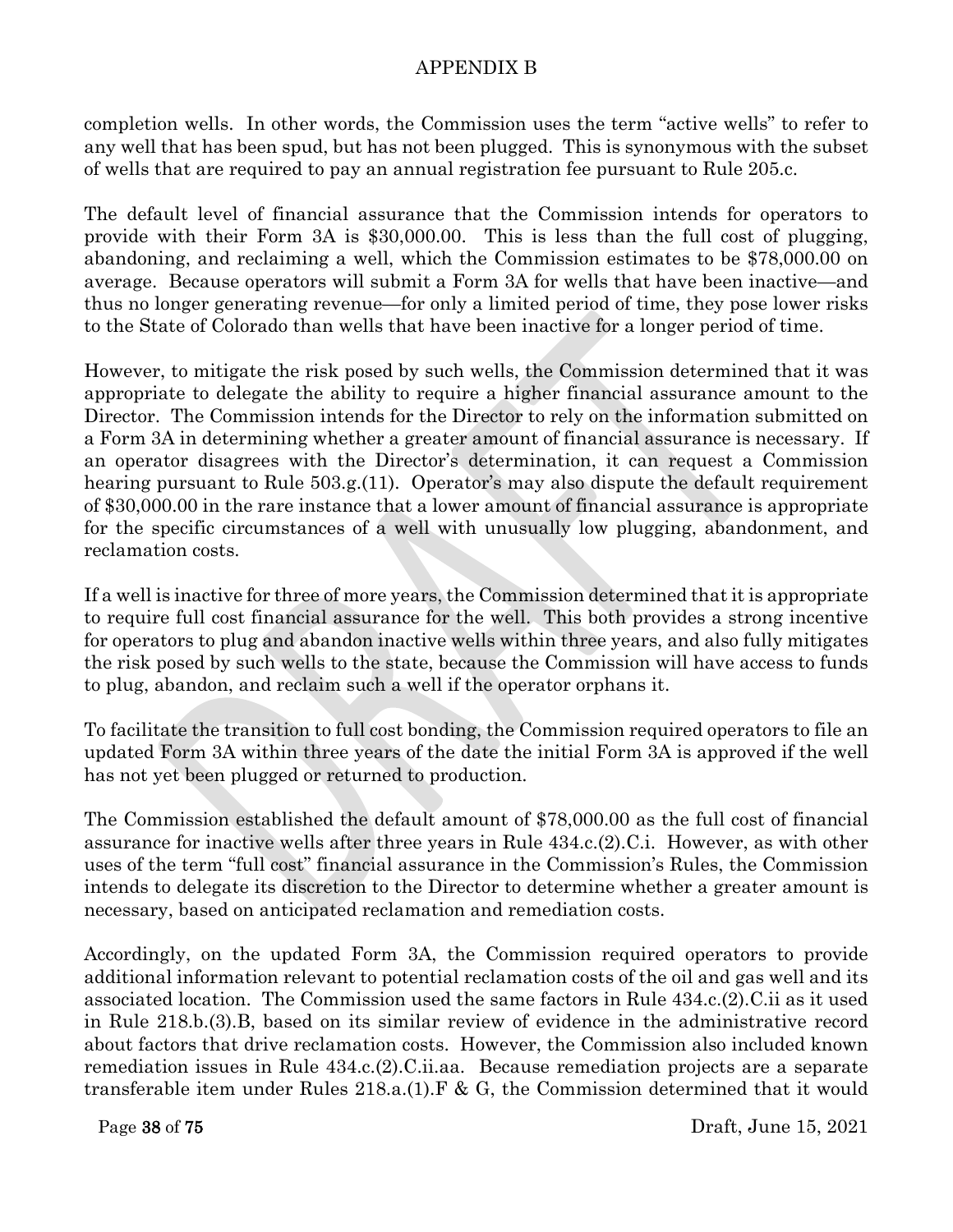add unnecessary confusion and provide redundant information to require information about outstanding remediation projects in Rule 218.b.(3).B.

The Commission determined that it was necessary to require the information in Rule 434.c.(2).C.ii.aa because there is no equivalent information provided on the Form 3A. Because both remediation and reclamation costs may significantly increase the costs of final location closure, the Commission determined that it was necessary for Staff to have access to information about both remediation and reclamation in assessing the full costs of financial assurance for wells that have remained inactive for more than three years.

When operators provide the area of initial total disturbance for the oil and gas location in Rule 434.c.(2).C.ii.bb, the Commission intends for operators to use the total final reclamation area, without subtracting the interim reclamation area. Based on the Commission's and Staff's experience, reclamation costs are driven by the total area, because some reclamation work is usually still conducted within the area reclaimed during interim reclamation when a site reaches final reclamation.

If an operator disagrees with the Director's determination about the amount of financial assurance that it is required to provide, Rule 434.c.(2).C.iii allows the operator to seek a Commission hearing pursuant to Rule 503.g.(11).

# *Rule 434.c.(3)*

In Rule 434.c.(3), the Commission created new procedures for operators to designate a well as out of service and add it to their enforceable plugging list as an alternative to plugging, producing, or "bonding up" an inactive well within six months. The Commission created a new Form 6A, Plugging List, that will create an administrative process for operators and Staff to process operators' requests to designate wells as out of service status and add the wells to their plugging lists. As discussed above, the Commission adopted a new 100 Series definition of Out of Service Status to designate wells that an operator no longer intends to produce, and instead intends to plug and abandon.

To add a well to the plugging list, an operator must file a Form 6A providing the well's API number, the anticipated date the operator intends to plug the well, and evidence that the operator is financially capable of plugging each well on its plugging list by the designated date. The Commission recognizes that a wide variety of evidence may serve to demonstrate financial capability. The Commission accordingly did not prescribe a single form of evidence, but intends for that evidence to include, at a minimum the number of wells an operator has plugged and abandoned within the prior calendar year. The Commission determined that an operator's past history of plugging wells is strong evidence of the operator's capacity to continue doing so.

The Commission also recognizes that operators will be providing estimates of the date when a well will be plugged on their plugging list, and that a variety of factors may influence the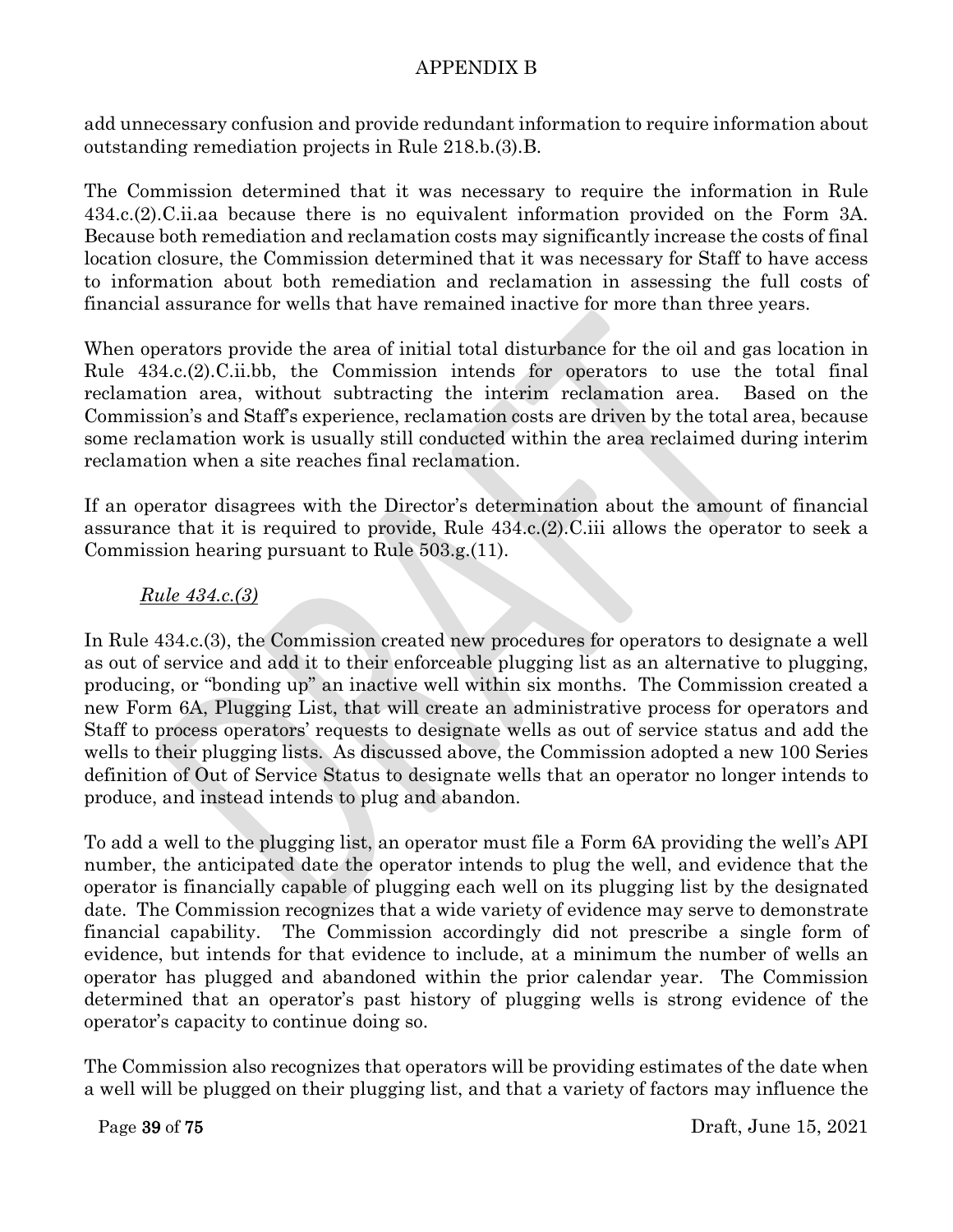exact date when an operator plugs a well. Accordingly, in Rule 434.c.(3).B, the Commission established a firm, three-year deadline for operators to plug all out of service status wells designated on a Form 6A. The Commission does not intend for operators to allow wells to remain in out of service status for longer than three years. If an operator maintains a well in out of service status for more than three years, the operator may be subject to enforcement action for a violation of Rule 434.c.(3).B, and for the operator's failure to comply with the deadlines established on its plugging list.

Additionally, to mitigate the risks of wells that are in out of service status (and thus also inactive) for more than three years, the Commission required such wells to provide full cost bonding in Rule 434.c.(3).C. The Commission established the default amount of \$78,000.00 as the full cost of financial assurance for inactive wells after three years in Rule 434.c.(3).C. However, as with other uses of the term full cost financial assurance in the Commission's Rules, the Commission intends to delegate its discretion to the Director to determine whether a greater amount is necessary, based on anticipated reclamation and remediation costs. Accordingly, in Rule 434.c.(3).C, the Commission required operators to provide an updated Form 6A with additional information relevant to potential remediation and reclamation costs of the oil and gas well and its associated location. The Commission used the same factors in Rule 434.c.(3).C as it used in Rule 434.c.(2).C.ii. When operators provide the area of initial total disturbance for the oil and gas location in Rule 434.c.(3).C.ii, the Commission therefore also intends for operators to use the total final reclamation area, without subtracting the interim reclamation area.

As with other instances where the Commission delegates its discretion to the Director to determine the amount of financial assurance an operator is required to provide, if an operator disagrees with the amount, Rule 434.c.(3).D allows the operator to seek a Commission hearing pursuant to Rule 503.g.(11).

# *Rule 434.c.(4)*

In Rule 434.c.(4), the Commission revised prior Rule 434.b.(3) to clarify that out of service status wells must pass mechanical integrity tests at the frequencies specified in Rule 417.

# *Rule 434.c.(5)*

The Commission moved portions of prior Rule 434.b.(3) providing an exception for gas storage wells to Rule 434.c.(5). The Commission does not intend for Rule 434.c to apply to gas storage wells, which the Commission considers to be active until such time as the well is physically plugged.

#### *Rule 436.*

Consistent with its efforts to consolidate all Rules relating to the same topic within the same Rule Series, the Commission moved prior Rules 436.g.(1)–(5), governing the release of

Page 40 of 75 Draft, June 15, 2021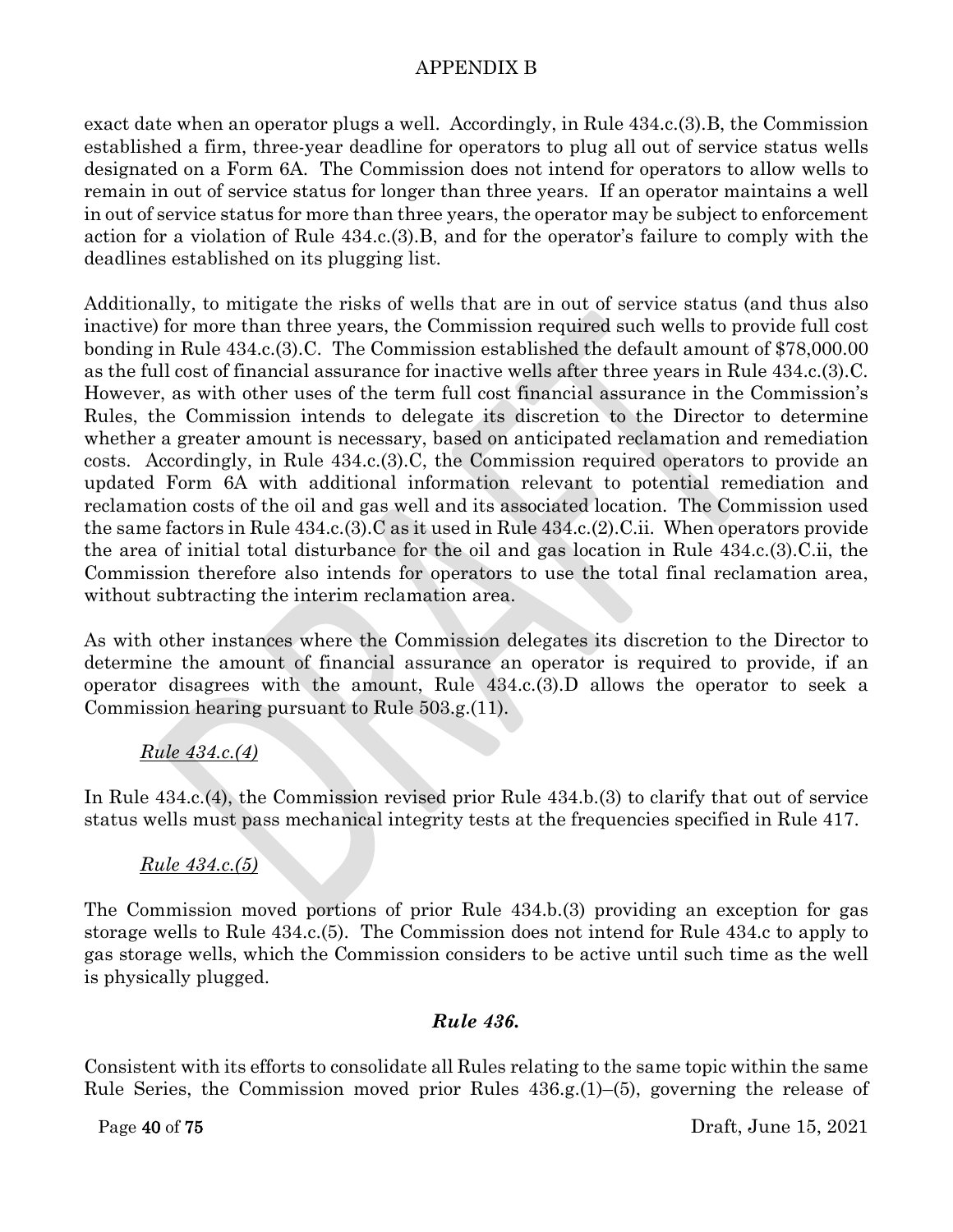financial assurance for seismic operations, to Rule 703.b.(3). The Commission also updated the cross-reference to Rule 703.b in Rule 436.g.

Page 41 of 75 Draft, June 15, 2021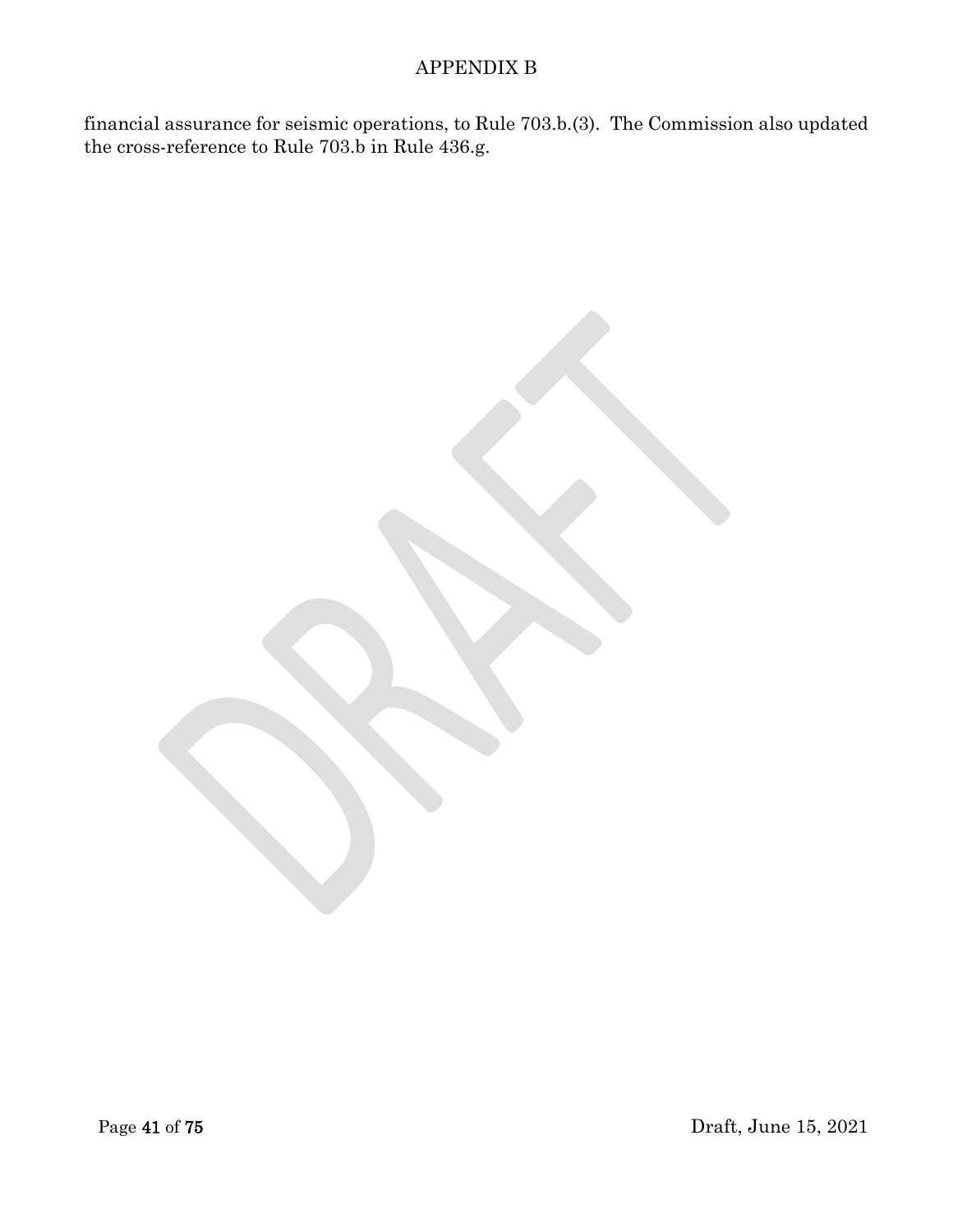# *500 Series – Rules of Practice and Procedure*

# *Rule 503.*

#### *Rule 503.g*

The Commission revised Rule 503.g to add two new categories of hearing application.

First, Rule 503.g.(11) authorizes operators, the Commission, the Director, or a third-party holder of financial assurance to initiate a financial assurance hearing by filing an application with the Commission. If the Director initiates a financial assurance hearing, she will be the proponent of the Commission order and therefore bear the burden of proof. The Commission may also commence a financial assurance hearing on its own motion pursuant to Rule 503.a. If either the Director or Commission institutes a financial assurance hearing, the Secretary will be required to provide appropriate notice. However, the Commission clarified that in situations where the Commission or Director initiates a financial assurance hearing, the operator that is the subject of the hearing will nevertheless be required to compile all necessary information and submit it into the docket for the hearing, as appropriate.

Second, Rule 503.g.(12) authorizes the Director or a relevant local government to file an application to plug and abandon a well or close an oil and gas location or oil and gas facility pursuant to Rule 211. Rule 503.g.(12) intentionally limits the parties that may permissibly file such an application to the Director and a relevant local government. An application filed by any other party will be summarily dismissed and will not be assigned a docket number.

# *Rule 503.h*

The Commission revised Rule 503.h to clarify that the purpose of the Rule is to designate specific categories of hearings in which a decision must be made by the Commission in the first instance, rather than a Hearing Officer or Administrative Law Judge issuing a recommended order for the Commission's consideration.

Because of the significant importance of both financial assurance hearings and well and location closure hearings, the Commission determined that it is not appropriate to assign those matters to hearing officers or administrative law judges. Accordingly, the Commission added those hearings to the list of matters that will not be assigned to a hearing officer and will instead be heard directly by the Commission. However, this does not preclude a hearing officer or administrative law judge from presiding over preliminary matters such as issuing case management orders, overseeing discovery disputes, and other matters as necessary. The Commission itself will, however, be the final deciding entity for all merits disputes in these matters, and will not rely on a hearing officer recommended order on the merits.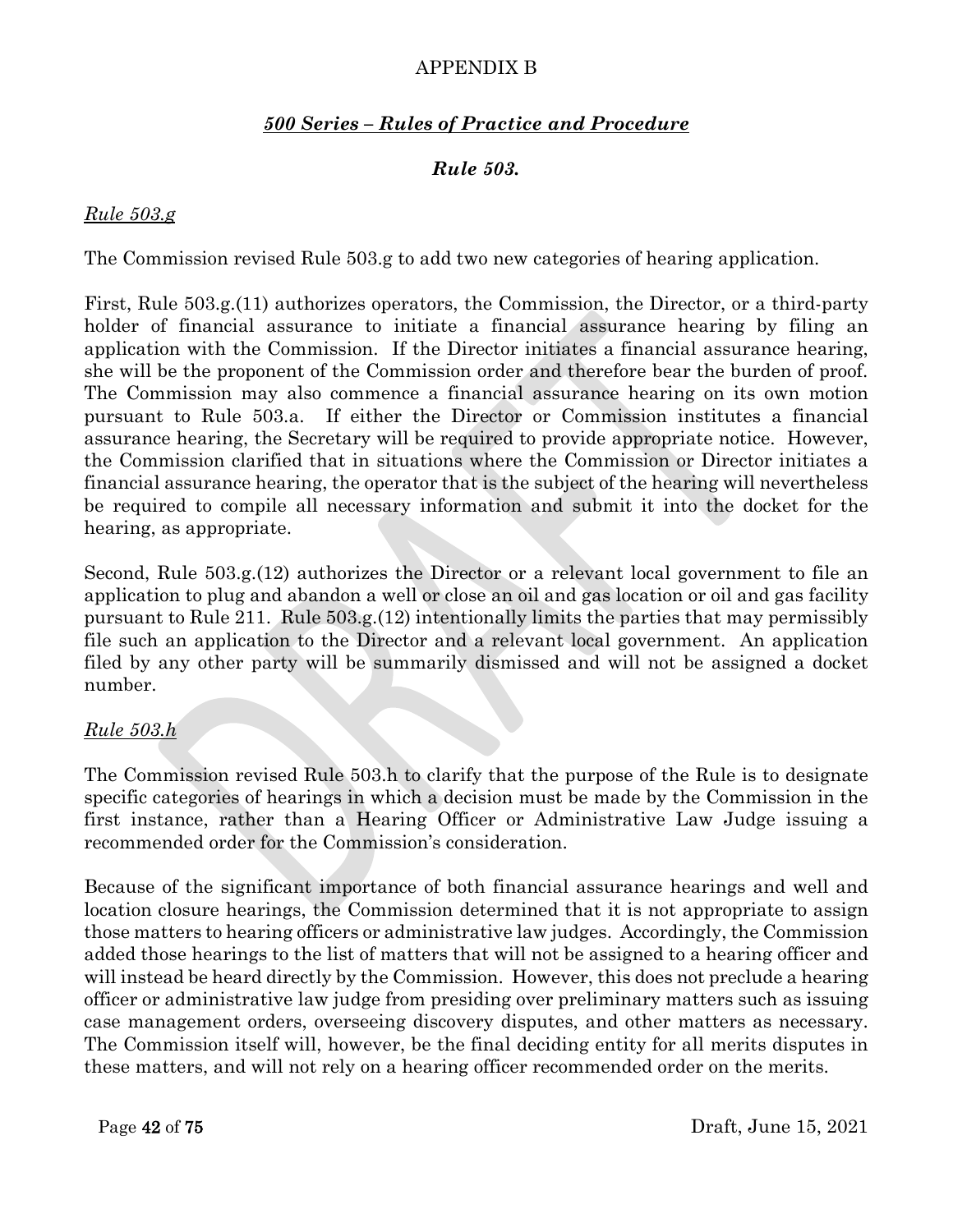# *Rule 504.*

The Commission corrected a typographical error in Rule 504.a.(2).B by adding the missing word "and."

# *Rule 504.b*

Consistent with adopting two new hearing application types in Rule 503.g, the Commission adopted unique notice procedures for each of the new hearing types.

First, in Rule 504.b.(10), the Commission adopted notice requirements for financial assurance hearings. The Commission intends for notice of financial assurance hearings to always be provided to the operator and the Director. However, because multiple parties may file applications for financial assurance hearings, and those hearings may address a range of topics, in Rules 504.b.(10).A–E, the Commission identified specific parties who must be noticed for applications filed by an operator, the Commission on its own motion, the Director, a surface owner, and a third-party provider of financial assurance seeking reinstatement, respectively.

Second, in Rule 504.b.(11), the Commission adopted notice requirements for well and location closure hearings pursuant to Rule 211. If the Director files an application for such a hearing pursuant to Rule 503.g.(12), the Director must provide notice to the operator. If the relevant local government files an application for such a hearing pursuant to Rule 503.g.(12), it must provide notice to both the operator and the Director.

The Commission intends for the specific government agencies listed in Rules 504.c–f to receive notice of relevant financial assurance and well and location closure hearings, including the Bureau of Land Management for hearings that implicate federal surface and/or mineral estate.

# *Rule 505.*

The Commission revised Rule 505 and Rule 505.a to correct a typographic error. The typographic error inadvertently required the submission of sworn testimony in a broader range of proceedings than the Commission had intended.

# *Rule 505.f*

The Commission adopted a new Rule 505.f, governing the evidence in financial assurance hearings. Because of the wide range of topics that can be addressed through financial assurance hearings, the Commission did not adopt a fixed evidentiary requirement that applies in all financial assurance hearings, such as sworn testimony addressing a particular topic. However, the Commission provided that parties to the proceeding may be required to

Page 43 of 75 Draft, June 15, 2021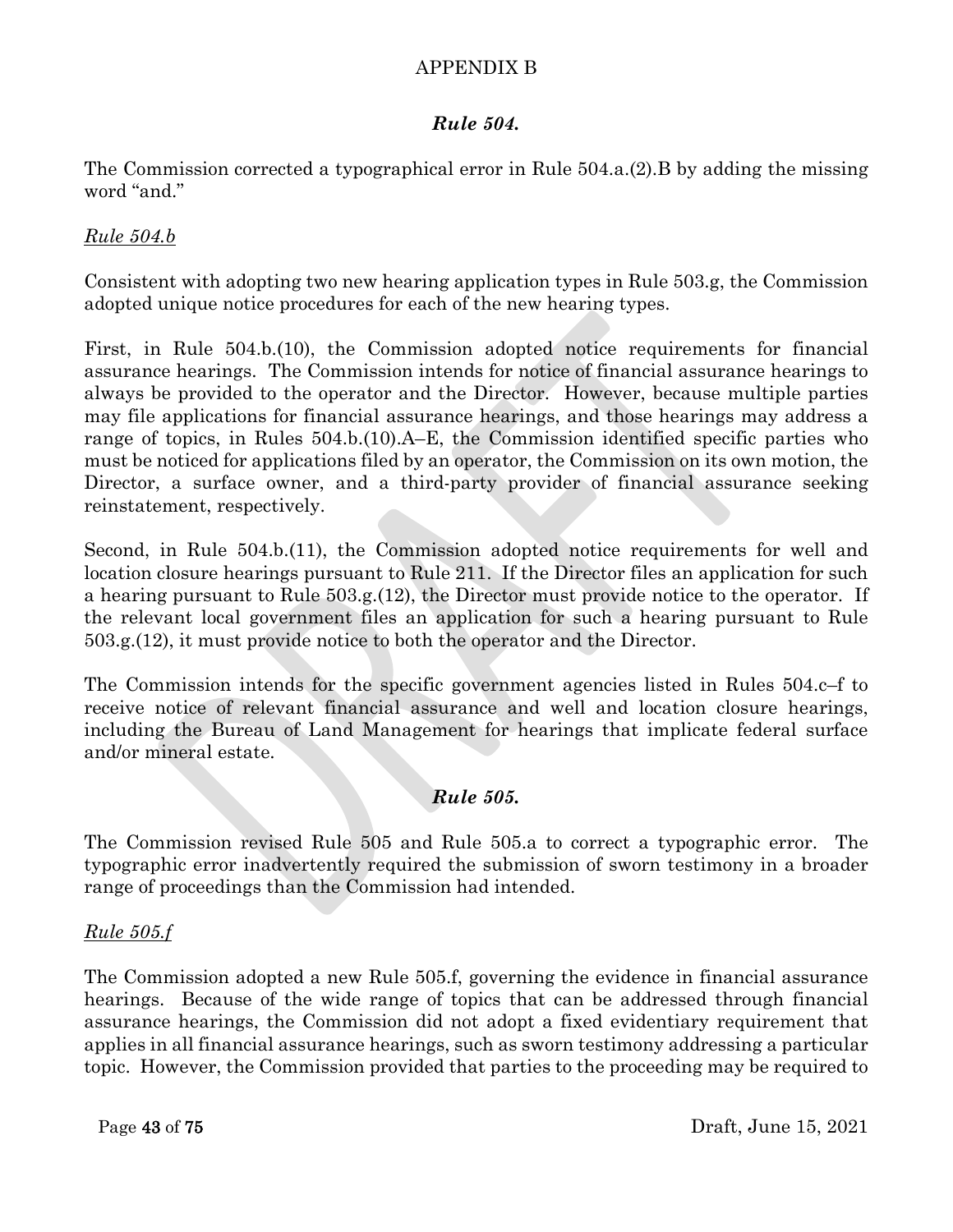submit evidence by the Commission, its Hearing Officer, or Administrative Law Judge, as appropriate.

### *Rule 505.g*

The Commission adopted a new Rule 505.g, governing the evidence in well location and closure hearings pursuant to Rules 211 and 503.g.(12). The Commission determined it was unnecessary for such hearing applications to be supported by sworn testimony. However, the Commission required the applications to include all evidence necessary for the Commission to decide the matter.

Page 44 of 75 Draft, June 15, 2021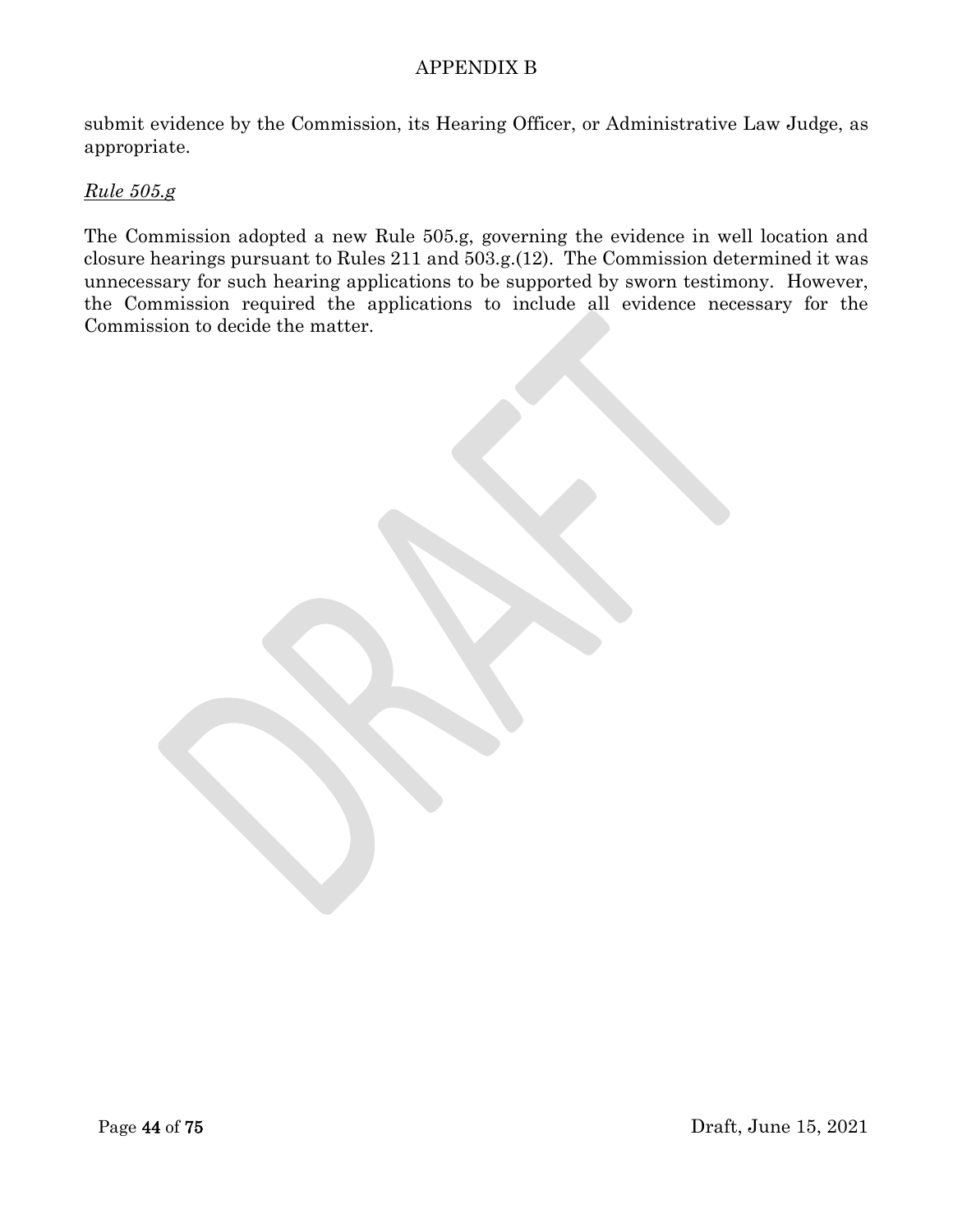### *700 Series – Financial Assurance*

The Commission reorganized, revised, and amended its prior 700 Series Rules to follow a more logical, sequential order. The Commission also eliminated duplicative, outdated, and unnecessary components of its prior 700 Series Rules. And the Commission used clearer language, eliminated typographic errors, and ensured consistency throughout its 700 series Rules. To assist stakeholders in identifying how the 700 Series Rules have been amended, moved, and removed, a table cross-referencing the Commission's prior and newly adopted 700 Series Rules is attached as Attachment 1 to this Statement of Basis and Purpose.

# *Rule 701.*

The Commission moved prior Rule 702, governing types of financial assurance, to Rule 701.

### *Rule 701.a*

In Rule 701.a, the Commission revised prior Rule 702, which established only a surety bond as an approved method of financial assurance. Consistent with its prior practice, in Rule 701.a the Commission clarified that both a cash bond and a surety bond, as those terms are defined in the Commission's 100 Series Rules, are preferred forms of financial assurance. The Commission intends for Staff to accept both cash bonds and surety bonds as financial assurance administratively, without requiring a Commission hearing.

The Commission determined that it was appropriate to codify this practice because both cash bonds and surety bonds provide a high degree of certainty that the Commission will be able to obtain the funds covered by the bond in the event it must access an operator's financial assurance pursuant to Rule 706. Specifically, a cash bond is held in a Colorado Department of Treasury account, with the state acting in a fiduciary position for the operator. A surety bond is held by a third party issuing entity, but the Commission is designated as the obligee.

#### *Rule 701.b.*

In Rule 701.b.(1), the Commission revised prior Rule 702 to clarify procedures for operators to provide alternative types of financial assurance that are not cash bonds or surety bonds. The Commission maintained the requirement that an operator obtain the Commission's permission to use an alternative type of financial assurance that is permitted by the Act, C.R.S. § 34-60-106(13)(A)–(F), but clarified that procedurally, an operator seeking such permission must file a hearing application pursuant to Rule 503.g.(11). The Commission also maintained the standard of providing "equivalency" of alternative forms of financial assurance from prior Rule 702, but clarified that the protection provided must be equivalent to either a cash bond or a surety bond, rather than solely a surety bond.

Page 45 of 75 Draft, June 15, 2021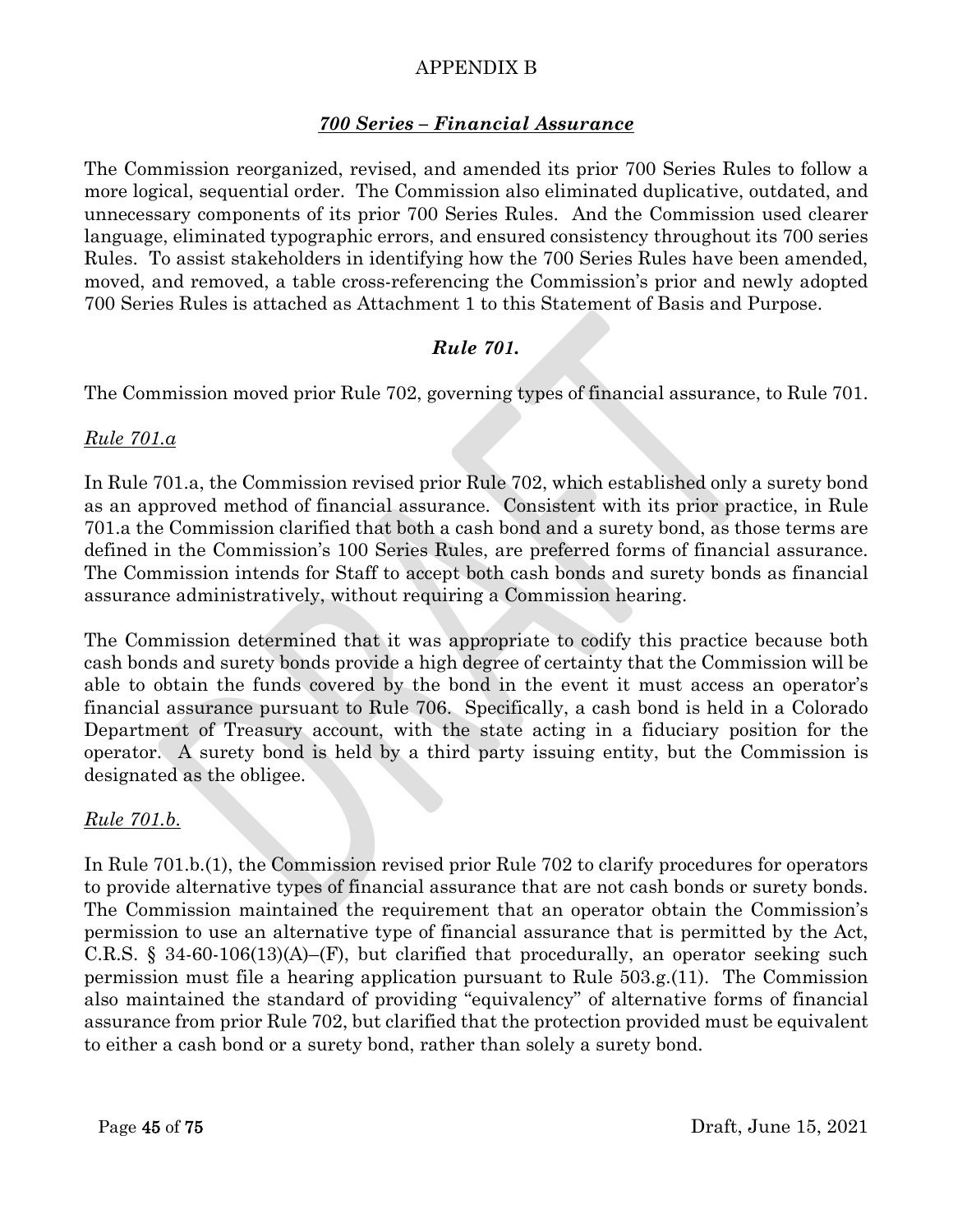In Rule 701.b.(2), the Commission codified its October 28, 2002 Policy on Guarantees of Performance as Financial Assurance ("Policy"). Guarantees of performance, also known as "self-bonding" are a form of financial assurance that are permitted by the Act, though only with the "Commission's approval," and with other restrictions, including annual review and the operator's demonstration, to the Commission's satisfaction, that its net worth is sufficient. C.R.S. § 34-60-106(13)(a).

Since the Commission adopted the Policy in 2002, it has been the Commission's formal position that guarantees of performance are a "less desirable form" of financial assurance due to negative financial events involving major companies, including but not limited to bankruptcies and questionable accounting practices. *See* 2002 Policy at 1. The Commission continues to support the position it took in the 2002 Policy, and determined that it was appropriate to codify that policy into its Rules as part of the Financial Assurance Rulemaking, given it statutory directive to "require every operator to provide assurance that it is financial capable of fulfilling every obligation imposed by [the Act and the Commission's Rules]." C.R.S. § 34-60-106(13).

Specifically, in Rule 701.b.(2), the Commission codified the presumption that it would not accept guarantees of performance as a form of financial assurance. It also codified the 2002 Policy's requirement for annual review of each guarantee of performance that is accepted by the Commission, which is also a statutory requirement. *See* C.R.S. § 34-60-106(13)(a). The Commission added a new requirement that guarantees of performance must be supported by a personal guarantee of a corporate officer of the operator providing the financial assurance. The Commission determined that such a personal guarantee is necessary to ensure that some entity remains liable in the event of default or other financial distress encountered by the corporate entity providing the guarantee of performance. The Commission intends for Staff and attorneys to take all necessary actions to hold the individual corporate officer(s) personally liable in the event of a default of a guarantee of performance, including but not limited to foreclosing upon or otherwise initiating legal action to obtain any and all personal property, bank accounts, other financial instruments, and real property owned by the individual corporate officer.

The Commission added a new exception from the presumption against guarantees of performance for local governments that are also operators. Because local governments, by their nature, are more financially secure than a corporate entity, the Commission determined that it was appropriate to exempt them from the requirement. Additionally, very few local governments operate a very small fraction of the wells in Colorado. Accordingly, the Commission will be able to determine, on a case by case basis, whether a specific local government poses unique financial risks such that it should not be permitted to provide a guarantee of performance. If a local government does pose unique or undue risks, such as being at risk of bankruptcy or otherwise being financially insecure, the Commission may reject the local government's request to utilize a guarantee of performance as a form of financial assurance.

Page 46 of 75 Draft, June 15, 2021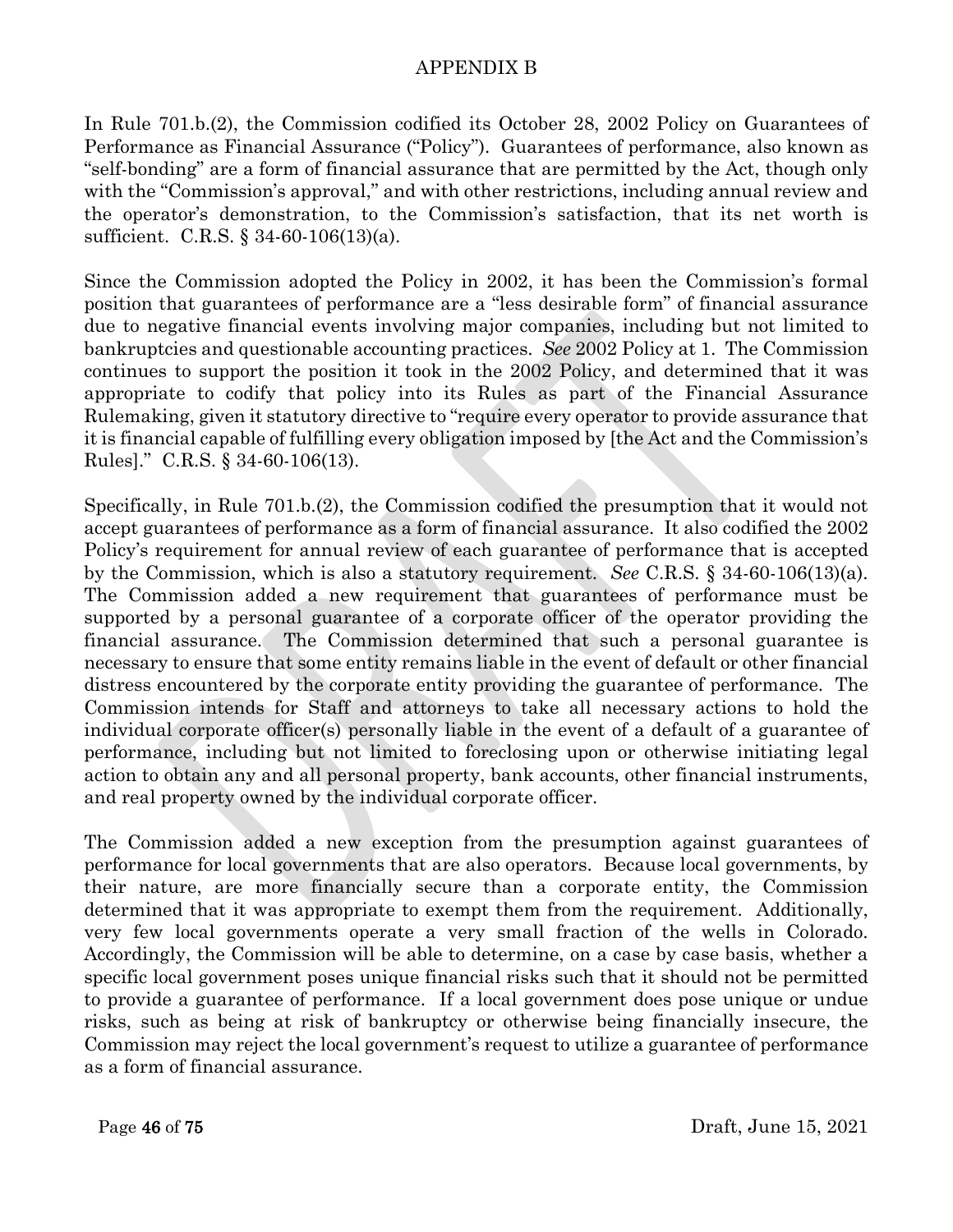In Rule 701.b.(2).A, the Commission added a new requirement that the operator seeking to provide a guarantee of performance must demonstrate its net worth through financial statements accompanied by an unqualified opinion from an independent auditor. Both the 2002 Policy and the Act require an operator to demonstrate its net worth in order to use a guarantee of performance as financial assurance, but neither specify how an operator should do so. Because of the high degree of risk posed by guarantees of performance, the Commission determined that it was necessary for the operator to demonstrate its net worth through financial statements receiving an unqualified opinion from an independent auditor. The Commission intends for such an auditor to be independent in fact and in appearance from the operator, and to be fully licensed under the relevant jurisdiction where the auditor provides services.

In Rule 701.b.(2).A, the Commission codified the 2002 Policy's requirement that the operator's net worth be 20 time the amount necessary for the operator to fully plug and abandon and reclaim all of its oil and gas wells and locations. The Commission determined that this aspect of the 2002 Policy has been effective since its inception, and there was therefore no reason to deviate from the standard established by the 2002 Policy in the Financial Assurance Rulemaking.

In Rule 701.b.(2).C, the Commission added a new requirement that if an operator seeks to provide a guarantee of performance as a form of financial assurance to the Commission, it may not provide a guarantee of performance as a form of financial assurance to any other government agency. The Commission recognizes that even a solvent corporate entity with a high net worth could potentially default on its obligations if it provides a guarantee of performance to multiple agencies based on the same net worth. Moreover, some corporate entities operate in many jurisdictions, including other states and nations, and in different industries, each of which may have individual financial assurance requirements, and it is unduly burdensome for the Commission to track the complexities of such operations. Accordingly, the Commission determined that it is necessary and reasonable for the Commission to be the only entity to which an operator provides a guarantee of performance, should an operator seek to do so.

# *Rule 701.c*

In Rule 701.c, the Commission clarified its own interest, and an operator's interest, in all forms of financial assurance. Because the Commission's prior Rules did not explain the Commission's and operator's legal interest in financial assurance during the period while the financial assurance is in place, questions have arisen in various contexts about each entity's intended interest. The Commission determined that it was therefore necessary to clarify each entity's interest to better elucidate the regulatory intent in the future.

Consistent with the new 100 Series definitions of Cash Bond, Surety Bond, and Letter of Credit, in Rule 701.c.(1) the Commission explained that it may expend all forms of financial assurance if an operator fails to perform its plugging and abandonment, reclamation, or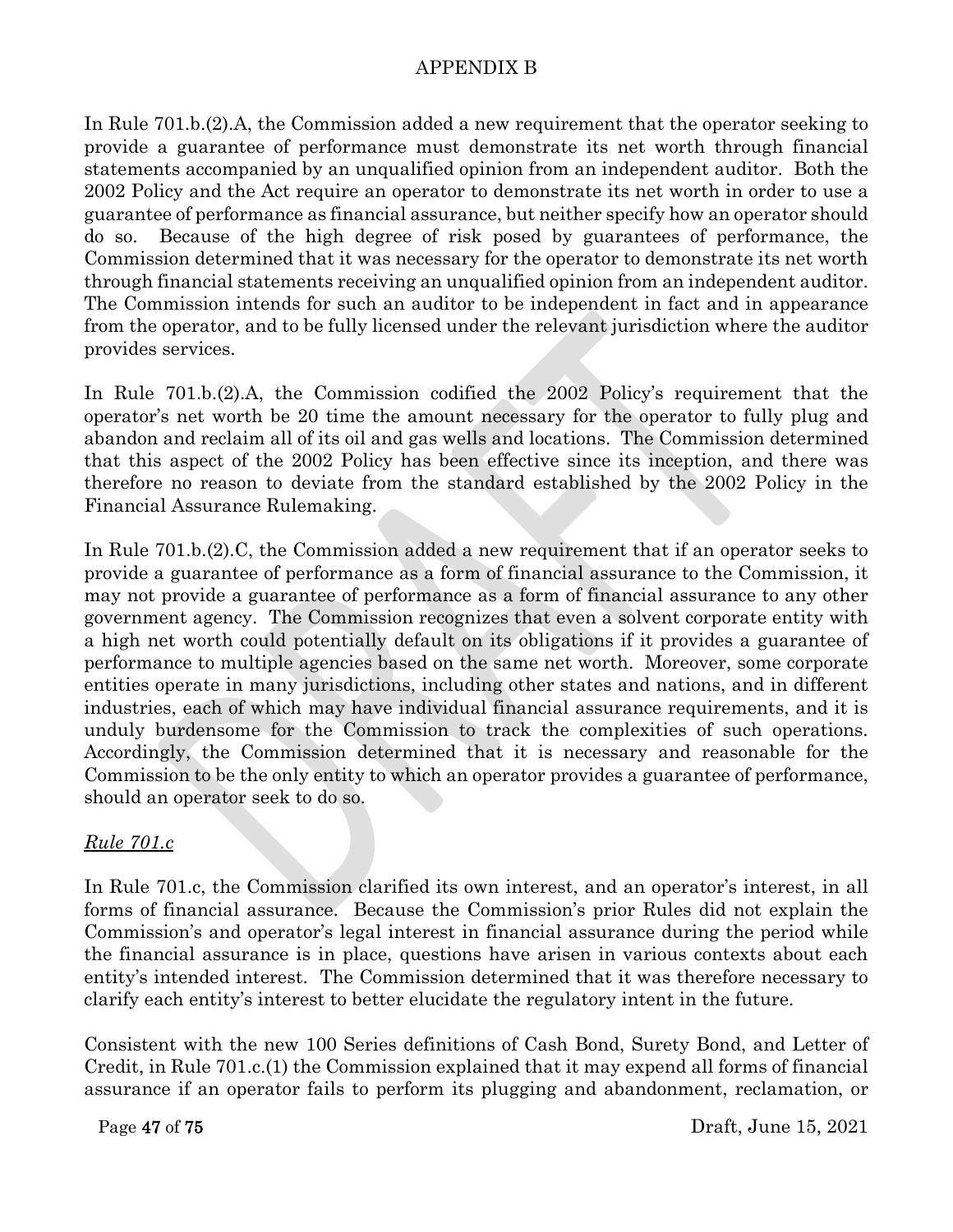remediation obligations under the Act and the Commission's Rules. The Commission cannot expend the funds for other reasons, such as funding personnel costs or other matters that are funded through the Commission's general budget. Rather, the funds can be expended only following a formal Commission hearing to access the bond initiated pursuant to Rule 706. The Commission holds cash bonds, in particular, in a fiduciary manner, through a trust-like relationship. Accordingly, while the funds are not the property of the State of Colorado until they are formally accessed pursuant to Rule 706, the funds are also not the property of the operator—rather they are held for the mutual benefit of both the operator and the State.

Also consistent with the new 100 Series definitions of Cash Bond, Surety Bond, and Letter of Credit, in Rule 701.c.(2) the Commission explained the operator's limited interest in financial assurance that it provides to the Commission. Because the operator provides the funds to serve as a guarantee to the Commission and the State of Colorado that it will be capable of complying with its regulatory and statutory obligations to plug and abandon its wells, reclaim its oil and gas locations, and remediate any spills or releases, the operator has no interest in the funds under either property law or contract law. The operator's sole interest in the funds is a contingent reversionary interest. Financial assurance will revert to the operator that provided it only if the Director determines pursuant to Rule 706 that the operator has fully complied with all of its plugging and abandonment, reclamation, and remediation obligations, abandoned its permit(s), or another operator has acquired the assets subject to the bond and provided sufficient replacement financial assurance pursuant to Rule 218. As discussed below, pursuant to Rule 706.a, a component of the operator's contingent reversionary interest is any interest accrued on a cash bond while it is invested.

# *Rule 701.d*

In Rule 701.d, the Commission prohibited bond riders. A bond rider refers to the practice of one operator "riding" on another operator's bond—meaning that the operator riding on the bond relies on financial assurance provided by a different operator in lieu of providing its own financial assurance. The Commission's prior 700 Series Rules neither expressly allowed nor expressly prohibited bond riders. The Commission's Staff initially allowed bond riders in limited instances, such as in the event of a name change or a transfer of a limited number of assets. But over time, the use of bond riders has become a liability to the state. For example, in many cases, multiple operators are riding on a single bond. In other cases, some current operators are riding on financial assurance provided by an entity that no longer exists. Because of these liabilities, the Commission determined that it was appropriate to prohibit bond riders in the future, with limited exceptions, and to require all operators with existing bond riders to promptly remedy any liability posed by their present financial situation.

Accordingly, in Rule 701.d.(1), the Commission prohibited new bond riders, with two narrow exceptions. First, in instances where an operator changes its name without any associated transfer of assets. So long as the entity with the new name has access to the financial

Page 48 of 75 Draft, June 15, 2021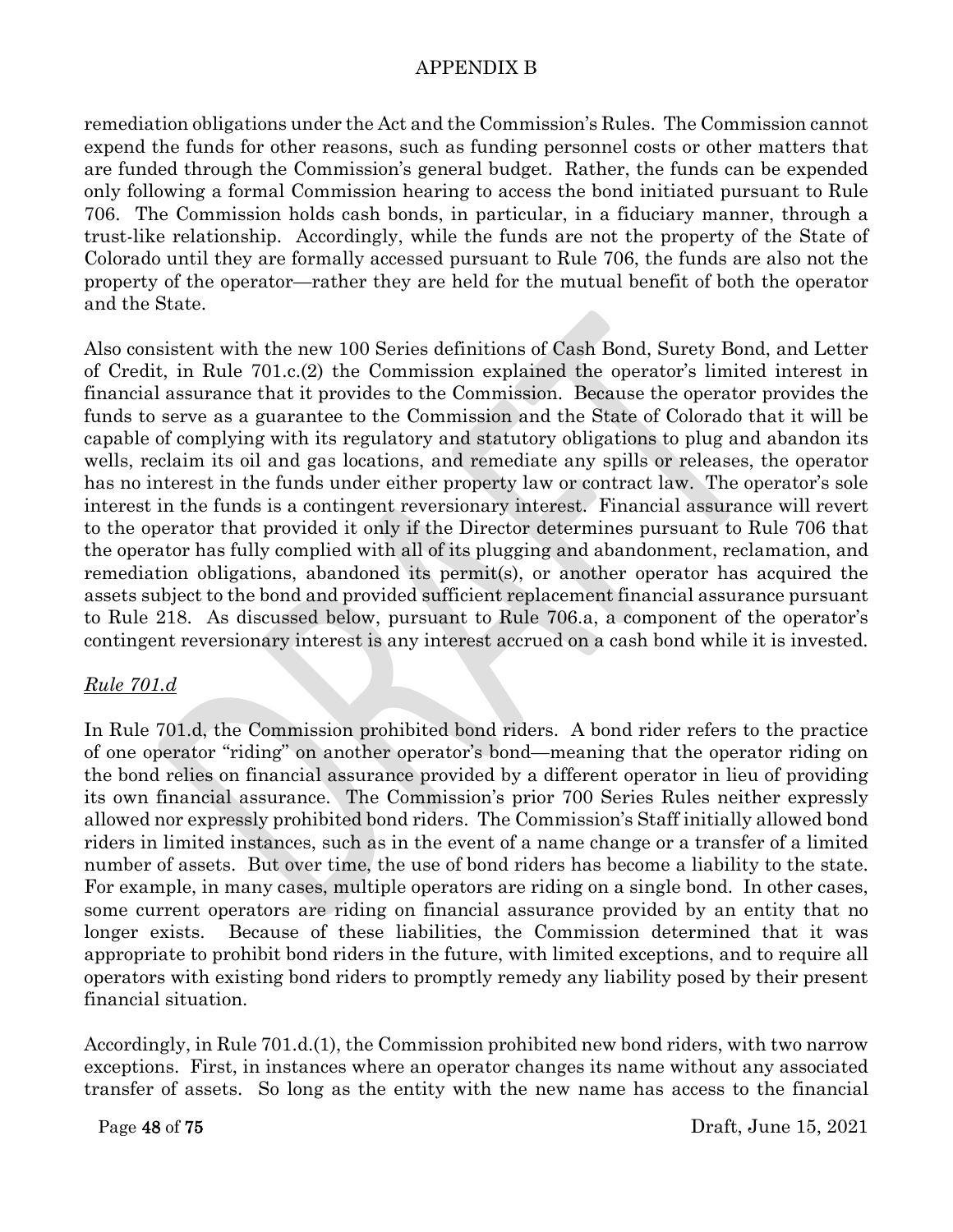instruments provided under its prior name, the Commission determined that a rider may be permitted in such a situation. Second, in instances where a transfer of assets results in the change in the amount of financial assurance that an operator provides. In such a situation, the total amount of financial assurance due is unlikely to change, and so long as both the selling operator and buying operator involved in such a transaction provide the appropriate amount of financial assurance, a rider may be appropriate. The Commission intends for Staff to review requests for future bond riders carefully, and to deny any request that poses undue liability to the State of Colorado.

In Rule 701.d.(2), the Commission required all existing operators whose financial assurance is partially or entirely provided through bond riders to submit a financial assurance plan, for Staff to review and approve or deny, addressing the liability posed by the rider. In limited instances, Staff may approve the operator continuing to rely on financial assurance provided by a rider—for example, where the rider solely resulted in a name change and the operator still has access to the relevant financial assets. However, for the most part, the Commission intends for operators to remedy any deficiencies posed by current riders by providing their own financial assurance, rather than continuing to rely on financial assurance provided by another entity.

The Commission recognizes that the term "bond rider" is sometimes also used to refer to an amendment to a financial assurance instrument—for example an operator providing increased financial assurance as a result of a well becoming inactive. The Commission does not intend to prohibit this practice in Rule 701.d. The Commission intends only to prohibit the practice of one operator relying on financial assurance provided by a different operator.

# *Rule 701.e*

The Commission adopted a new Rule 701.e, establishing when an operator must file a Form 3, Financial Assurance. The Commission has used the Form 3 as the primary form for operators to submit, change, and otherwise address matters related to financial assurance for many years. However, the Commission's prior 700 Series Rules did not reference the Form 3. Accordingly, the Commission adopted a new Rule describing the purpose of the Form 3 and when it must be submitted. The Commission also renamed the Form 3 from "Performance Bond" to "Financial Assurance" to better reflect the wide array of purposes for which the form can be used, including to submit types of financial assurance that are not surety bonds. The Commission intends for Staff to make appropriate updates and modifications to the Form 3 to reflect the changes adopted in the Financial Assurance Rulemaking.

# *Rule 702.*

Rule 702 establishes the financial assurance requirements for plugging, abandonment, and reclamation of oil and gas wells, oil and gas locations, and associated oil and gas facilities. The purpose of the Rule, like prior Rule 706, is to protect public health, safety, welfare, the

Page 49 of 75 Draft, June 15, 2021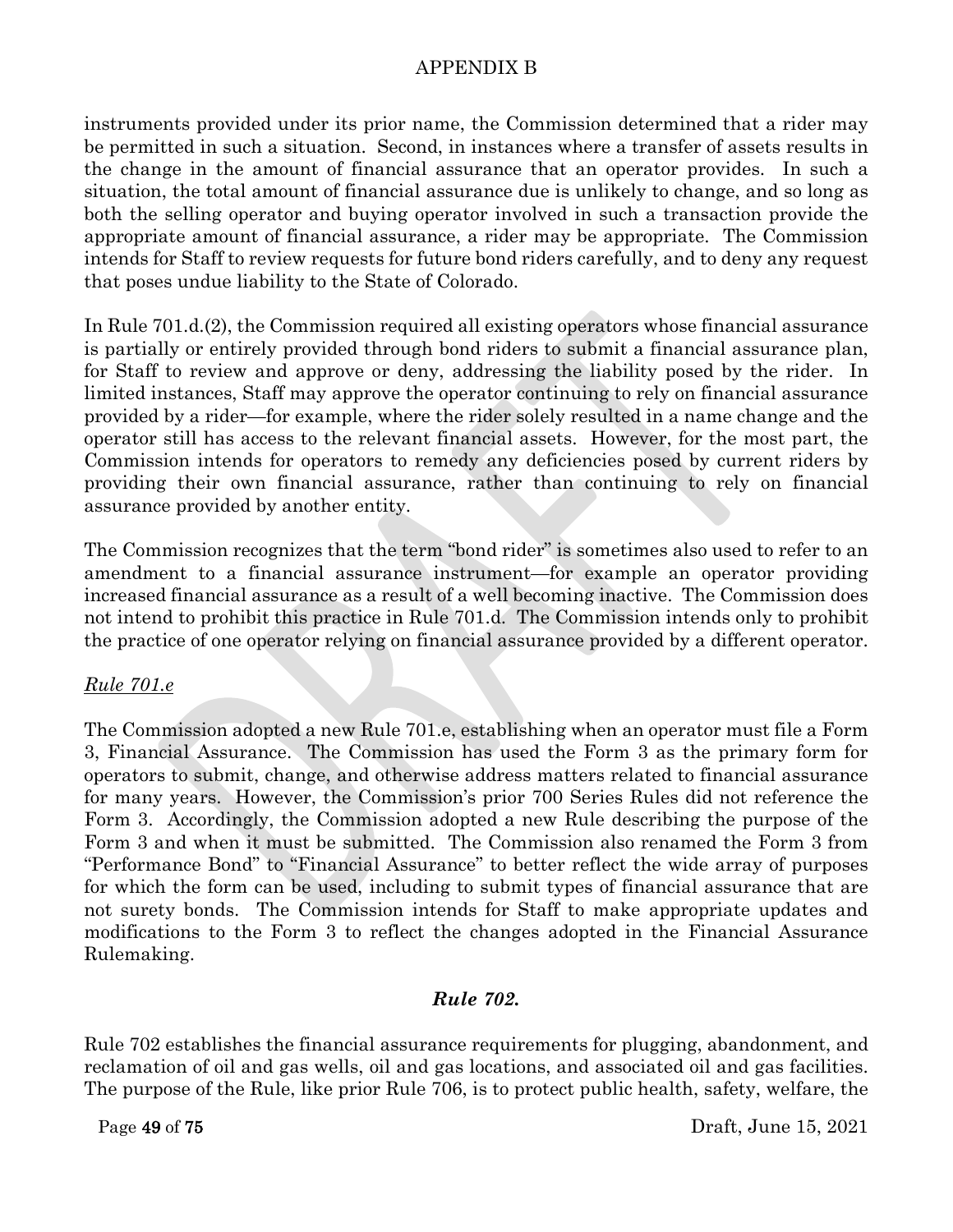environment, and wildlife resources, as well as air, water, soil, and biological resources, by ensuring that operators have the financial capability to fulfill all of their obligations under the Act and the Commission's Rules. *See* C.R.S. § 34-60-106(2.5)(a), (13). Specifically, Rule 702 is intended to ensure that operators are capable of fulfilling their obligation to plug and abandon wells pursuant to the Commission's 400 Series Rules, to fully reclaim oil and gas locations pursuant to the Commission's 1000 Series Rules, and to properly clean up and abandon oil and gas facilities such as tanks and flowlines pursuant to the Commission's 600 and 1100 Series Rules. Although the Commission removed language related to the purpose of the 700 Series from prior Rules 701 and 706, the Commission still intends to use financial assurance as a tool to ensure that operators fulfill all of their plugging, abandonment, and reclamation obligations under the Act and the Commission's Rules.

# *Rule 702.a*

The Commission moved prior Rule 702.b, which provides exceptions to the Commission's ordinary 700 Series financial assurance requirements, to Rule 702.a. The Commission revised the Rule to frame it as providing a positive statement of applicability—what Rule 702 covers—rather than an inverse statement of exception.

The Commission maintained the requirement that its 700 Series Rules do not apply to oil and gas wells located on federal surface or mineral estate. The Commission's longstanding practice is to exempt federal wells form financial assurance requirements, because the federal government also requires financial assurance. The Commission has adopted this practice, and continues to follow it, in order to avoid "double bonding" for such facilities. The Commission determined that so long as either the state or federal government has financial assurance for an oil and gas well, there is assurance that funds will be available for plugging, abandoning, and reclaiming the well. However, the Commission has legal authority to require financial assurance for oil and gas wells on federal lands and minerals if necessary to protect the environment. *See, e.g.*, *Bd. of Cty. Comm'rs of Gunnison Cty. v. BDS Int'l, LLC.*, 159 P.3d 773 (Colo. App. 2006); *see also, generally Cal. Coastal Comm'n v. Granite Rock Co.*, 480 U.S. 572 (1987); *United States v. Massachusetts*, 493 F.3d 1, 20–23 (1st Cir. 2007); *Massachusetts v. U.S. Dep't of Transp.*, 93 F.3d 890, 895 (D.C. Cir. 1996); *Ree-Co Uranium L.P. v. N.M. Mining Comm'n* No. 9-CV-881 WJ/ACT, 2010 WL 11601223 (D.N.M. May 11, 2010); *State ex rel. Andrus v. Click*, 554 P.2d 969, 973–94 (Idaho 1976).

The Commission revised Rule 702.a to clarify when and how an operator should demonstrate that it carries adequate financial assurance for oil and gas locations and wells on federal lands or that develop federal minerals. Operators should provide this evidence at the time they file a Form 2 to drill a well, or an oil and gas development plan to develop a new location. Additionally, operators should indicate which of their wells are covered by federal financial assurance, and therefore exempt from the Commission's financial assurance requirements, when filing a financial assurance plan pursuant to Rule 702.b.

Page 50 of 75 Draft, June 15, 2021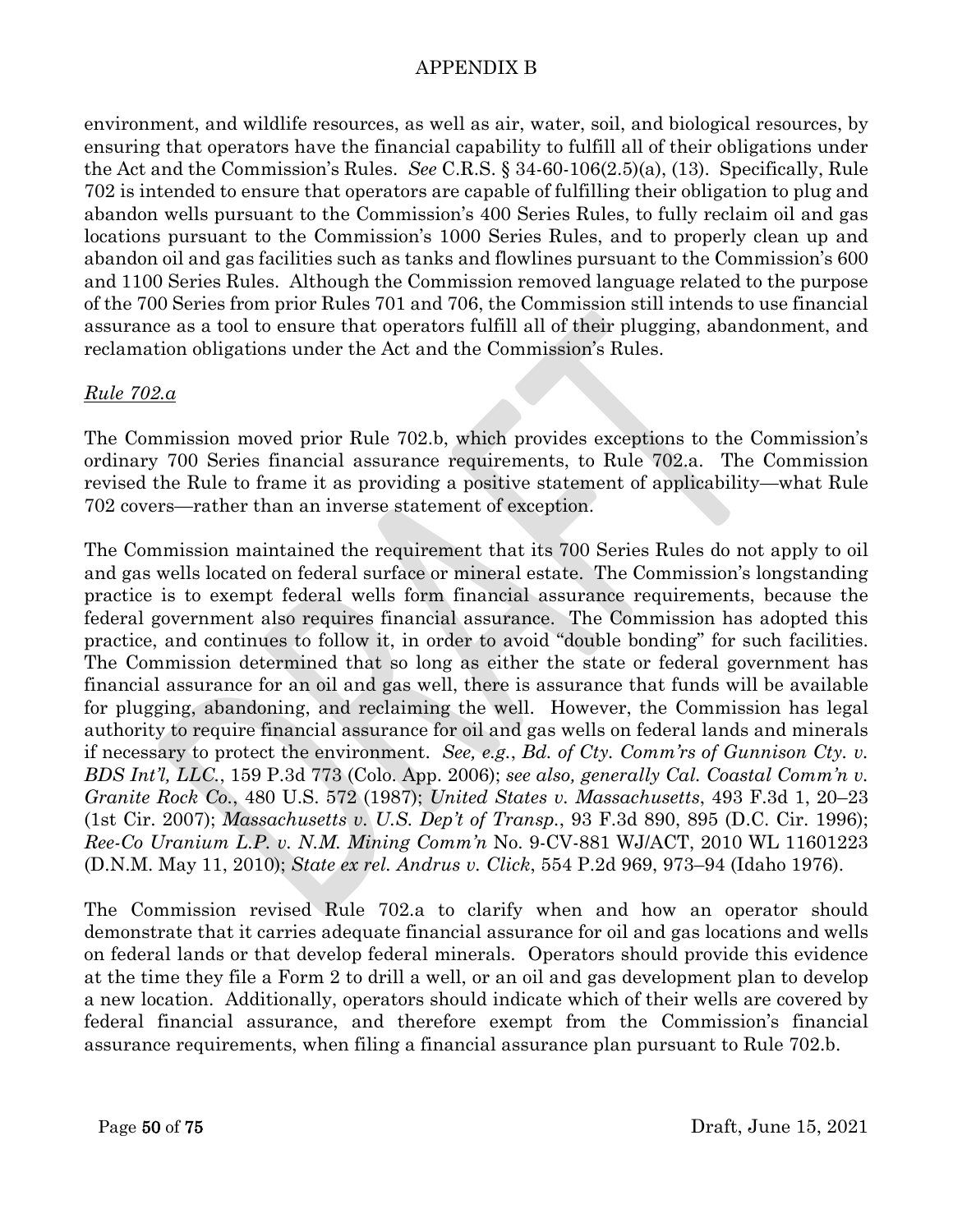Consistent with its intent for financial assurance to be submitted at the permitting stage, the Commission also revised Rule 702.a to clarify that all references to "Wells" in Rule 702 includes wells that have been permitted—meaning subject to an approved Form 2—but not yet spud. Operators need not continue to provide financial assurance for wells that had approved Form 2s that expired before the operator spud the well. Operators may also submit a Form 4 to formally abandon the permit and request release of the applicable financial assurance pursuant to Rule 706.a.(5) before the permit expires.

Prior Rule 702.b also exempted situations where an operator provided financial assurance to an Indian (tribal) agency for operations solely regulated by that agency. However, the Commission does not have jurisdiction over wells oil and gas wells within Indian Country, with the limited exception of oil and gas wells operated by non-Indians on lands within the exterior boundaries of the Southern Ute Indian Reservation where both the surface and oil and gas estates are owned in fee by persons or entities other than the Southern Ute Indian Tribe. C.R.S. § 34-60-105(4); Rule 201.d. Accordingly, the Commission determined that maintaining the language about financial assurance provided to tribal agencies from prior Rule 702.b would create unnecessary confusion about the scope of the Commission's jurisdiction. Accordingly, the Commission removed the language from Rule 702.a. The removal of this language does not imply, in any way, that the Commission intends to exercise jurisdiction over tribal lands or minerals.

# *Rule 702.b*

In Rule 702.b, the Commission adopted a new system of financial assurance plans to determine the amount and type of financial assurance that operators must provide to ensure that they can to plug, abandon and reclaim their wells and oil and gas locations.

Rule 702.b transitions from a system of financial assurance that is overseen by Staff to a system with Commission oversight. Like OGDPs, financial assurance plans are submitted by operators in conjunction with a financial assurance hearing application. Financial assurance plans will be initially reviewed by Staff, then by the Commission. This will allow the Commission the flexibility to tailor appropriate financial assurance requirements that meet the unique needs and risk profile of each operator.

Rule 702.b outlines when operators must or may submit financial assurance plans. Rule 702.b.(1) establishes a transition period for existing operators to submit initial plans to the Commission. Subsequent plans may be submitted when new operators register with the Commission, for renewal at the discretion of an operator, or when the Director or the Commission requires an operator to do so pursuant to Rule 707.

#### *Rule 702.c*

Rule 702.c establishes three tiers of financial assurance plans. All operators will fall into one of the tiers identified by Rule 702.c. The Commission established the tiers in Rule 702.c

Page 51 of 75 Draft, June 15, 2021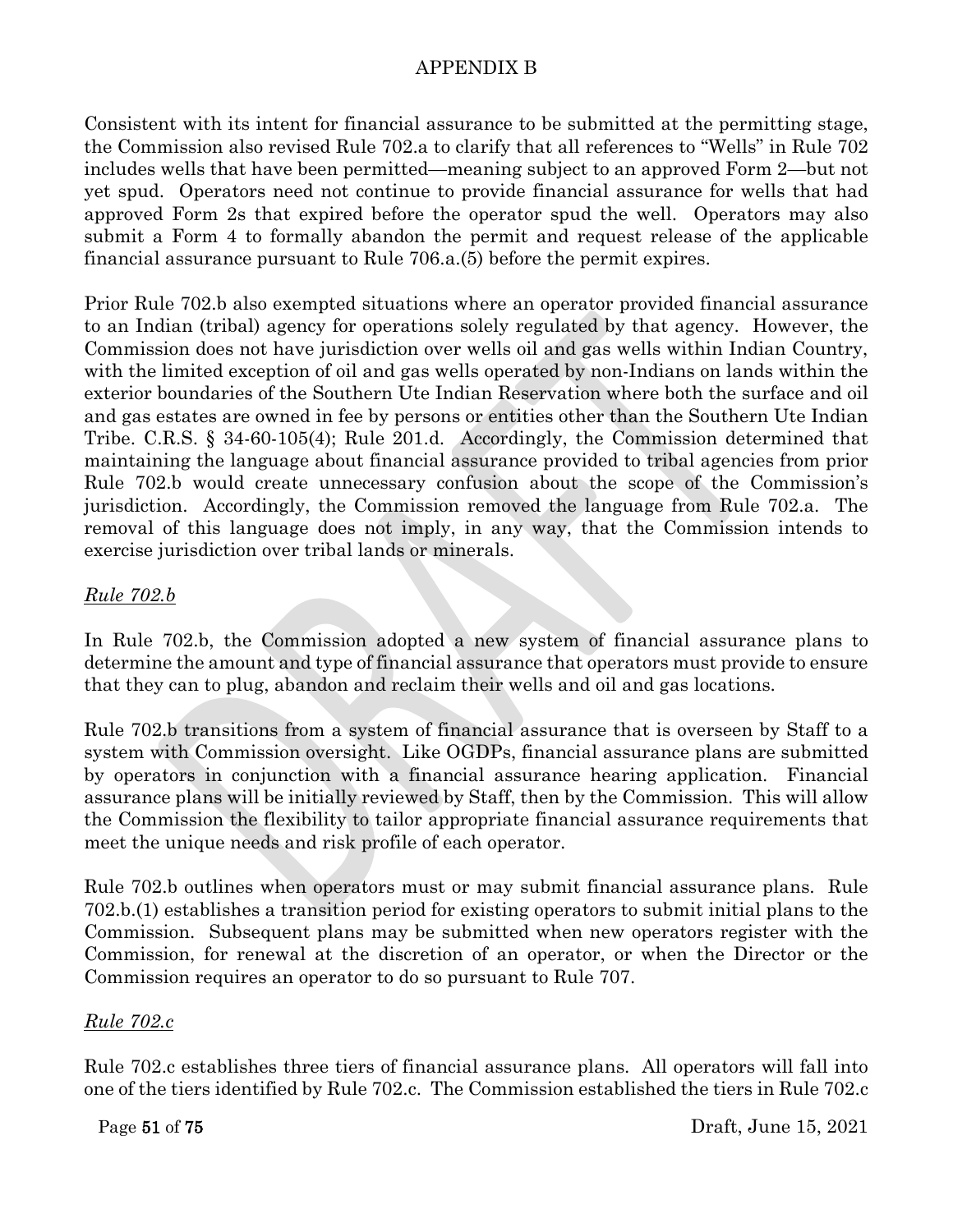based on characteristics that are related to an operator's financial health, and the risk of an operator orphaning its assets. These factors include what percentage of an operator's wells are low-producing wells, and what percentage of wells an operator has plugged in the prior year. The tier that an operator falls within determines the type of financial assurance plan it must file pursuant to Rule 702.d.

# *Rule 702.d*

Rule 702.d governs the contents of financial assurance plans. This includes the amount of financial assurance that an operator must provide to ensure that it will be financially capable of fulfilling its statutory and regulatory obligations under the Act and the Commission's Rules. The Commission recognizes that a variety of circumstances may influence the appropriate amount of financial assurance. Accordingly, Rule 702.d provides that if an operator believes an exception to the amount of financial assurance listed in Rule 702.d is warranted, the operator may describe the basis for the exception in its financial assurance plan, without submitting a separate application for a variance hearing pursuant to Rule 502. This will streamline the review process by allowing the Commission to review requested exceptions as part of the financial assurance hearing.

# *Rule 702.d.(1)*

Rule 702.d.(1) establishes the requirements for financial assurance plans for Tier 1 operators. Tier 1 operators are at the lowest risk of orphaning their oil and gas wells and locations, and therefore are required to provide the lowest amount of financial assurance.

The informational requirements for a Tier 1 financial assurance plan include basic information that will allow the Commission and Staff to verify that an operator falls within Tier 1, including information about how many of the operator's wells are low producing and how many wells the operator plugged and abandoned within the prior year.

The other informational requirements for a Tier 1 plan pertain to the amount and type of financial assurance that the operator will provide. Because Tier 1 operators are at the lowest risk of orphaning their wells, the Commission adopted a system of blanket bonds based on the number of wells that an operator operates. The Tier 1 financial assurance plan must also identify other types of financial assurance that the operator will provide, including financial assurance for inactive wells pursuant to Rules 218 and 434, and for other oil and gas facilities and operations pursuant to Rules 703 and 704.

# *Rule 702.d.(2)*

Rule 702.d.(2) establishes the requirements for Tier 2 financial assurance plans. These are the same as the requirements for Tier 1 financial assurance plans, except that the amounts of blanket bonds are higher, because Tier 2 operators are at a somewhat higher risk of orphaning their wells.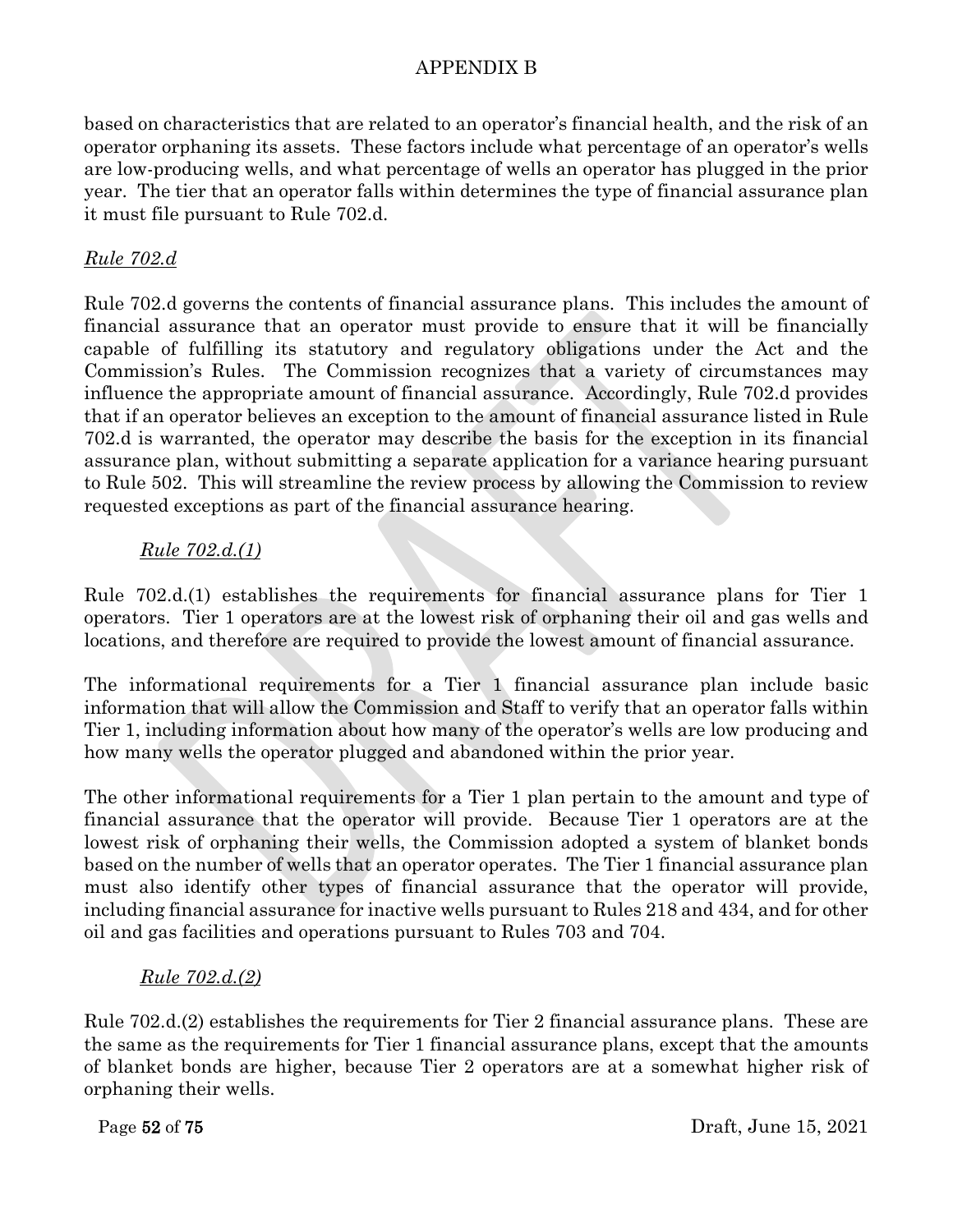### *Rule 702.d.(3)*

Rule 702.d.(3) establishes the requirements for Tier 3 financial assurance plans. Tier 3 operators may have the highest risk of orphaning their wells, because they have a higher percentage of low producing wells that generate relatively little revenue, and they are plugging a relatively low percentage of their wells. Accordingly, the Commission required Tier 3 operators to provide financial assurance that matches the full cost of plugging, abandoning, and reclaiming the operator's wells and associated oil and gas locations. As with other Rules that require full-cost bonding, the Commission used \$78,000.00 as the amount to approximate a statewide average of the full costs of plugging, abandonment, and reclamation, for the reasons discussed above.

To allow Tier 3 operators sufficient time to generate revenue to comply with the full-cost bonding requirement, Rule 702.d.(3) requires Tier 3 operators to provide financial assurance in the form of a cash bond paid into a sinking fund. The Commission established a 10 year period for operators to fully comply with their financial assurance requirements, either by paying \$7,800 per well per year, or 10% of the total financial assurance the operator is required to provide by Rule 702.d.(3).A, whichever is greater.

The Commission recognizes that operators will have varying circumstances, and any number of factors may influence the full cost of plugging, abandonment, and reclamation for any given well, including but not limited to well depth, soil type, location size, and topsoil preservation. Accordingly, the Commission intends for Tier 3 operators to be able to propose lower amounts than \$78,000 per well as part of their financial assurance plans. However, the Tier 3 operator will bear the burden of proving why the lower amount is appropriate.

#### *Rule 702.e*

In Rule 702.e, the Commission established a procedure for reviewing and approving or denying operators' financial assurance plans. The Commission intends for the system to be similar to the OGDP review process, in which Staff first reviews a plan, then makes a recommendation to the Commission about the plan to consider in the course of a hearing.

#### *Rule 702.e.(1)*

Under Rule 702.e.(1), the Director will first review an operator's financial assurance plan. The Director's review will include procedural matters, including verifying that a plan is complete and complies with all substantive requirements of Rule 702.d. If an operator's plan is incomplete, fails to meet the requirements of Rule 702.d, or more information is necessary for any other reason, Rule 702.e.(1).C provides that the Director may request additional information from the operator. The operator must provide the Director with the additional information in order for the Director to make a recommendation to the Commission, and for the Commission to consider the financial assurance plan.

Page 53 of 75 Draft, June 15, 2021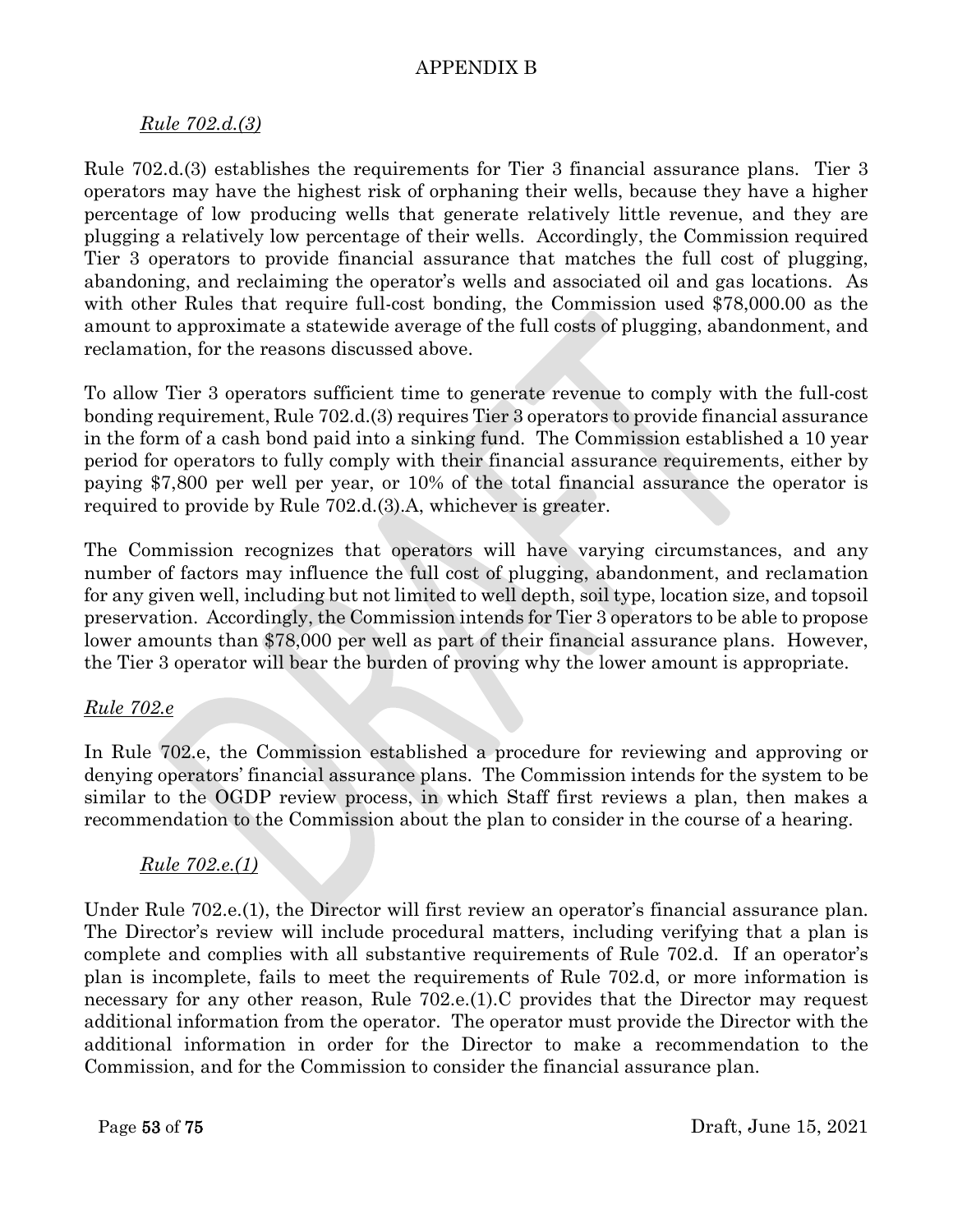The Director's review also includes a substantive component, as to whether the operator's financial assurance plan demonstrates that the operator will provide adequate financial assurance to comply with all of its obligations under the Act and the Commission's Rules. The Commission intends for Staff to use their substantial expertise in financial assurance, plugging and abandonment costs, remediation, and reclamation to exercise appropriate judgment and discretion when making a recommendation.

### *Rule 702.e.(2)*

Rule 702.e.(2) governs the Commission's review of financial assurance plans. The Commission cannot review a plan until the Director makes a recommendation, and all appropriate notice and process requirements of the 500 Series Rules have been met.

Like the Director, the Commission may approve or deny a financial assurance plan based on whether the plan complies with Rule 702's substantive requirements, and whether it demonstrates that the operator will provide adequate financial assurance to fulfill all of its obligations under the Act and the Commission's Rules. The Commission intends to exercise its judgment and substantial experience, as appropriate, in making this determination, consistent with the requirements of the Act and its Rules. The Commission may also approve a financial assurance plan subject to conditions of approval, which will be binding and enforceable terms of the plan that the operator must fulfill.

Rule 702.e.(2).D provides that the Commission may require an operator to submit additional information or evidence in support of its plan, if necessary, for the Commission's consideration of the plan. The evidence may include confidential financial information, which would be kept confidential pursuant to Rule 223.b.(11). Rule 702.e.(2).D is intended to work in harmony with Rule 505.f, governing evidence in financial assurance hearings. Although the Commission alone will make a merits ruling in a financial assurance hearing pursuant to Rule 503.h.(5), if the Commission assigns a hearing officer or administrative law judge to preside over procedural or other matters, the operator must provide any evidence requested or required by the hearing officer or administrative law judge.

Rule 702.e.(2).E discusses the content of the Commission's order memorializing its decision in a financial assurance hearing. After the conclusion of all quasi-adjudicatory hearings, the Commission issues an order memorializing its decision. The contents of such orders vary between hearings, as is appropriate. Rule 702.e.(2).E is not intended to limit what the Commission may include in its orders in any way. Rather, it is intended to provide notice to the public about what types of matters the Commission may choose to address in its order for any given financial assurance hearing. These topics include, but are not limited to, establishing deadlines for compliance, requiring periodic progress reports from an operator, and requiring an operator to re-submit its financial assurance plan after a certain amount of time.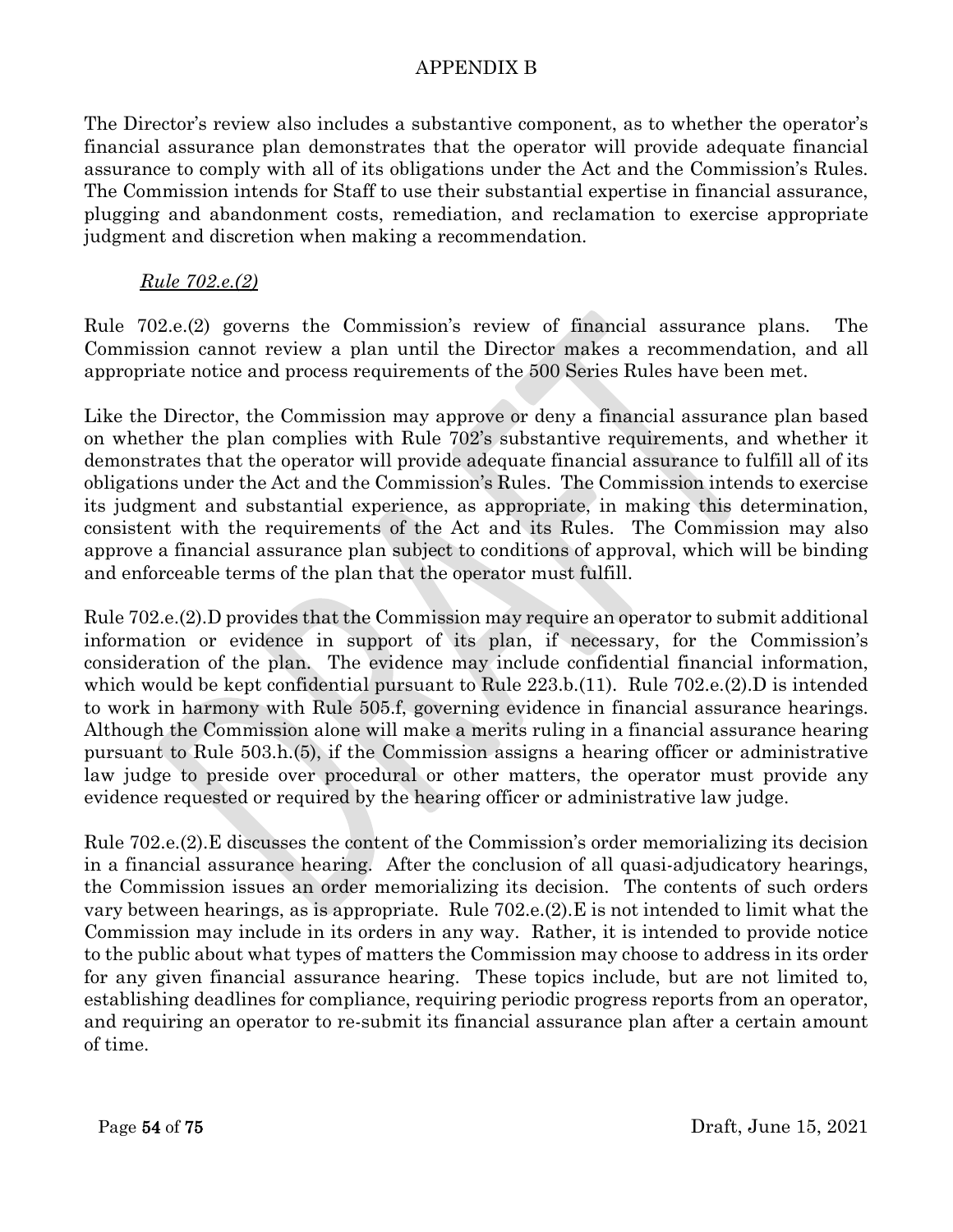Deadlines are an important component of plans, and the Commission may determine it is necessary to establish an enforceable deadline for an operator to provide financial assurance in certain amounts (which could be done over time, rather than as a lump sum payment), or to plug, abandon, remediate, or reclaim specific oil and gas wells, locations, or facilities.

Additionally, the Commission may determine that additional oversight is necessary based on an operator's risk profile or other factors, which may warrant periodic progress reports from an operator.

The Commission recognizes that an operator's risk profile and appropriate financial assurance structure may change over time, and that periodic revisitation of an operator's plan could be warranted, particularly if it is likely that an operator will move between tiers in the near future based on its percentage of inactive wells. Accordingly, the Commission may require an operator to resubmit a new financial assurance plan, or seek renewal of its plan, at a specific future date.

Finally, one of the core issues that the Commission will consider in the course of reviewing an operator's financial assurance plan is the amount of financial assurance that the operator must provide. Depending on numerous factors, including the operator's overall financial health and risk profile, the Commission may determine that either more or less financial assurance than the default required by Rule 702 is necessary and reasonable. Accordingly, Rule 702.e.(2).E.iv notifies stakeholders that one matter the Commission order may address is the amount of financial assurance that the operator must provide, and that the amount may be more than the minimum required by Rules 702, 703, and 704.

# *Rule 702.f*

In Rule 702.f, the Commission identified a process for transitioning from the financial assurance requirements of its prior Rules to the new financial assurance requirements adopted in the Financial Assurance Rulemaking. The primary mechanism for doing so is the requirement for existing operators to submit financial assurance plans by no later than July 1, 2022. Additionally, the Commission clarified in Rule 702.f that it intends to apply any financial assurance currently held by an operator toward its new financial assurance obligations.

# *Rule 703.*

In Rule 703, the Commission consolidated all of its prior Rules that addressed financial assurance requirements for oil and gas facilities and operations that are not wells into a single Rule, and also standardized the format of each requirement. The Commission determined that this consolidation will make its Rules more readable and facilitate compliance. Additionally, standardizing the format of each type of financial assurance to address when it must be submitted, the amount that must be provided, and when it will be returned to operators will improve transparency and provide better clarity for operators.

Page 55 of 75 Draft, June 15, 2021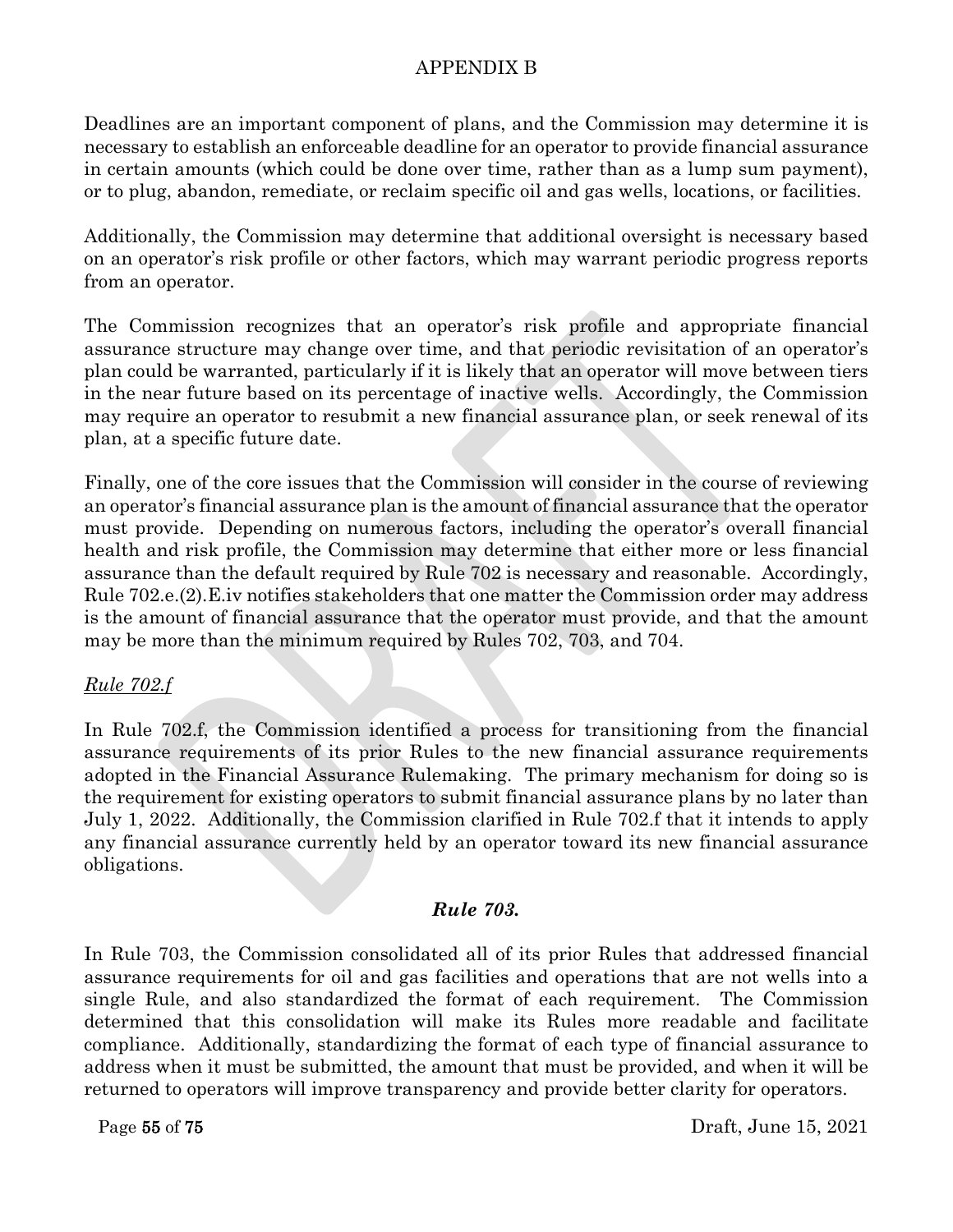#### *Rule 703.a*

The Commission moved prior Rule 704, governing financial assurance for centralized exploration and production (" $E\&P$ ") waste management facilities, to Rule 703.a. Consistent with other subsections of Rule 703, the Commission amended the Rule to specify when such financial assurance must be submitted, the amount of the financial assurance, and when it will be released. The Commission did not substantively revise Rules 703.a.(1) or (2), addressing when financial assurance must be provided for centralized E&P waste management facilities, and how that amount is determined, except to provide that the amount may be periodically adjusted for inflation during the Director's annual review pursuant to Rule 707.a.(1).A.

Prior Rule 704 did not specify when financial assurance provided for a centralized E&P waste management facility would be released. The Commission intends to release financial assurance back to an operator when the operator fully reclaims and remediates a centralized E&P waste management facility, even if the operator has other active oil and gas operations at other locations in the state of Colorado that have not yet been fully plugged, abandoned, reclaimed, and remediated. Accordingly, in Rule 703.a.(3), the Commission articulated the conditions under which financial assurance will be released to the operator, which includes upon an approved transfer of assets and when the centralized E&P waste management facility is closed pursuant to Rule 913.h. Additionally, the Commission specified in Rule 703.a.(3).C that if an operator provides financial assurance for a centralized E&P waste management facility, but files a Form 4 to formally abandon its approved permit without actually constructing the facility, it can receive the financial assurance back, though only after the site is inspected by the Commission's Staff to verify that construction did not occur.

The Commission also removed unnecessary language from prior Rule 704 that related to compliance deadlines that have since passed. It also removed unnecessary language from prior Rule 704 clarifying that the Rule did not apply to multi-well pits or underground injection wells. Because the Commission's 100 Series definitions of Centralized E&P Waste Management Facility, Multi-Well Pit, and Class II UIC Well are clearly mutually exclusive, the Commission determined that such language was unnecessary.

#### *Rule 703.b*

The Commission moved prior Rule 705, governing financial assurance for seismic operations, to Rule 703.b. Consistent with other subsections of Rule 703, the Commission amended the Rule to specify when such financial assurance must be submitted, the amount of the financial assurance, and when it will be released. The Commission did not substantively revise Rules 703.b.(1) or (2), addressing when financial assurance must be provided for seismic operations, and the amount of that financial assurance, except to provide that the amount of financial assurance may be periodically adjusted for inflation pursuant to Rule 707.a.(1).A. The Commission moved prior Rule 436.g.(1)–(5), governing release of financial assurance for seismic operations, to Rule 703.b.(3). The Commission

Page 56 of 75 Draft, June 15, 2021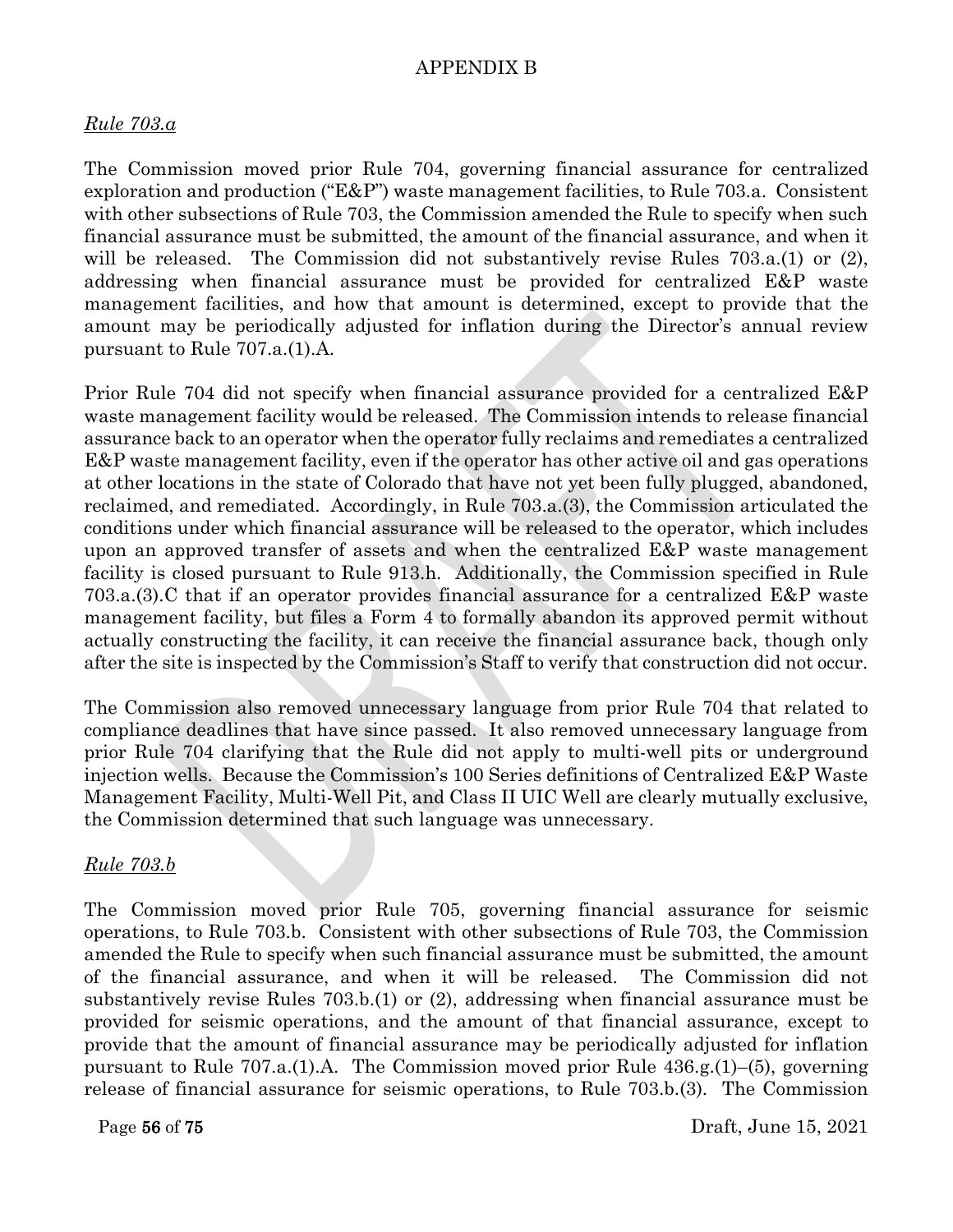revised the order of the subsections to better reflect the sequence of steps that must occur for financial assurance to be released, but did not substantively revise the requirements.

#### *Rule 703.c*

The Commission moved prior Rule 711, governing financial assurance for gas gathering, gas processing, and gas underground gas storage facilities to Rule 703.c. Consistent with other subsections of Rule 703, the Commission amended the Rule to specify when such financial assurance must be submitted, the amount of the financial assurance, and when it will be released.

Prior Rule 711 did not specify when financial assurance for gas gathering, processing, and underground storage facilities must be submitted. Accordingly, the Commission clarified in Rule 703.c.(1) that such financial assurance must be provided concurrently with the operator submitting a Form 12, Gas Facility Registration/Change of Operator.

Consistent with its prior practice, the Commission does not require financial assurance for interstate gas storage facilities, and will continue to only require financial assurance for intrastate gas storage facilities. The sole purpose of this financial assurance is environmental protection and restoring the state's land—to cover the costs of reclaiming and remediating any spill or release from such a facility. It is unrelated to safety concerns.

In Rule 703.c.(2), the Commission specified the amount of financial assurance that operators of gas gathering, gas processing, and underground gas storage facilities must provide. Gas gathering, gas processing, and underground gas storage facilities pose unique risks and challenges for the Commission. Because the Commission has more limited jurisdiction over each category of facility than the other facilities it regulates, the Commission is not able to oversee a comprehensive suite of spill-prevention, integrity, and safety measures for the facilities in the same way that it regulates other oil and gas operations, such as flowlines. However, the Commission does have jurisdiction to address spills and releases from these gas facilities when they occur. Accordingly, consistent with prior Rule 711, the sole purpose of Rule 703.c.(2) is to provide financial assurance to ensure compliance with the Commission's 900 Series Rules in the event of a spill or release. When such spills and releases do occur, they can be very costly. Gas gathering systems are almost always buried belowground, and for this reason it is possible for spills and releases to go undetected for some time. Additionally, some gas gathering systems and gas storage facilities transport or process very high volumes of hydrocarbons. And finally, when spills or releases reach groundwater, although this is a rare occurrence, they can be very costly to clean up. Accordingly, the Commission determined it was appropriate to increase the financial assurance for these gas facilities from a \$50,000.00 blanket bond to \$50,000.00 per facility. While this amount is still less than the typical costs of cleaning up a spill or release from a gas gathering facility or gas processing facility, it will provide more financial assurance to protect the State of Colorado in the event that an operator abandons a remediation project and the liability must be assumed by the Commission. The Commission determined that

Page 57 of 75 Draft, June 15, 2021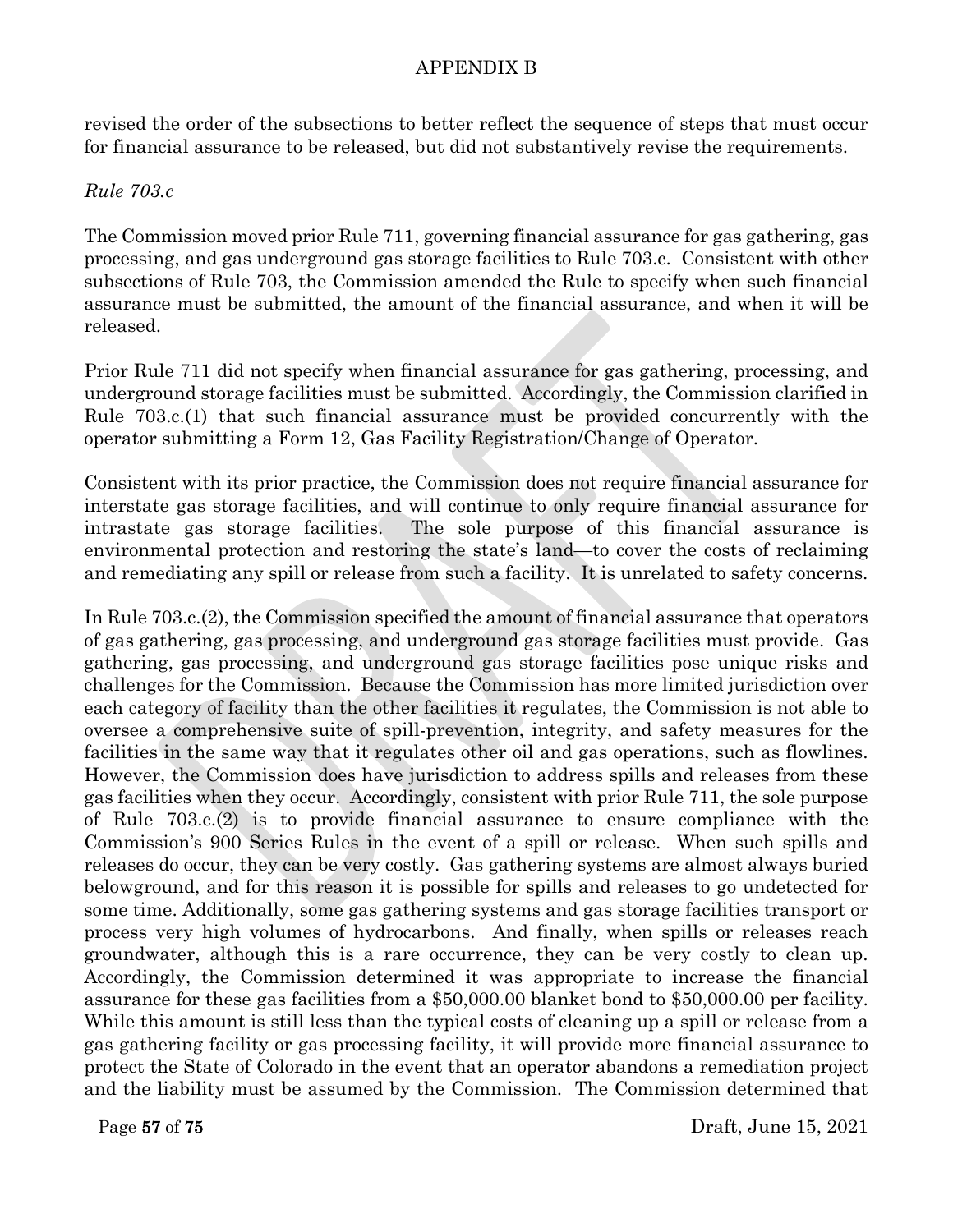this approach of requiring financial assurance at an amount less than the full cost of remediating a spill or release was appropriate in this instance because spills and releases do not happen at every facility. The Commission intends for each facility that must file a Form 12 to provide individual financial assurance. Thus, each Form 12 should be accompanied by \$50,000.00 in financial assurance.

In Rule 703.c.(2).B, the Commission maintained the exception for small gas gathering and processing systems to provide a lower amount of financial assurance from prior Rule 711, because they pose lower remediation risks.

As with other forms of financial assurance, the amount of financial assurance required for a gas gathering, gas processing, or underground gas storage facility may be periodically adjusted for inflation pursuant to Rule 707.a.(1).A.

Prior Rule 711 did not specify when financial assurance provided for a gas gathering, gas processing, or underground gas storage facility would be released. In Rule 703.c.(3), the Commission clarified that it will release financial assurance for such a facility back to an operator when the operator transfers the facility, or fully decommissions the facility and has fully remediated any spills or releases for the facility, as indicated by an approved Form 27. Consistent with current practice, the Commission intends for Staff to conduct inspections prior to releasing the financial assurance after final closure, and may determine that it is appropriate to conduct inspections prior to releasing financial assurance at the time of a transfer based on a review of the individual circumstances of the transfer.

# *Rule 703.d*

The Commission moved prior Rule 712, governing financial assurance for produced water transfer systems, to Rule 703.d. Consistent with other subsections of Rule 703, the Commission amended the Rule to specify when such financial assurance must be submitted, the amount of the financial assurance, and when it will be released.

Prior Rule 712 did not specify when financial assurance for produced water transfer systems must be submitted. Accordingly, the Commission clarified in Rule 703.d.(1) that such financial assurance must be provided concurrently with the operator submitting a Form 44, Flowline Report, to register the system.

Like gas gathering, gas processing, and underground gas storage facilities in Rule 703.c, the Commission determined it was appropriate to increase the financial assurance required for produced water transfer systems from a \$50,000.00 blanket bond to \$50,000.00 per facility. The Commission determined that a per facility amount was more appropriate to provide an adequate guarantee to the state that an operator will have the capacity to remediate any spills or releases from a produced water transfer system. While the Commission recognizes that the costs of remediation of such a spill or release may vary significantly, it determined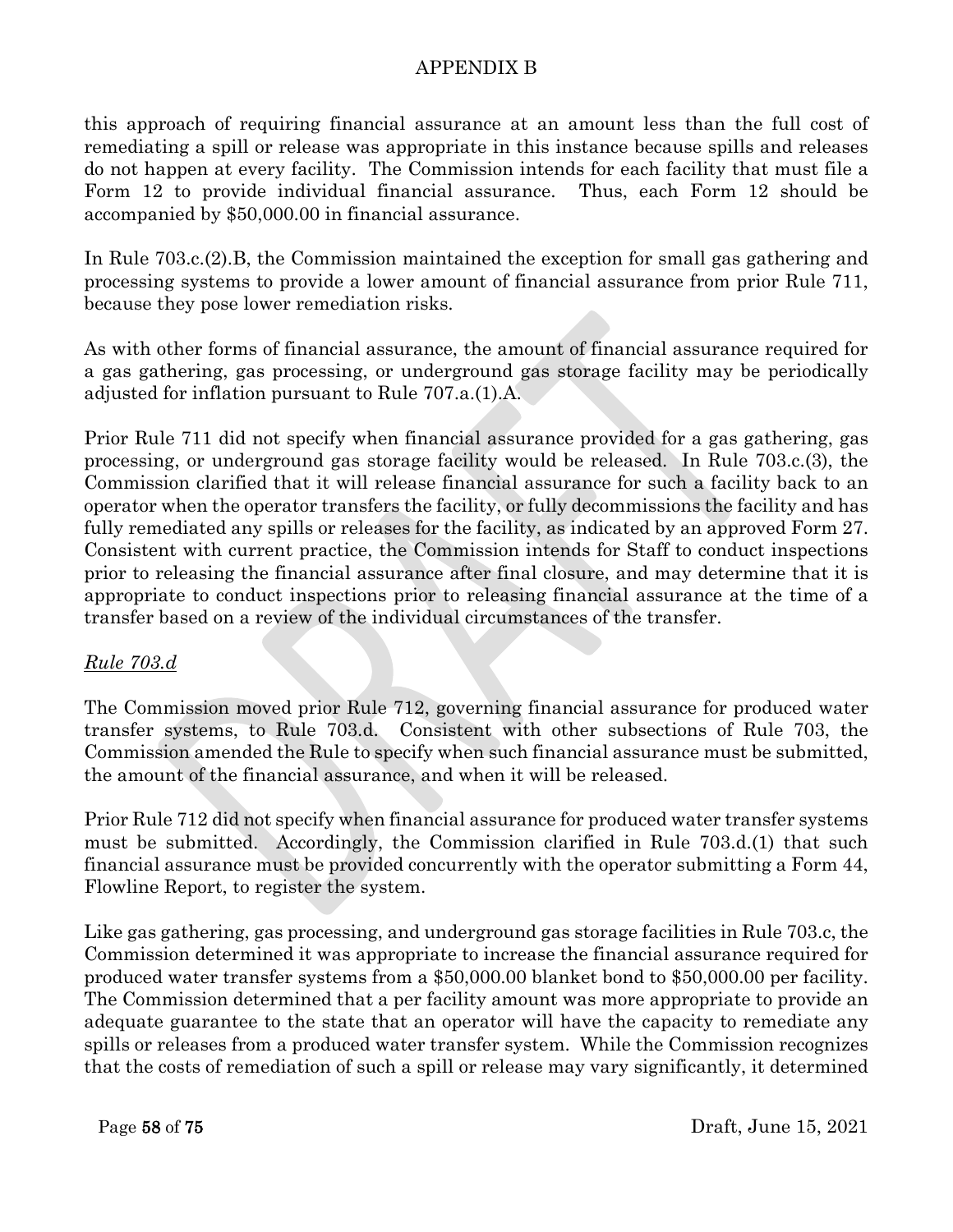that \$50,000.00 was a reasonable estimate of typical remediation costs, based on the experience of its Environmental Unit Staff.

In Rule 703.d.(2).B, the Commission maintained the exception for small produced water transfer systems to provide a lower amount of financial assurance from prior Rule 712, because they pose lower remediation risks.

As with other forms of financial assurance, the amount of financial assurance required for a produced water transfer system may be periodically adjusted for inflation pursuant to Rule 707.a.(1).A.

Prior Rule 712 did not specify when financial assurance provided for a produced water transfer system would be released. In Rule 703.d.(3), the Commission clarified that it will release financial assurance for such a produced water transfer system back to an operator when the operator transfers the facility, or fully decommissions the system and any remediation projects for the facility are closed pursuant to Rule 913.h, as indicated by an approved Form 27. Consistent with current practice, the Commission intends for Staff to conduct inspections prior to releasing the financial assurance after final closure, and may determine that it is appropriate to conduct inspections prior to releasing financial assurance at the time of a transfer based on a review of the individual circumstances of the transfer.

# *Rule 703.e*

The Commission moved prior Rule 713, governing financial assurance for commercial disposal wells, to Rule 703.e. Consistent with other subsections of Rule 703, the Commission amended the Rule to specify when such financial assurance must be submitted, the amount of the financial assurance, and when it will be released. Rule 703.e is specifically intended to provide financial assurance for remediation projects to address spills and releases from the surface facilities appurtenant to a commercial disposal well. Commercial disposal wells themselves remain subject to the same financial assurance requirements as all other wells to address plugging and abandonment and reclamation costs pursuant to Rule 702.

Prior Rule 713 stated that financial assurance must be in place before an operator injected E&P waste into a commercial injection well, but did not specify how and when an operator should submit such financial assurance. Accordingly, the Commission clarified in Rule 703.e.(1) that such financial assurance must be provided concurrently with the operator submitting an application for a new commercial disposal well pursuant to Rule 810.a.

Rule 703.e.(2) increases the amount of financial assurance required for a commercial disposal well from \$50,000.00 to \$100,000.00 per well. Commercial disposal wells process high volumes of E&P waste. Accordingly, the Commission determined that remediation costs associated with spills and releases at such facilities are generally higher than \$50,000.00, and that \$100,000.00 in financial assurance is a more appropriate amount for those facilities. As with other forms of financial assurance, the amount of financial

Page 59 of 75 Draft, June 15, 2021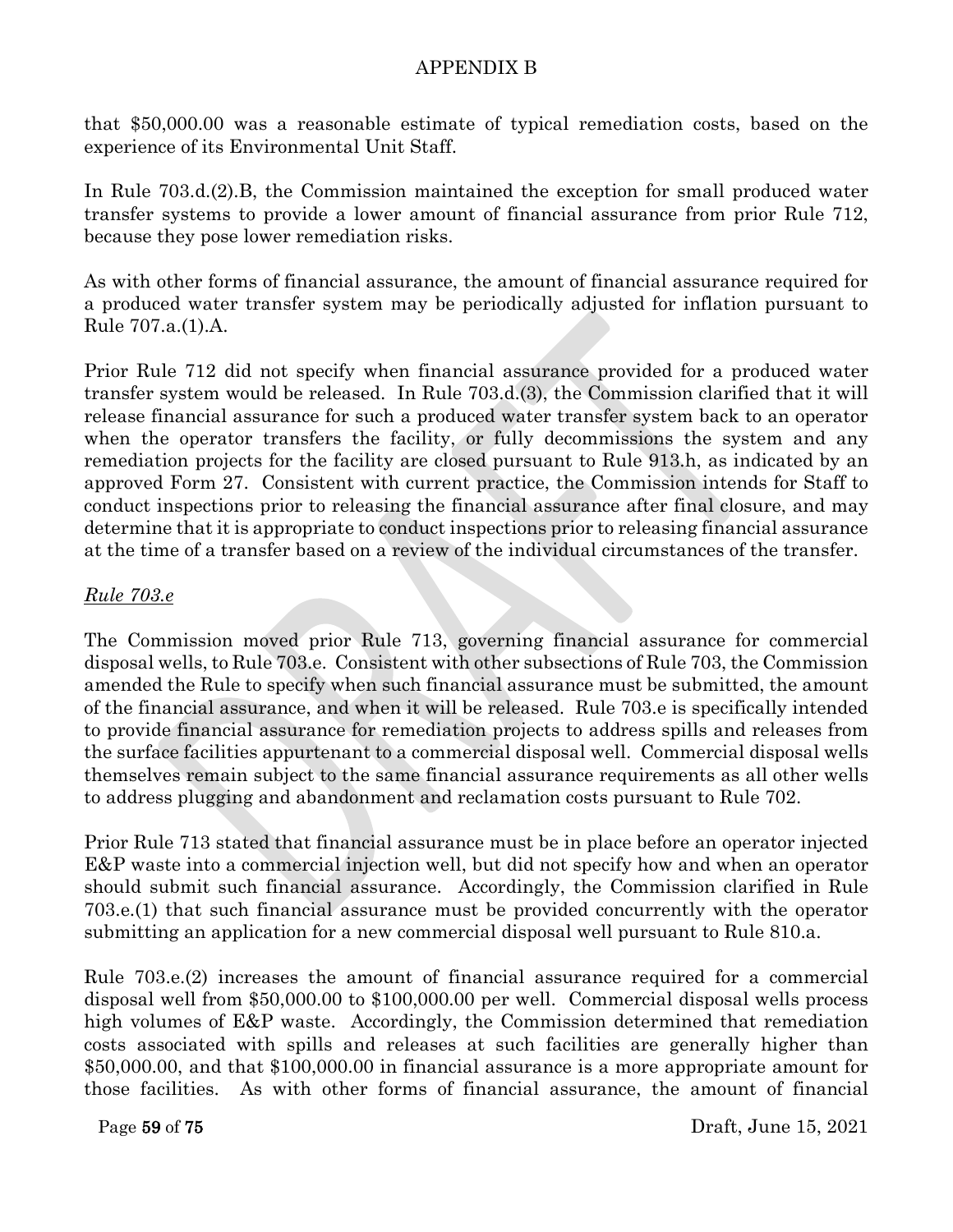assurance required for a commercial disposal well may be periodically adjusted for inflation pursuant to Rule 707.a.(1).A.

Prior Rule 713 did not specify when financial assurance provided for a commercial disposal well would be released. In Rule 703.d.(3), the Commission clarified that it will release financial assurance for such a commercial disposal well back to an operator when the operator transfers the well, or fully plugs, abandons, reclaims, and remediates the well and its associated surface facilities and the facility is closed pursuant to Rule 913.h.

# *Rule 704.*

The Commission moved prior Rule 703, which governs surface owner protection bonds and implements a specific provision of the Act, C.R.S. § 34-60-106(3.5), to Rule 704. The Commission added substructure, revised language to remove passive voice, and clarified procedural details, but did not make substantive changes to the Rule.

Rule 704.a specifies when surface owner protection bonds are required, identifies the requisite amount of financial assurance, and provides exception for State Land Board lands. The Commission did not substantively revise any of the provisions in Rule 704.a. The Commission determined that the amount of financial assurance required by Rule 704.a.(1) continues to be a "reasonable security" within the meaning of the Act. C.R.S. § 34-60- 106(3.5).

In Rule 704.b, the Commission more clearly articulated the procedures for a surface owner to access a surface owner protection bond. Prior Rule 703 noted that a surface owner must file an application pursuant to the 500 Series Rules, but provided little other procedural detail. Accordingly, the Commission added a cross-reference to the specific type of hearing application that a surface owner should file—a financial assurance hearing pursuant to Rule 503.g.(11).

In Rule 704.b.(1), the Commission also clarified that the surface owner, who would be the proponent of the Commission's order in such a hearing, will bear the burden of proof, as is standard practice for all Commission Hearings.

In Rule 704.b.(2), the Commission maintained the standard from prior Rule 703 governing the relief that the Commission may provide in such a hearing, which may include a monetary award of a greater amount than was provided through the surface owner protection bond. The Commission revised the wording of this provision for clarity, but did not substantively revise the standard.

Prior Rule 703 did not specify when a surface owner protection bond would be released. In Rule 704.c, the Commission articulated the situations in which both a blanket bond and an individual bond would be released. These include plugging, abandonment, and reclamation of all relevant facilities, transfer of all relevant facilities, abandonment of the applicable

Page 60 of 75 Draft, June 15, 2021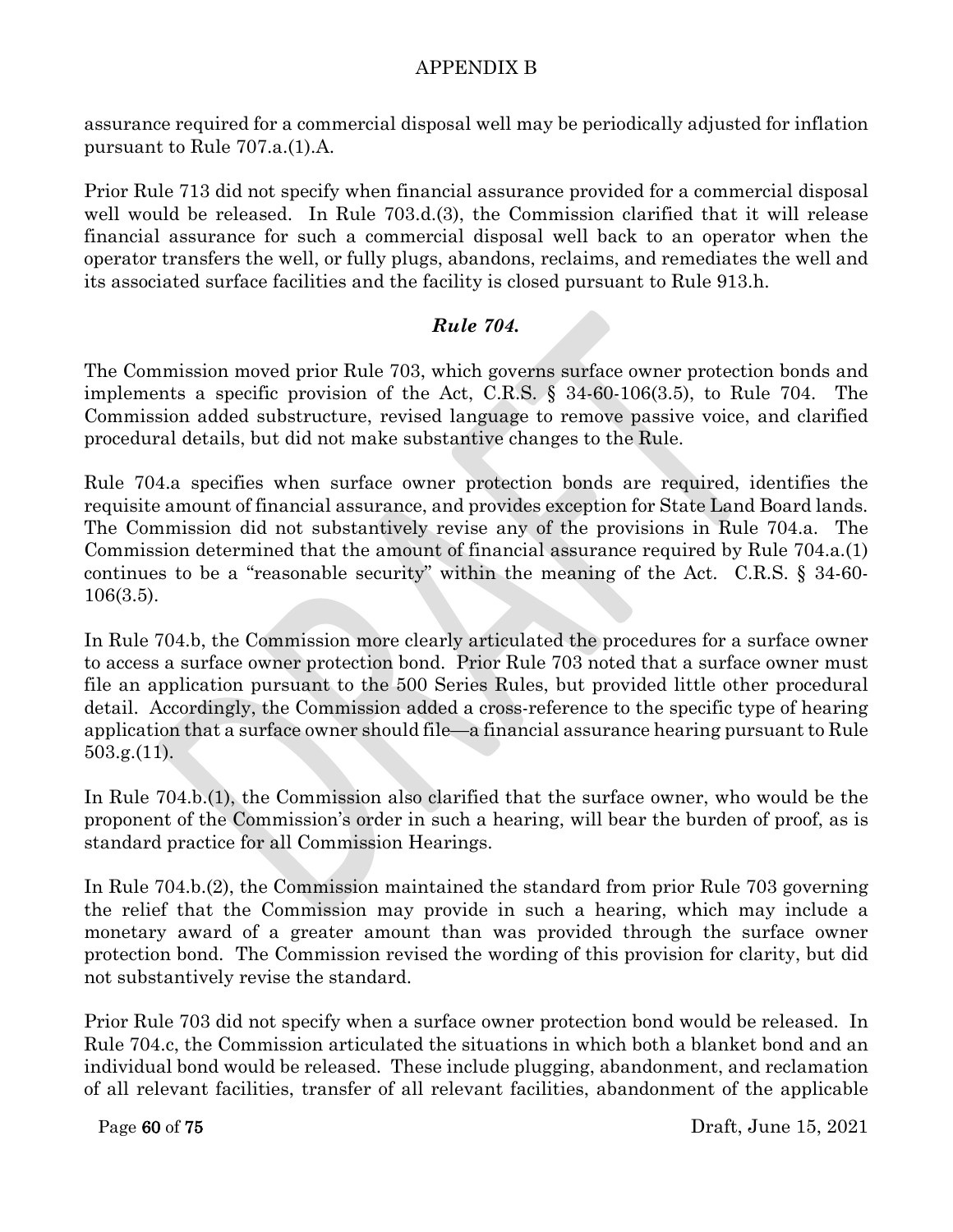permit(s) without actually conducting any surface disturbance (as verified by a Commission inspection and subject to an approved Form 4), and, importantly, the operator entering into a surface use agreement with the surface owner. One of the core purposes of Rule 704 is to incentivize operators to enter into surface use agreements, leases, or other agreements with surface owners. In the Commission's experience, such agreements are mutually beneficial and provide important opportunities for operators and surface owners to negotiate and collaboratively work together towards common goals. Accordingly, the Commission determined that it was important to clarify in its Rules that surface owner protection bonds will be released if an operator is able to enter into relevant agreements with the relevant surface owners. The Commission determined that this will provide an additional financial incentive for operators to enter into such agreements.

# *Rule 705.*

The Commission expanded upon its prior insurance requirements in Rule 705, including by adding a new requirement that operators maintain environmental liability insurance.

# *Rule 705.a*

The Commission moved prior Rule 708, governing general liability insurance, to Rule 705.a. The Commission broke prior Rule 708 into two subsections, Rules 705.a.(1) & (2), but did not substantively revise either subsection.

The Commission adopted a new Rule 705.a.(3) to clarify how operators can demonstrate compliance with the general liability insurance requirements of Rule 705. The Commission intends for new operators to demonstrate their compliance by providing information about their insurance coverage, including the company providing the policy and the amount of the policy, when they file a Form 1.

The Commission adopted a new Rule 705.a.(4) to ensure that the Commission receives timely updates about any changes in an operator's general liability insurance policy. The Commission intends for operators to provide information about significant changes such as renewals, changes in insurer, or other matters on their Form 1B, Annual Registration.

# *Rule 705.b*

# *The Commission's Approach to Requiring Financial Assurance for Remediation*

The Commission adopted a new Rule 705.b, governing environmental liability insurance. The Commission previously required financial assurance for only a small category of remediation projects, including remediation of the facilities addressed by Rule 703. However, the Commission recognizes that a critical part of Senate Bill 19-181's mandate that the Commission "require every operator to provide assurance that it is financially capable of fulfilling every obligation imposed by [the Act and the Commission's Rules]" is to

Page 61 of 75 Draft, June 15, 2021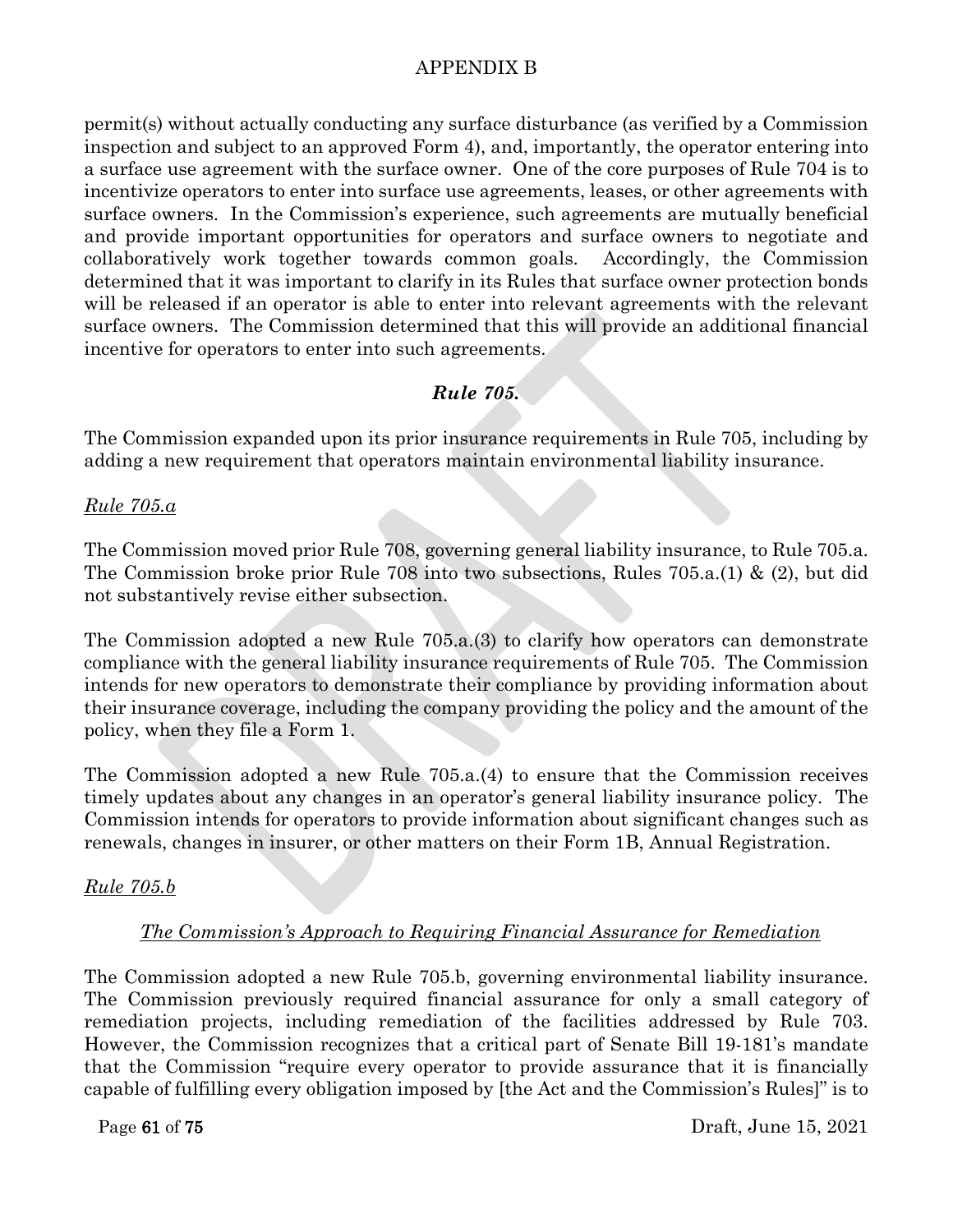ensure that operators are financially capable of fulfilling all their remediation obligations pursuant to the Act and the Commission's 900 Series Rules. Moreover, when operators orphan their oil and gas wells, locations, and facilities so that they become liabilities to the State of Colorado, a significant amount of the costs borne by the Commission's Orphaned Well Program relate to remediation. While not every orphaned site has contamination that requires remediation, when sites do require remediation the costs of those remediation activities can often dominate the overall costs of plugging, abandoning, and reclaiming the orphaned site.

While requiring financial assurance for remediation is important, it also poses unique challenges because of its uncertain nature. Some oil and gas wells, locations, and facilities never have spills or releases that must be remediated. And even when spills and releases do occur, they vary widely in scope, nature, and volume. Remediation costs therefore vary widely. A small volume spill of produced water with limited hydrocarbon content may require less than \$1,000 to clean up, while remediating the most expensive spills of large volumes of hydrocarbons that reach groundwater may cost as much as \$25,000,000.

Accordingly, the Commission determined that the best approach to address financial assurance for remediation is to require operators to maintain sufficient environmental liability insurance coverage to address the vast majority of remediation projects that an operator must complete. The Commission reviewed input from stakeholders and other evidence in the administrative record, and determined that this approach has been successfully employed by some local governments. The principal advantage of an insurancebased approach is that it provides financial certainty that funds will be available to address remediation issues as they arise, without requiring a complex administrative system that must be overseen by Staff to determine appropriate financial assurance for remediation projects on a case-by-case-basis.

Although the Commission adopted an insurance-based approach to provide financial assurance for remediation, nothing in Rule 705 precludes the Commission from requiring other types of financial assurance for remediation projects on a case-by-case basis. As discussed below, Rule 913.i allows the Director to require financial assurance for individual remediation projects in the course of reviewing a Form 27. The Commission also intends for Staff to continue requiring financial assurance as a condition of approval on Forms or other applications that involve significant remediation work. The Commission recognizes that the amount of coverage provided by an insurance policy may be insufficient to address the full costs of remediation in some cases, that insurers may deny an operator's claim, or that other circumstances may arise where additional or different forms of financial assurance are necessary to ensure that an operator has the financial capability of carrying out its remediation obligations under the Commission's 900 Series Rules. Additionally, nothing in Rule 705 precludes the Commission from requiring additional financial assurance for individual remediation projects, based on the facts and circumstances of each individual project, as a term of an administrative order on consent ("AOC") in an enforcement case. The Commission has frequently required remediation as a term of an

Page 62 of 75 Draft, June 15, 2021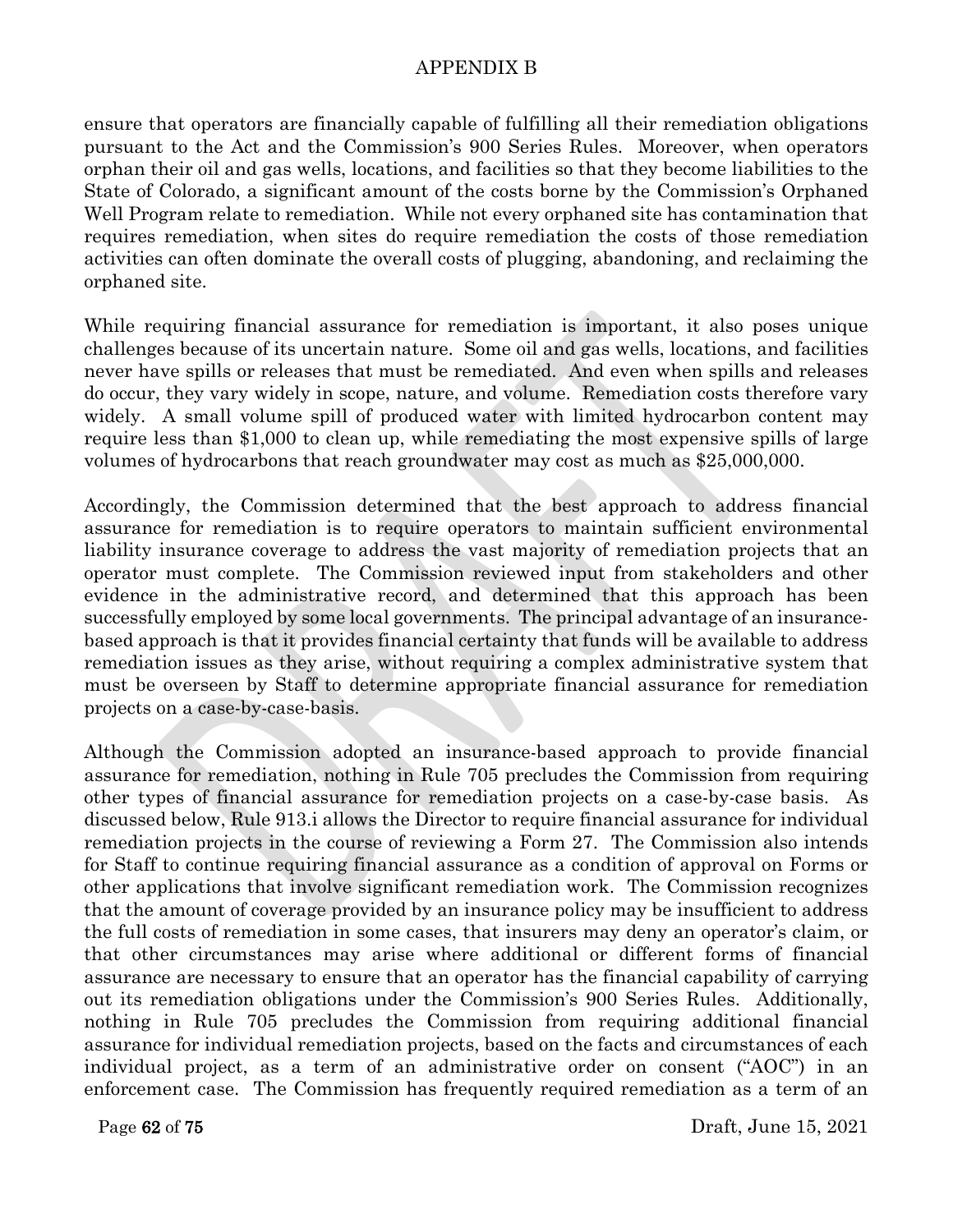AOC that involves remediation work in the past, and this has proven to be a successful tool to ensure that operators complete the required remediation work in a timely manner, and to limit liability to the State of Colorado if Staff believe there is a risk that an operator may orphan its assets.

# *Rule 705.b.(1)*

In Rule 705.b.(1), the Commission required all operators to maintain environmental liability insurance. The insurance policy should cover sudden, accidental, and gradual pollution that requires remediation—in other words, all forms of remediation projects and all forms of pollution. The Commission also adopted a requirement that the insurance cover at least \$5,000,000.00 per occurrence. The Commission determined that \$5,000,000.00 per occurrence is an appropriate amount, given typical remediation costs, which are generally lower than \$5,000,000.00, except in rare and unusual circumstances. Additionally, requiring coverage per occurrence ensures that an operator will be insured for each spill and release that occurs at all of their oil and gas locations, or if multiple spills occur within a short period of time at the same facility.

# *Rule 705.b.(2)*

In Rule 705.b.(2), the Commission specified that it must be included as an "additional insured" in all environmental liability insurance policies. Unlike an operator's general liability insurance, which covers the operator's liability, environmental liability insurance covers liability that may fall on both the operator and the State. If an operator is unable to pay claims from victims of an accident that occurs at an oil and gas location, the State of Colorado does not become liable. However, if an operator is unable to pay for remediating a spill or release at an oil and gas location, the cleanup can become the responsibility of the Commission's Orphaned Well Program. Accordingly, the Commission determined that it was necessary to be listed as an "additional insured" on each operator's environmental liability insurance policy, so that the Commission can claim coverage to defray the costs of remediating a spill if the operator who maintained the insurance orphans its assets.

# *Rules 705.b.(3) & (4)*

As with general liability insurance coverage in Rule 705.a, in Rule 705.b.(3) & (4), the Commission required new operators to provide initial information about their environmental liability insurance on their Form 1, and all operators to provide annual updates about changes to their environmental liability insurance coverage on their annual Form 1B. The Commission intends for existing operators to demonstrate their initial compliance with Rule 705.b on the first Form 1B that the operator files pursuant to the newly adopted Rule 205.c, which must be filed by no later than April 1, 2022.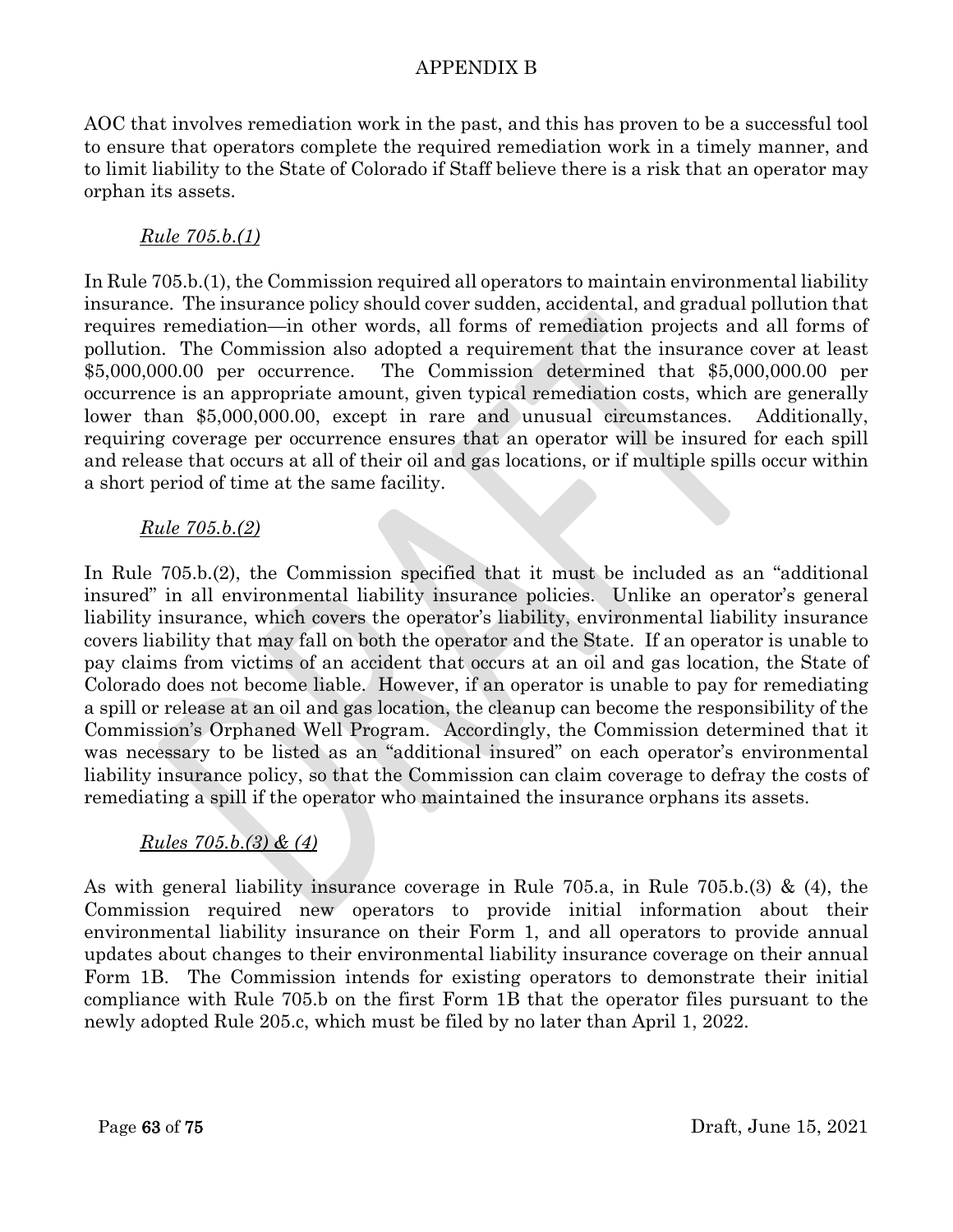## *Rule 705.b.(5)*

In Rule 705.b.(5), the Commission included a cross-reference to the requirement that operators provide information about their environmental liability insurance coverage on the form that the operator files to close a spill or release pursuant to Rule 912.b.(6), which may be either a Form 19 – Spill/Release Report Supplemental, or a Form 27, Site Investigation and Remediation Workplan. This will provide Staff with an opportunity to assess whether additional financial assurance may be necessary to ensure that an operator is capable of performing all of its remediation obligations.

# *Rule 706.*

The Commission consolidated its prior Rules pertaining to the termination of financial assurance—either through release or access—into Rule 706.

### *Rule 706.a*

The Commission moved prior Rule 709, which specified procedures for release of financial assurance, to Rule 706.a, and also added details to improve transparency and clarity. Among other things, the Commission specified that to request a release of financial assurance, an operator must submit a Form 3 formally requesting the release and demonstrating which of the requisite conditions for release have been met.

Consistent with its current practice, when the Commission releases an operator's cash bond, any accrued interest will also be released to the operator. The Commission recognizes that certificates of deposit and money market accounts meet the definition of cash bonds, but in most cases interest from those forms of cash bonds will already have been paid to the operator, rather than accrued into the state treasury. Accordingly, the provision about interest in Rule 706.a applies only to forms of cash bonds where the state treasury holds accrued interest while the cash bond is in place, and the operator has not already received the accrued interest from the cash bond.

Rule 706.a outlines five scenarios in which an operator's financial assurance would be partially or entirely released: full compliance, transfer of operatorship, final closure of a specific facility, plugging an inactive well, and abandonment of a permit without construction.

First, if an operator reaches full compliance with all of its obligations under the Act and the Commission's Rules by plugging, abandoning, reclaiming, and remediating all of its oil and gas wells, locations, and facilities, subject to final approval by the Director, the Director may release the operator's financial assurance pursuant to Rule 706.a.(1). This option is intended for operators who no longer intend to conduct oil and gas operations in Colorado, and therefore no longer need financial assurance.

Page 64 of 75 Draft, June 15, 2021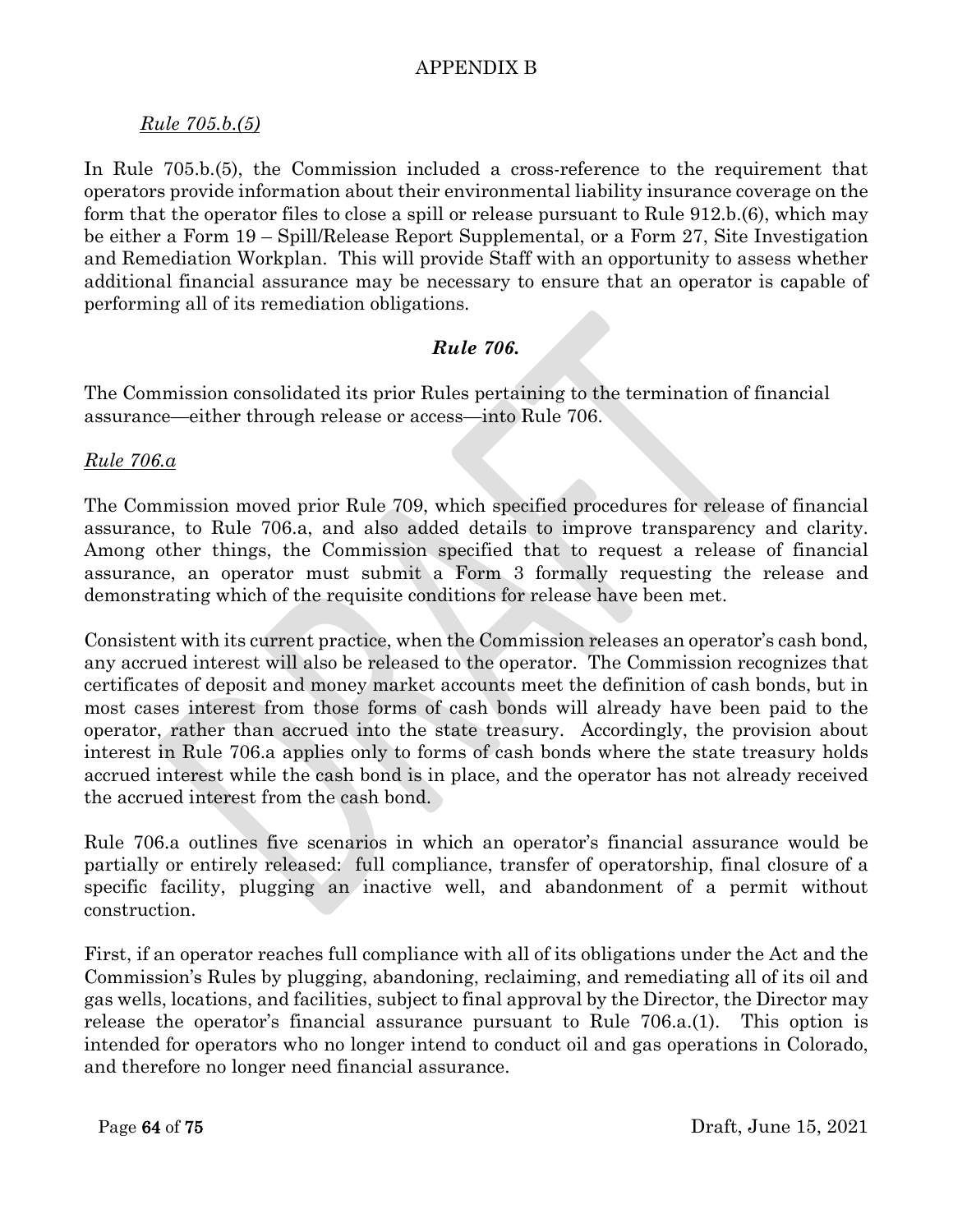Second, if an operator transfers all of its assets to another operator subject to an approved Form 9 – Subsequent, and the buying operator provides the required financial assurance for those assets, the Director may release the operator's financial assurance pursuant to Rule 706.a.(2). The Director may also release part of an operator's financial assurance if some, but not all, of the operator's assets are transferred. However, the Director may also require a selling operator to file a new financial assurance plan pursuant to Rule 706.b in order to determine the new amount of financial assurance that the selling operator must provide for its remaining assets.

Third, if an operator complies with the requirements for release of a specific type of financial assurance governed by Rules 703 or 704, the Director may release the applicable financial assurance for that facility or operation pursuant to Rule 706.a.(3).

Fourth, when an operator plugs, abandons, and reclaims an inactive well, the Director may release any financial assurance required for that inactive well if it was transferred pursuant to Rule 218, or was subject to some form of financial assurance pursuant to Rule 434.c. The Director may hold such financial assurance until the oil and gas location where the well is located passes final reclamation. The financial assurance for an inactive well will not be released when an operator plugs the well without completing reclamation.

Finally, if an operator provides financial assurance for an individual facility at the permitting phase, but never actually constructs the facility, the Commission will release the financial assurance to the operator if the operator submits a Form 4, formally abandoning the permit. Rule 706.a.(5) codifies a longstanding Commission practice, and also provides clarity and transparency to operators about the appropriate administrative procedure to follow to abandon a permit. Once an operator abandons a permit and requests release of the associated financial assurance, the operator forfeits all rights conveyed by the permit.

# *Rule 706.b*

The Commission moved the procedures for accessing an operator's financial assurance from prior Rule 709 to Rule 706.b. The Director may access an operator's financial assurance if the operator defaults on its statutory and regulatory obligations to plug, abandon, remediate, and reclaim its oil and gas wells, oil and gas locations, or other oil and gas facilities. If the Director initiates a proceeding to access an operator's financial assurance, she must also suspend the Operator's Form 1 and Form 10, Certificate of Clearance. The Commission only intends the Director to access financial assurance from operators that the Director has determined should no longer be licensed to operate in Colorado, because they have defaulted on their regulatory and statutory obligations. Concurrently with suspending the operator's Form 1 and Form 10, the Commission required the Director to file an application for a financial assurance hearing pursuant to Rule 503.g.(11). Only the Commission may issue a final order accessing an operator's financial assurance following a hearing that is fully compliant with the Commission's 500 Series Rules.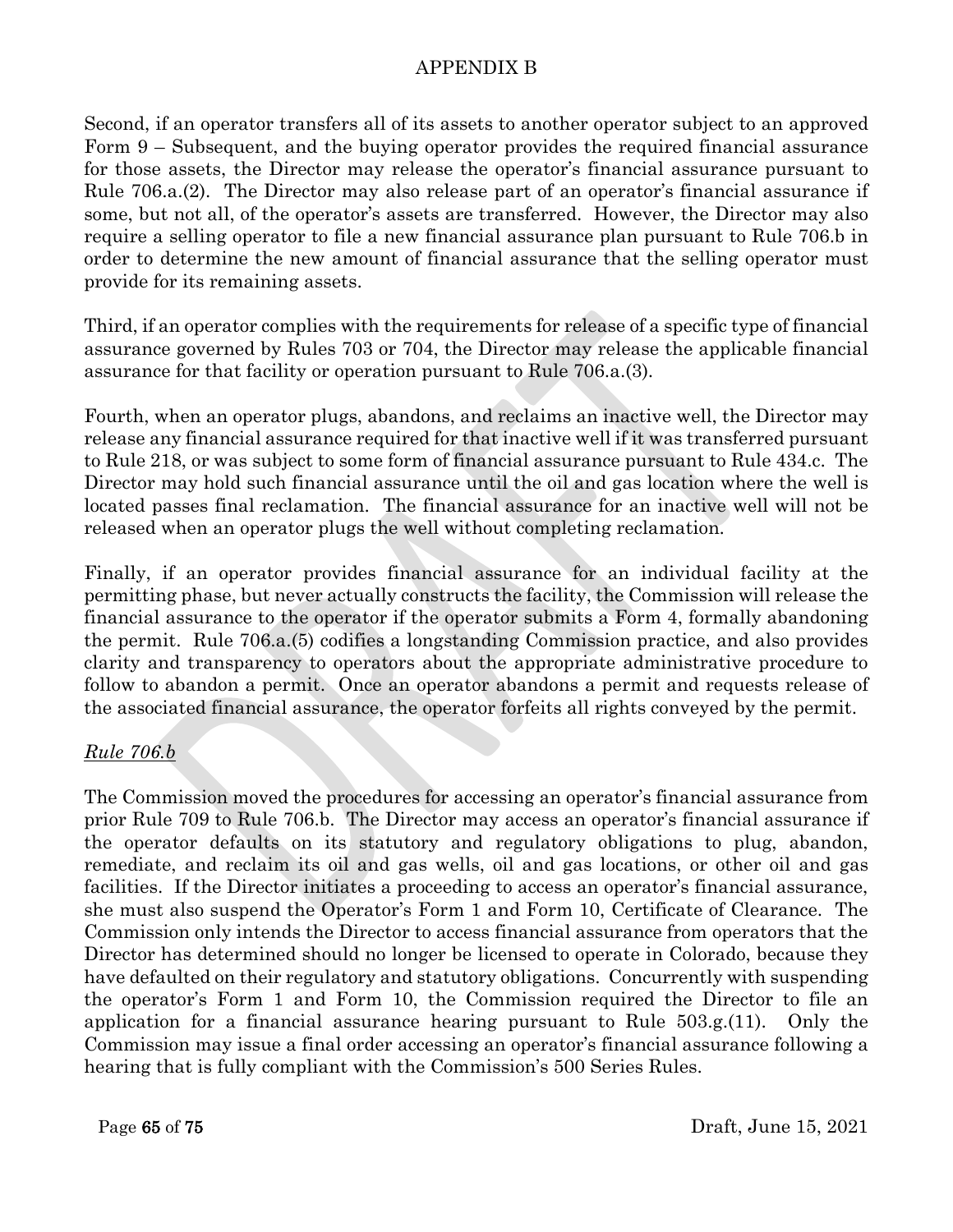Rule 706.b.(1) establishes the procedures for financial assurance hearings to access an operator's financial assurance. The Director, as the proponent of the Commission's Order, bears the burden of proof. Consistent with Rule 504.b.(10).C, the Secretary must provide notice of the hearing to the operator and any applicable third-party providers of financial assurance. The operator, those third-party providers of financial assurance, and any other person who meets the definition of Affected Person pursuant to Rule 507 may petition to participate in the hearing pursuant to Rule 507. However, if no petition is filed, the matter may be treated as uncontested and resolved on the Commission's consent agenda pursuant to Rules 508 and 519. In the Commission's experience, this is not uncommon, because when an operator's financial assurance is accessed, that operator will often no longer have any remaining operations, staff, or corporate infrastructure to appear at a hearing. Consistent with prior Rule 709, Rule 706.b.(3) also acknowledges the range of relief that the Commission may choose to include in its order if it rules in the Director's favor. Such relief may include permanent revocation of the operator's right to conduct oil and gas operations in Colorado, if appropriate.

Rule 706.b.(2) establishes processes for the Director to access financial assurance if the Commission issues an order authorizing the Director to do so. For cash bonds, the Director need only transfer the operator's cash bond, which is typically held in a Department of Treasury account, to the Oil and Gas Conservation and Environmental Response Fund ("OGCERF"), for expenditure by the Commission's Orphaned Well Program. For surety bonds, letters of credit, or any other financial instrument held by a third party, the Commission will call the bond and transfer the funds to the OGCERF. Such third party will have received notice of the Commission hearing, and an opportunity to participate in the hearing as an interested person. For liens or otherwise secured real or personal property, the Director will foreclose upon the lien and transfer the funds obtained from selling the asset to the OGCERF. The Commission intends for the Director to take all necessary actions to obtain and liquidate secured assets, including filing suit, if necessary. Finally, for any other form of financial assurance, including but not limited to guarantees of performance, the Commission intends for the Director to take any other action necessary to liquidate and transfer assets to the OGCERF. As discussed above, for guarantees of performance this may include pursuing real property, personal property, or financial assets of any individual corporate officer who provides a personal guarantee pursuant to Rule 701.b.(2).

#### *Rule 706.c*

The Commission moved the portions of prior Rule 709.a governing recalcitrant bond providers to Rule 706.c. Although the Commission does not regulate the conduct of thirdparty providers of financial assurance, the Commission has long recognized that it must have regulatory requirements in place to ensure that the Director is able to obtain financial assurance held by such third-party providers. Accordingly, the Commission maintained the portion of prior Rule 709.a allowing the Director to designate any third-party provider of financial assurance that refuses to comply with a Commission order as an unacceptable provider from whom no additional financial assurance will be accepted.

Page 66 of 75 Draft, June 15, 2021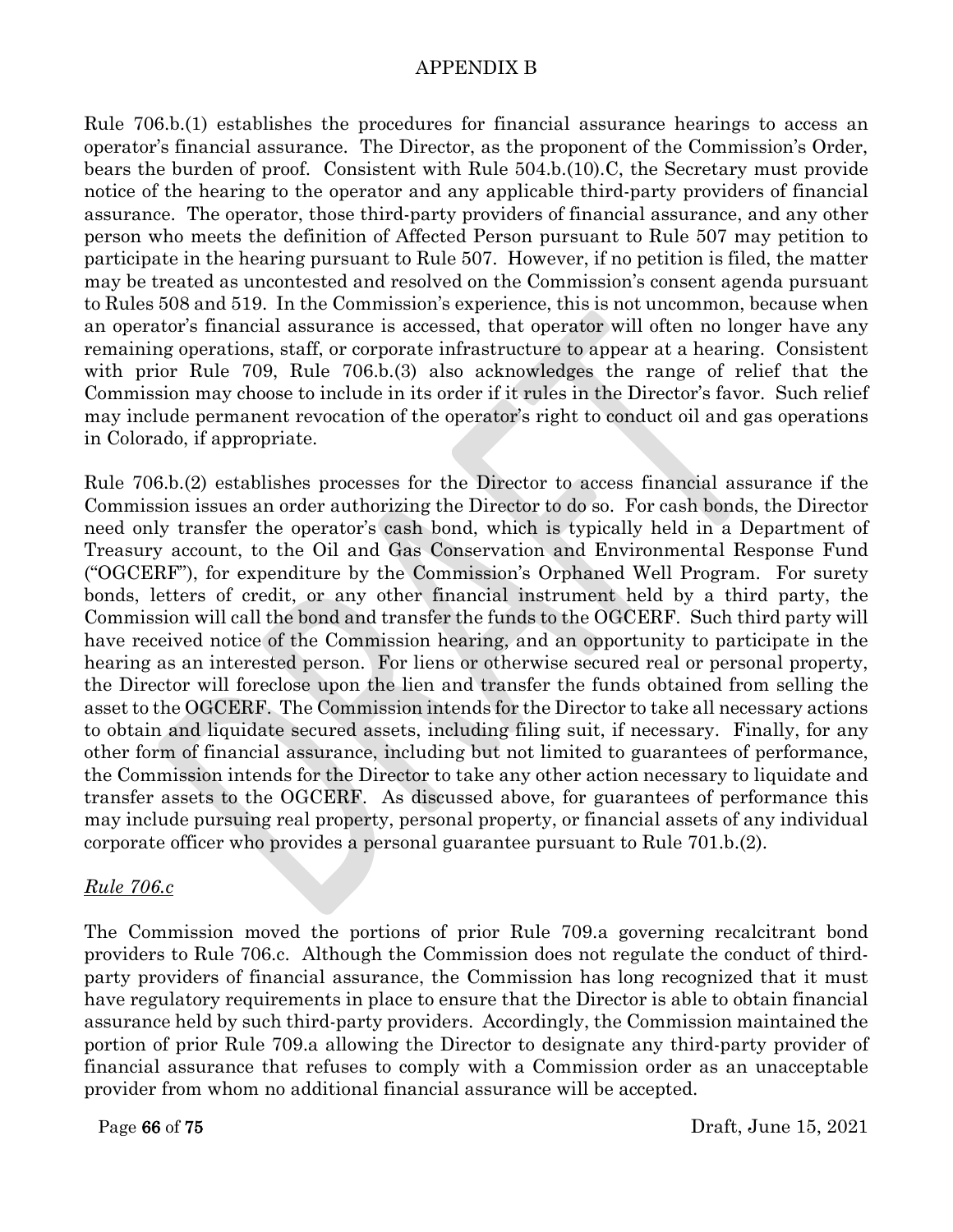Prior Rule 709.a provided that an unacceptable provider could apply for and seek an order of reinstatement, but did not establish procedures for doing so. Accordingly, in Rule 706.c.(1), the Commission established procedures for unacceptable providers to seek reinstatement, consistent with related changes to Rules 503.g.(11) and 504.b.(10).E. The Commission also maintained the provision of prior Rule 709.a stating that the Commission may file suit, as authorized by the Act, to recover financial assurance, if necessary.

The Commission revised Rule 706.c to instruct the Director to maintain the list of unacceptable financial assurance providers on the Commission's website. This will improve transparency for operators and ensure that they only choose financial assurance providers that are acceptable to the Commission.

### *Rule 706.d*

The Commission moved prior Rule 709.b to Rule 706.d, but did not substantively revise the Rule except to remove unnecessary language regarding the liability of third-party providers of financial assurance.

# *Rule 707.*

The Commission adopted a new Rule 707, governing periodic and annual review of financial assurance. The Commission recognizes that the amount of financial assurance that is appropriate for an operator is not static, and that periodic review by both the Director and Commission is crucial to adequately protecting the State of Colorado, and also to providing relief to operators where appropriate.

# *Rule 707.a*

The Commission adopted a new Rule 707.a, requiring the Director to conduct annual review of an operator's financial assurance. The Commission intends for the Director to review each operator's financial assurance at least once every fiscal year beginning one year from the date operators must submit their initial financial assurance plans—July 1, 2023. This phased-in implementation date will allow the Commission and Staff time to review and approve or deny all operators' initial financial assurance plans over the course of late 2022 and early 2023.

#### *Rule 707.a.(1)*

In Rule 707.a.(1).A, the Commission adopted a new requirement that the Director's annual review include whether to adjust an operator's financial assurance for inflation. The Commission did not adjust financial assurance for inflation under its prior Rules. As a result, in some cases, the amount of financial assurance that operators were required to provide became outdated due to inflationary pressures on the economy over time. Many

Page 67 of 75 Draft, June 15, 2021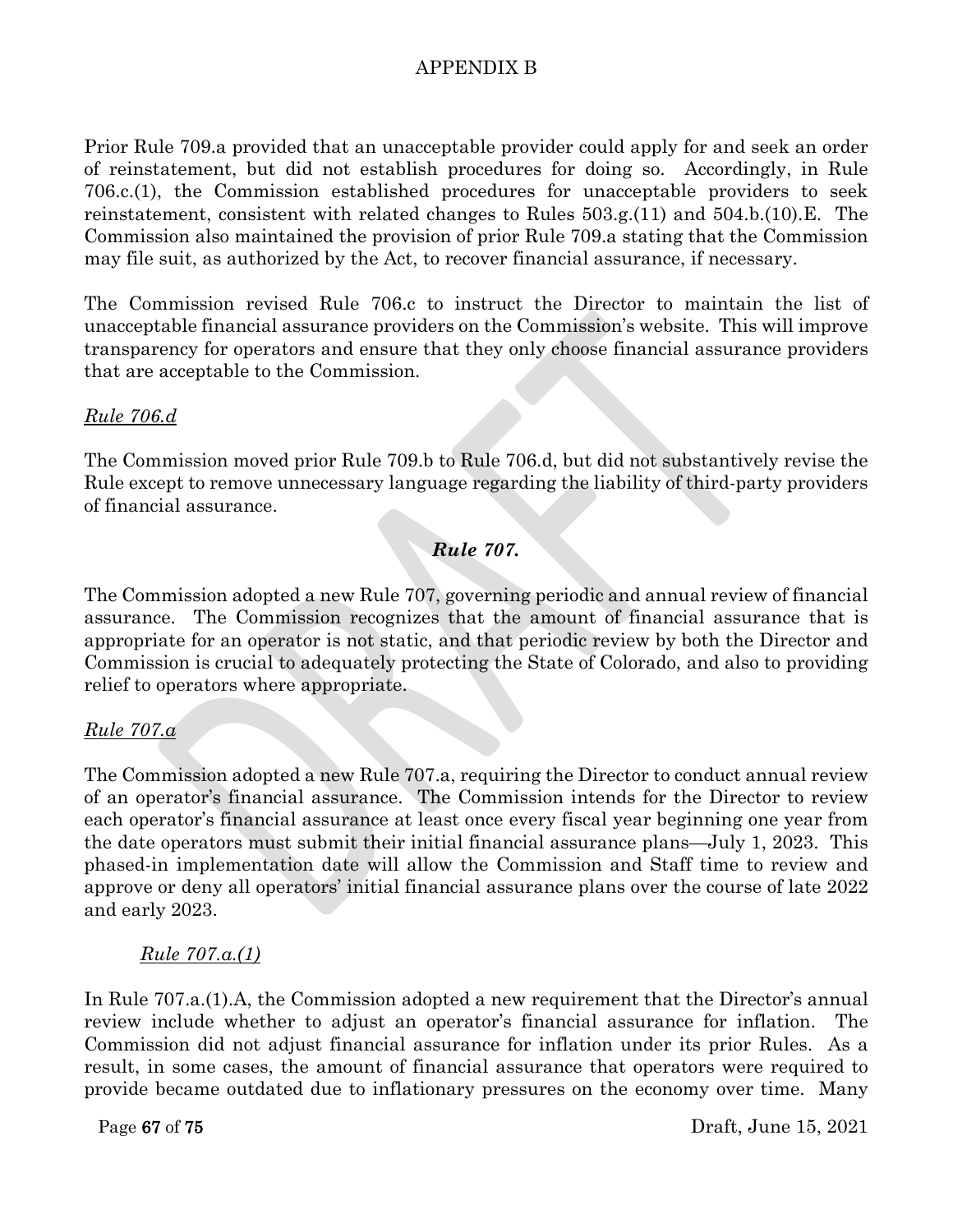other state agencies have addressed the same issue and adopted regulations that adjust financial assurance inflation. *See. e.g.*, 5 C.C.R. § 1002-61:61.13(h)(7) (commercial swine feeding operations); 6 C.C.R. § 1007-1:18.3.8.3 (radioactive source material milling); 6 C.C.R. § 1007-1:3.9.5.8 (radioactive materials handling); 6 C.C.R. §§ 1007-3:255.12(b), (c) & 266.13(b), (c) (hazardous waste facilities).

Accordingly, the Commission determined that it was necessary to adjust all financial assurance amounts for inflation. As a mechanism for doing so, the Commission intends for Staff to consider whether inflation warrants adjusting an operator's financial assurance as part of the annual review required by Rule 707.a.(1). The Commission intends for Staff to rely on the U.S. Bureau of Labor & Statistics Consumer Price Index for the Denver Core Based Statistical Area as the primary metric of inflation, but to rely on other sources as appropriate, particularly for operators whose operations are concentrated in areas outside the Denver metropolitan area. The Commission does not intend for Staff to be required to adjust an operator's financial assurance for inflation every single year, but rather to periodically revisit the question as inflationary pressures on the economy play out over the long term. In years when the Director determines that an inflation adjustment is necessary, the Commission intends that adjustment to be applied as equally as possible to all operators.

The Commission intends for Staff to issue guidance on how the inflation adjustments required by Rule 707.a.(1) will be implemented.

In Rule 707.a.(1).B, the Commission provided that the Director's annual review should include a review of the operator's insurance coverage and whether the operator's environmental liability insurance is sufficient to address the operator's remediation obligations pursuant to the Commission's 900 Series Rules. The Commission intends for its Financial Assurance Staff to conduct this review in concert with its Environmental Unit Staff, who will receive annual updates as part of an operator's quarterly Form 27 report pursuant to Rule 913.e.(4).

In Rule 707.a.(1).C, the Commission established the procedure for the Director to require an operator to provide additional financial assurance based on her annual review. An operator will be provided with notice of any change in amount, including an increase due to inflation pursuant to Rule 707.a.(1).A, as well as a reasonable amount of time to cure any deficiency in the amount.

If the Director's annual review reveals a significant deficiency or other issue with the operator's financial assurance, Rule 707.a.(1).C allows the Director to require the operator to file a revised financial assurance plan for the Commission's review pursuant to Rule 702.b. The Commission recognizes that an operator's financial situation or operational profile may change over time, and accordingly such a periodic review of an operator's plan may be necessary. Among other things, the Commission intends for the Director to require an operator to file a revised financial assurance plan if the Director's annual review indicates that the operator has moved between the tiers established in Rule 702.c. For

Page 68 of 75 Draft, June 15, 2021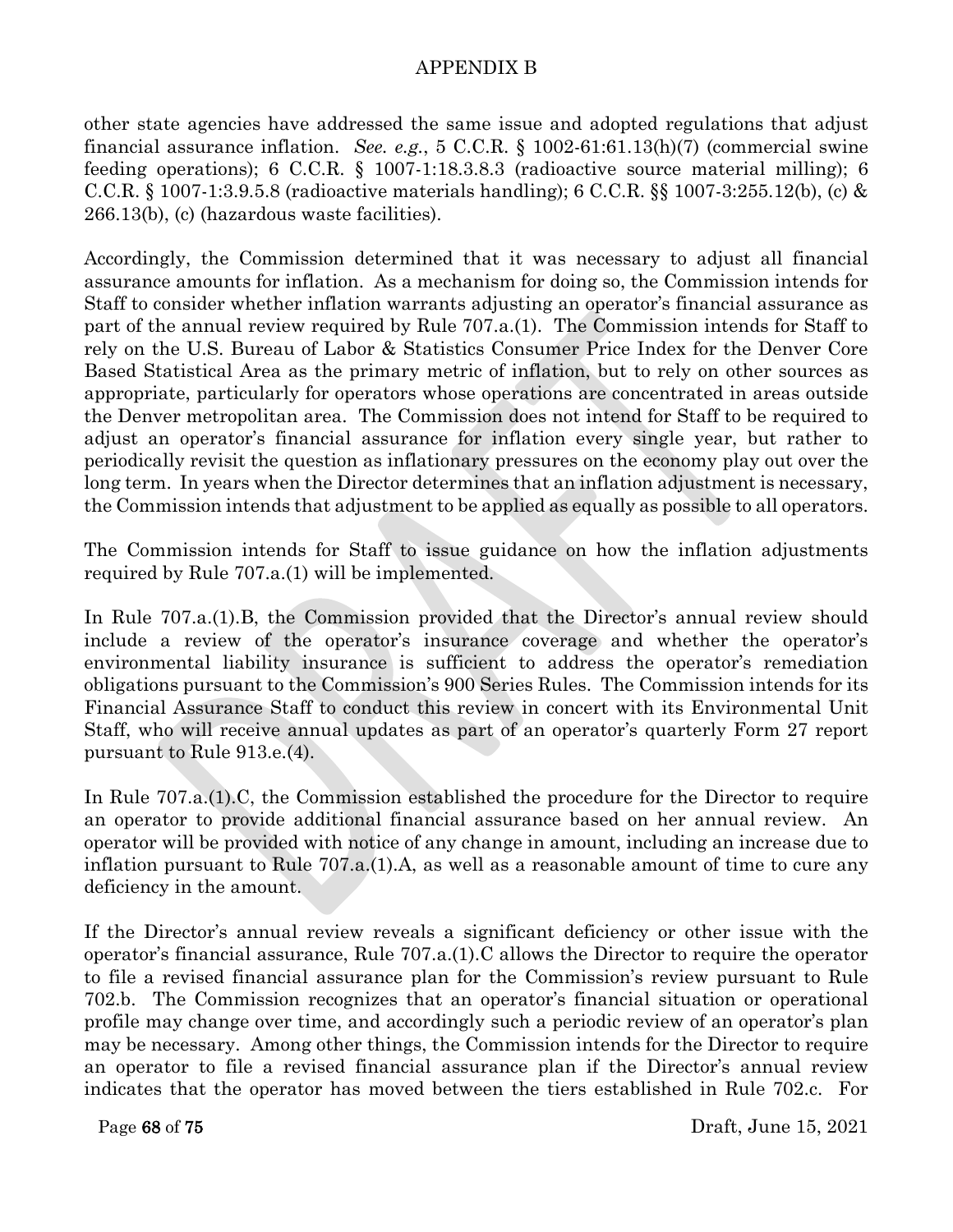example, the Director could require an operator to file a revised plan if a higher or lower percentage of the operator's total wells fell within the definition of low producing well, or the operator plugged a lower or higher percentage of its total well portfolio.

In Rule 707.a.(1).D, the Commission established that an operator may seek a financial assurance hearing before the Commission if it disagrees with the Director's determination that it must provide a greater amount of financial assurance as a result of the annual review.

# *Rule 707.a.(2)*

The Commission moved prior Rule 702.a, governing the Director's discretionary review of an operator's financial assurance, to Rule 707.a.(2). The Commission revised the Rule to provide references to the new financial assurance hearing application process in Rule 503.g.(11), and to the new financial assurance plans, but did not substantively revise the Rule.

# *Rule 707.b*

The Commission adopted a new Rule 707.b, governing its own review of financial assurance. Consistent with Senate Bill 19-181 transitioning to a full-time Commission, the Commission determined that it was appropriate to increase its level of oversight over financial assurance, given its additional capacity. *See* C.R.S. § 34-60-104.3.

# *Rule 707.b.(1)*

Rule 707.b.(1) establishes a default requirement for a Commission oversight hearing as part of the annual review of any operator with more than 75% low producing wells or 50% inactive wells. As discussed above, the Commission determined that both low producing wells and inactive wells pose additional risks to the State, because such wells generate less revenue in relation to their operational costs than higher producing wells. This is particularly true for operators with high percentages of inactive and low producing wells in their portfolios. The Commission therefore determined that additional oversight of such operators' financial assurance is necessary and will reduce potential risks to the State. Oversight hearings will also allow the Commissioners to work with operators on achieving the goals of their financial assurance plans. However, the Commission recognizes that not all inactive wells or low producing wells pose risks to the State, and that many operators of inactive wells and low producing wells are financially viable.

Accordingly, the Commission determined that the percentage thresholds in Rule 707.b.(1) are reasonable metrics of operators that are at higher risk and therefore warrant Commission oversight. The degree of this oversight may vary. A Commission hearing for such an operator may simply involve a paper review of the operator's financial assurance through the consent agenda. Or it may involve a more in-depth hearing in which the

Page 69 of 75 Draft, June 15, 2021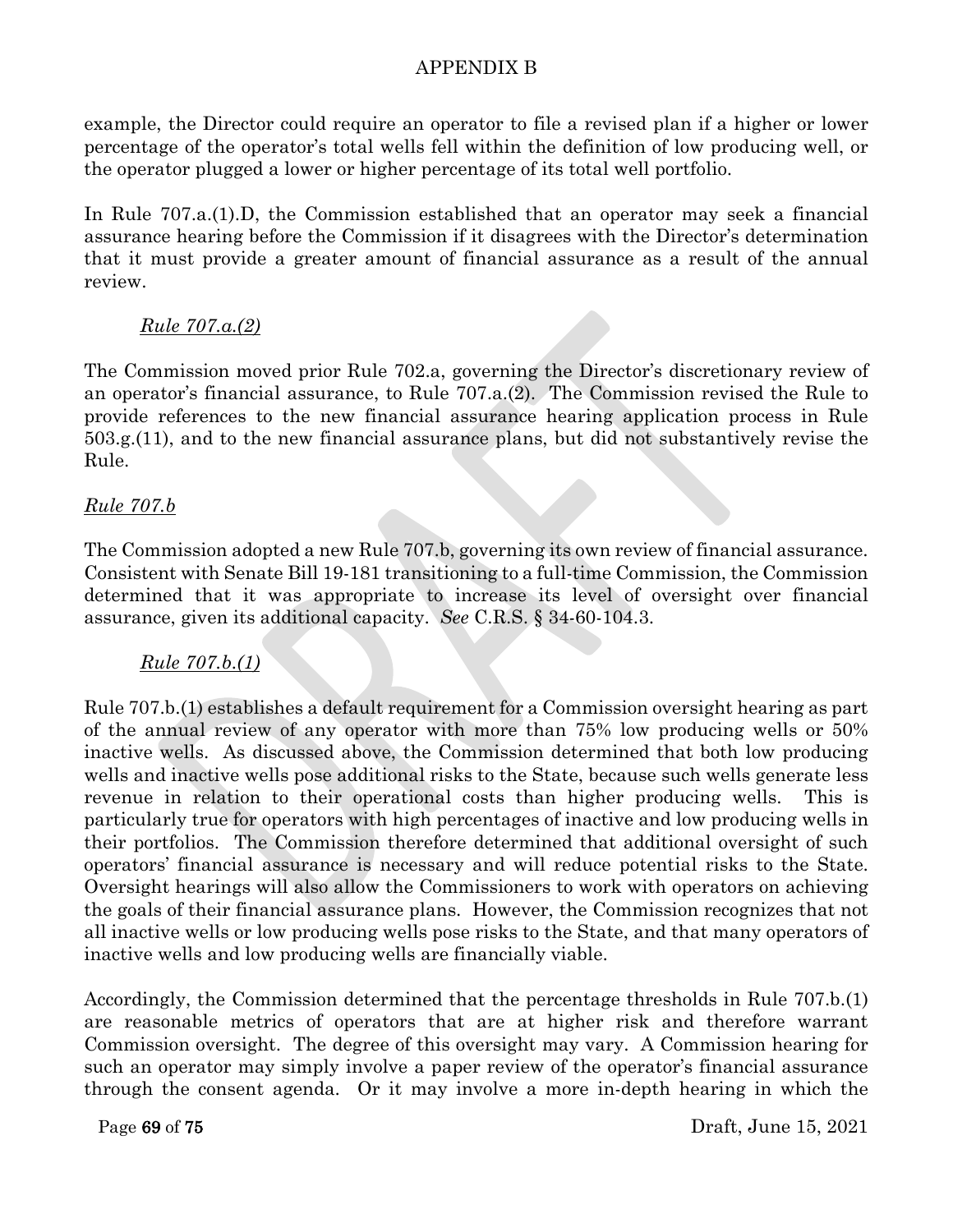Commission determines it is necessary to probe more deeply into an operator's financial situation and the production trends for the operator's wells in order to verify that the operator is financially capable of fulfilling its obligations to plug, abandon, reclaim, and remediate its oil and gas operations.

As a procedural mechanism for such hearings, the Commission intends for the Director to file an application for a financial assurance hearing pursuant to Rule 503.g.(11) for any operator that meets the inactive and low producing well percentage thresholds in Rule 707.b.(1). The operator would then be required to provide basic information into the e-filing docket for the hearing that addresses its future plans for its inactive wells, a demonstration of its financial capacity to plug, abandon, and reclaim its inactive and low-producing wells, and any other information that Staff or the Commission deem to be relevant.

# *Rule 707.b.(2)*

In addition to its annual oversight of higher-risk operators, the Commission adopted new procedures for financial assurance hearings commenced on its own motion pursuant to Rule 707.b.(2). Rule 503.a allows the Commission to commence a hearing on any matter pursuant to its own motion. However, the Commission determined that it would provide greater transparency to operators and other stakeholders to provide additional procedural guidance for such hearings related to financial assurance.

The following list is not intended to be exclusive—the Commission may choose to commence a financial assurance hearing for additional reasons not listed below. Additionally, the following list is not intended to be automatic—the Commission will likely not choose to commence a financial assurance hearing in most situations that meet the criteria listed below. Rather, the Commission's choice to commence a hearing will be based on the individual judgment and experiences of each Commissioner, who will become increasingly familiar with financial assurance risk factors over time. Circumstances that may lead the Commission to commence a financial assurance hearing on its own motion include one or more of the following occurring within the course of a year:

- **Enforcement** an operator is subject to multiple orders finding violation pursuant to Rule 523.d.(2);
- **Payment of Proceeds** the Commission finds an operator delinquent in multiple payment of proceeds hearings pursuant to Rule 523.g.(5);
- **Complaints** an operator is subject to multiple complaints from members of the public that lead to an enforcement action by the Commission demonstrating a pattern of compliance challenges;
- **Unpaid Penalties** an operator is currently delinquent in paying penalties owed pursuant to an order finding violation or administrative order on consent;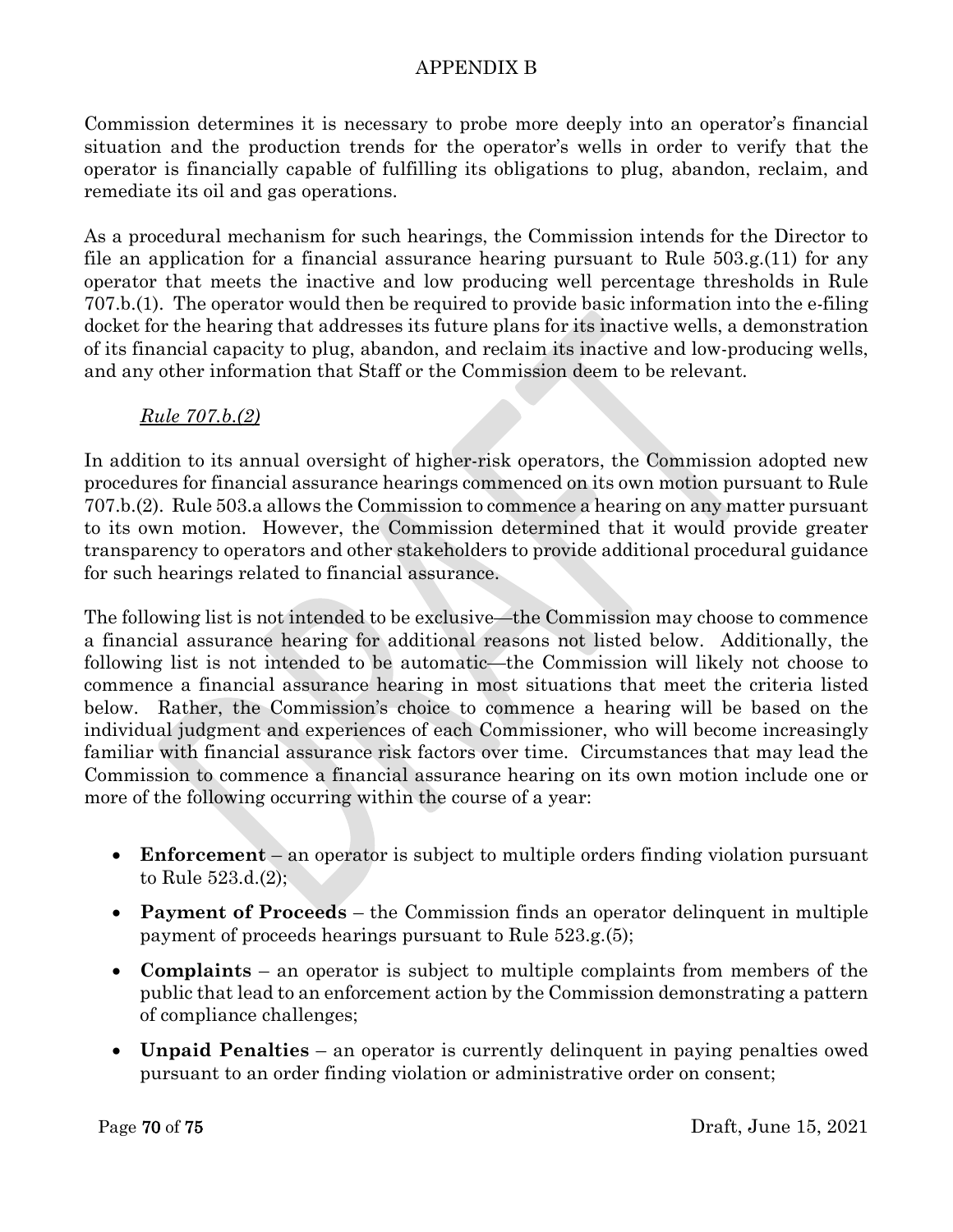- **Overdue Wellbore Integrity Tests** an operator has failed to conduct multiple required mechanical integrity tests pursuant to Rule 417 or bradenhead tests pursuant to Rule 419;
- **Overdue Monthly Reports of Operations** an operator has failed to file Form 7s required by Rule 413 for a high percentage of its wells or in multiple months;
- **Overdue Levy Payments** an operator has failed to make timely mill levy payments pursuant to Rule 217 for one or more quarters;
- **Overdue Annual Registration Fees** an operator has failed to pay part or all of its required annual well registration fee pursuant to Rule 205.c; or
- **Stalled Remediation Projects** an operator has failed to initiate or complete remediations of spills or release of E&P waste within the timeframes required by the Commission's 900 Series Rules.

Rule 707.b.(2).B establishes the procedure for a financial assurance hearing commenced on the Commission's own motion. The Secretary will provide notice of the hearing to an operator pursuant to Rule 504.b.(10).B. It will be the operator's responsibility to provide any evidence or information required for the hearing, which will be identified in the notice for the hearing, consistent with Rule 505.f. Such evidence might include evidence relevant to the operator's financial situation, the production status and volume of the operator's wells, and whether the operator's current financial assurance is sufficient. Finally, the Commission may require the operator to submit or modify an existing financial assurance plan pursuant to Rule 702.d as a component of the hearing.

# *Rule 707.b.(3)*

Rule 707.b.(3) outlines potential topics that might be included in the Commission's order memorializing a financial assurance hearing conducted as part of the annual review pursuant to Rule 707.b.(1), or on the Commission's own motion pursuant to Rule 707.b.(2). After the conclusion of all quasi-adjudicatory hearings, the Commission issues an order memorializing its decision. The contents of such orders vary between hearings, as is appropriate. Rule 707.b.(3) is not intended to limit what the Commission may include in its orders in any way. Rather, it is intended to provide notice to the public about what types of matters the Commission may choose to address in its order for any given financial assurance hearing. These topics include, but are not limited to, requiring an operator to provide additional financial assurance based on the operator's individual financial circumstances and whether those circumstances, in the Commission's judgment, potentially pose a risk to the State of Colorado that the operator will orphan its assets and the Commission will be liable to plug, abandon, reclaim, and remediate them through its Orphaned Well Program.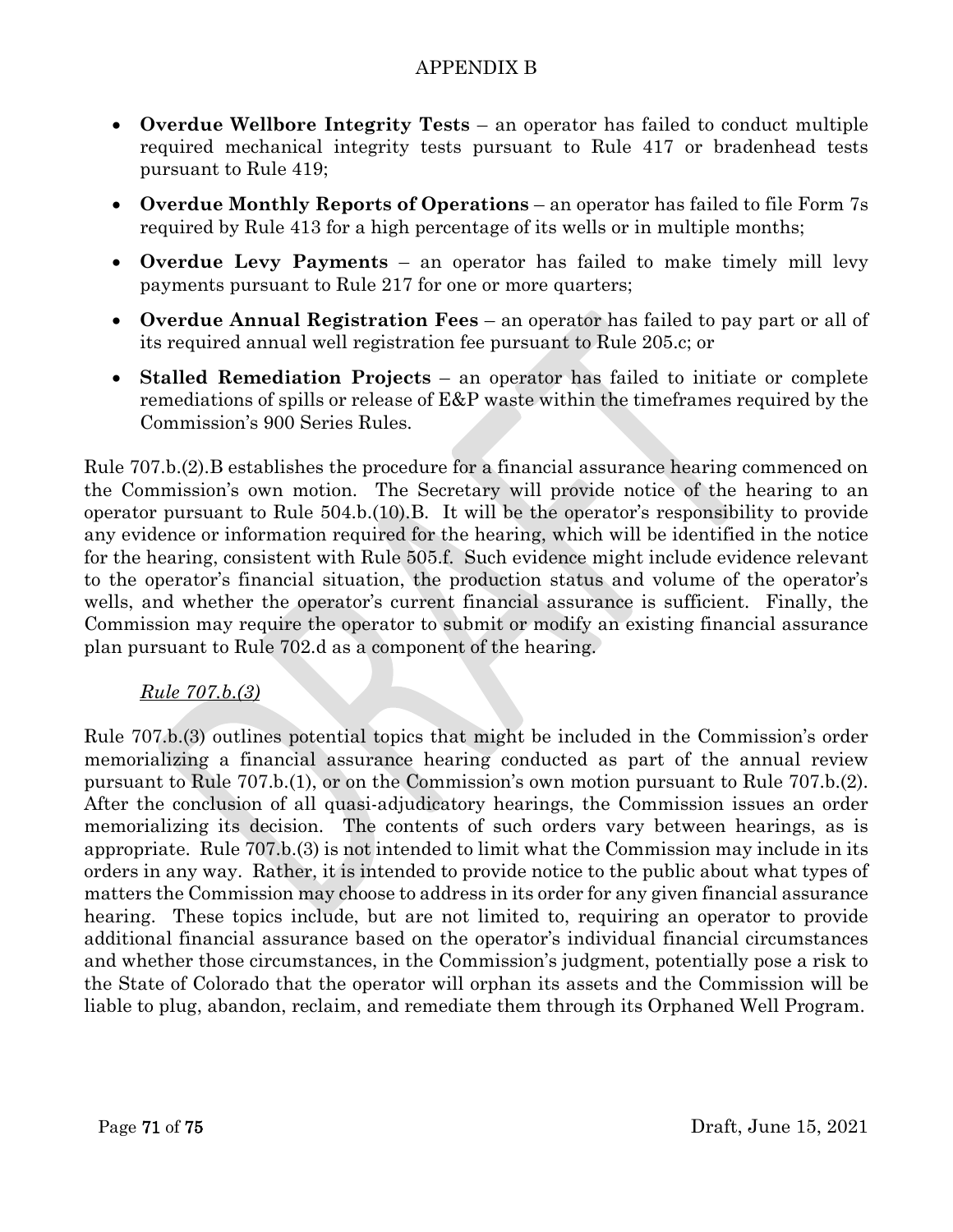# *800 Series – Underground Injection for Disposal and Enhanced Recovery Projects*

#### *Rule 810.*

The Commission revised cross-references to the 700 Series in Rule 810.a.(2), governing financial assurance for commercial Class II underground injection control wells and their associated surface facilities.

Page 72 of 75 Draft, June 15, 2021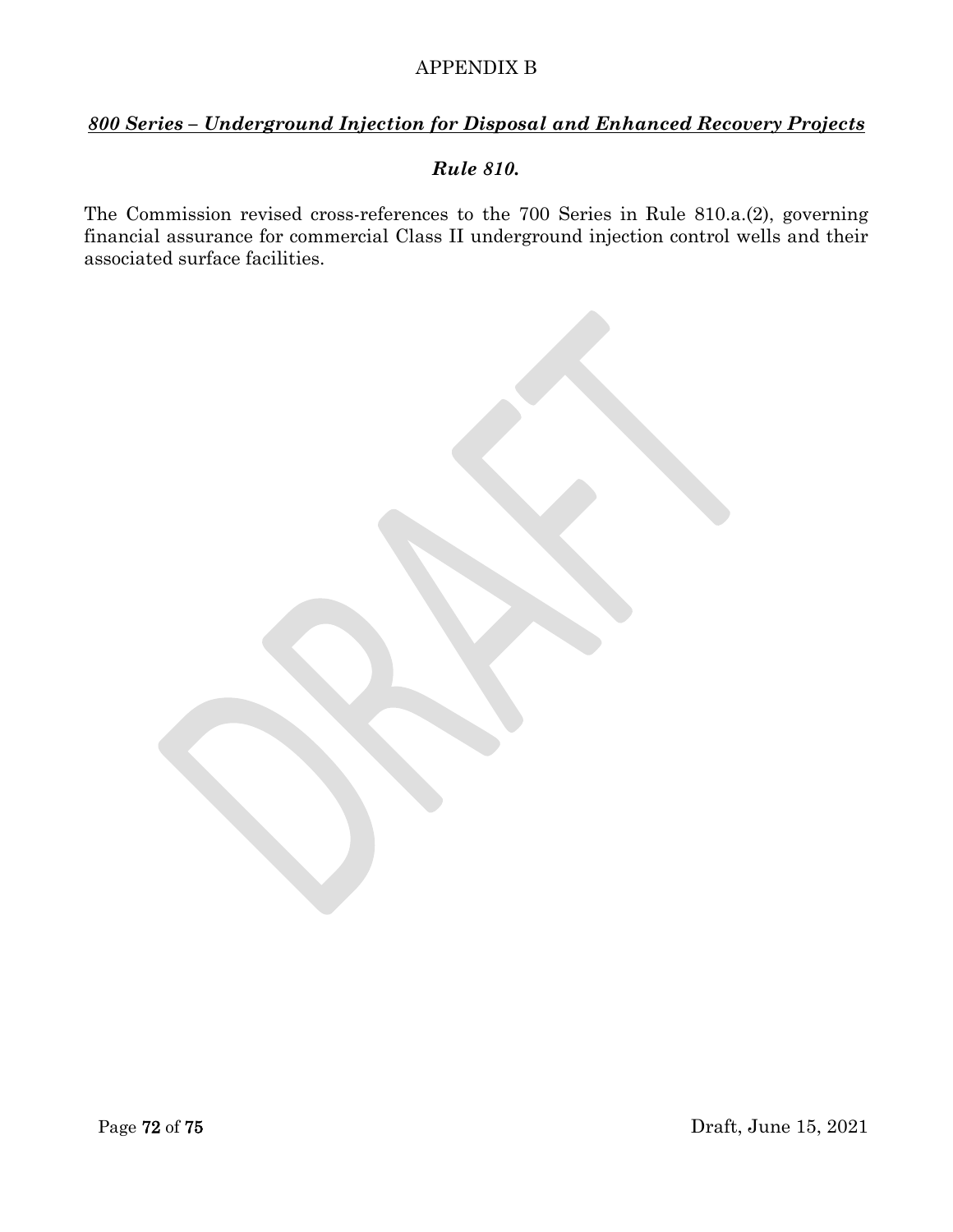# APPENDIX B

## *900 Series – Environmental Impact Prevention*

## *Rule 907.*

The Commission updated cross-references to its 700 Series Rules in Rules 907.d and 907.h.(1).B, governing financial assurance for centralized exploration  $\&$  production ("E&P") management facilities. The Commission also revised Rule 907.d clarify that the operating permit for a centralized E&P waste management facility refers to a Form 28. Finally, the Commission revised Rule 907.h.(2) to clarify that a final closure plan for a centralized E&P waste management facility may include reclamation activities.

## **Rule 912.**

## *Rule 912.b.(6)*

Consistent with its approach to addressing financial assurance for remediation through environmental liability insurance in Rule 705.b, the Commission adopted a new Rule 912.b.(6).C requiring operators to demonstrate that they carry sufficient environmental liability insurance when submitting either a Form 19, Spill/Release Report – Supplemental or Form 27, Site Investigation & Remediation Workplan to close a spill pursuant to Rule 912.b.(6). This will enable the Commission to verify that the operator is financially capable of conducting all required remediation activities at the key juncture of reviewing the operator's plans for long-term remediation of a spill or release.

## **Rule 913.**

#### Rule 913.e

Consistent with Rules 705.b and 912.b.(6), the Commission adopted a new Rule 913.e, which requires operators to identify whether their environmental liability insurance is adequate to cover the costs of all anticipated remediation activities on at least one of their quarterly supplemental Form 27 reports each year. The Commission determined that this annual reporting mechanism is necessary because the adequacy of environmental liability insurance may change over time, as remediation projects become more costly. Additionally, if an insurer denies an operator's environmental liability insurance claim, that would be relevant information for the operator to report, as it may influence the Director's decision about whether to require an operator to provide some form of financial assurance for remediation activities.

The Commission intends for the annual reports submitted with the Form 27 to inform its Environmental Unit Staff as to whether to require additional financial assurance during the annual review of an operator's financial assurance pursuant to Rule 707.a.(1).B, and in review of the Form 27 pursuant to Rule 913.i.

Page 73 of 75 Draft, June 15, 2021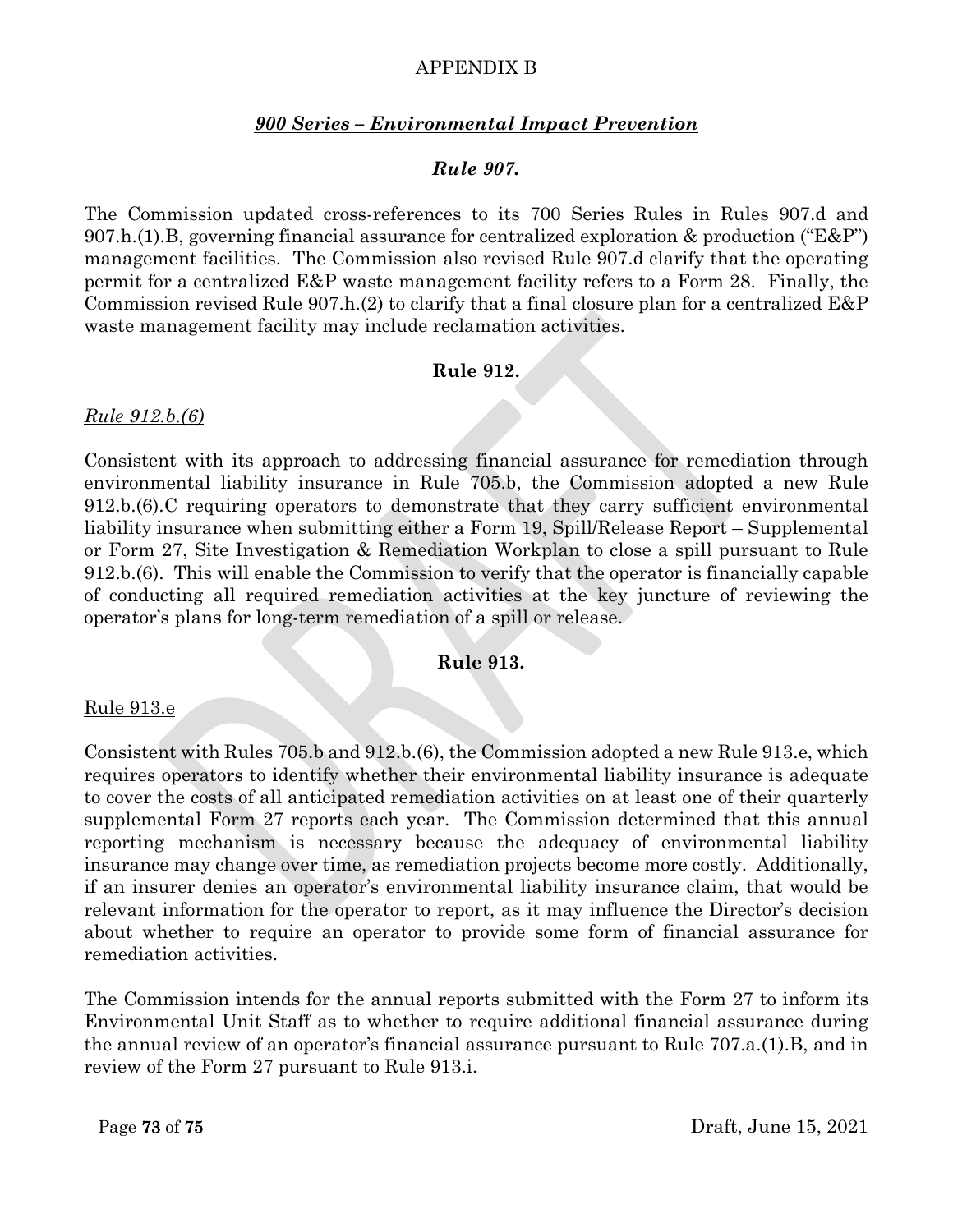# APPENDIX B

### Rule 913.i

The Commission revised Rule 913.i to allow the Director to require an operator to provide additional financial assurance to address the scope of required remediation activities based on Staff's review of the adequacy of the operator's environmental liability insurance pursuant to Rule 913.e.(4). If the Director determines that an operator's environmental liability insurance is inadequate, Rule 913.i.(1) allows the Director to require an operator to provide additional financial assurance as a condition of approval of the Form 27. Although the reasons that an operator's environmental liability insurance is inadequate may vary, reasons include that the remediation project is anticipated to cost more than the operator's insurance coverage (for example, a project that costs \$6,000,000.00 and the operator carries only \$5,000,000.00 in environmental liability insurance), or that the operator was denied coverage by their insurer for the specific remediation project at issue.

As with other discretionary financial assurance determinations, operators may seek Commission review of the Director's determination. Rule 913.i.(1).A allows operators to seek a Commission hearing to review the Director's determination pursuant to Rule 503.g.(11). In such a hearing, the operator, as the proponent of the Commission's order, would bear the burden of proving that the Director's determination that additional financial assurance is necessary, and the amount of that financial assurance, is incorrect. However, the Commission does not intend for remediation activities to be delayed by such an application for Commission review. Accordingly, in Rule 913.i.(1).B, the Commission provided that the Director may conditionally approve a Form 27, and an operator may commence or continue remediation activities while the Commission hearing is pending.

In Rule 913.i.(2), the Commission revised prior Rule 913.i to reflect that the financial assurance released after remediation activities are fully completed may be either financial assurance specific to the remediation activity held pursuant to Rule 913.i.(1), or any other form of financial assurance required by the Commission's 700 Series Rules. The Commission also revised Rule 913.i.(2) to clarify that remediation activities must meet the standards of the approved Form 27 workplan and Rule 913.h before financial assurance will be released.